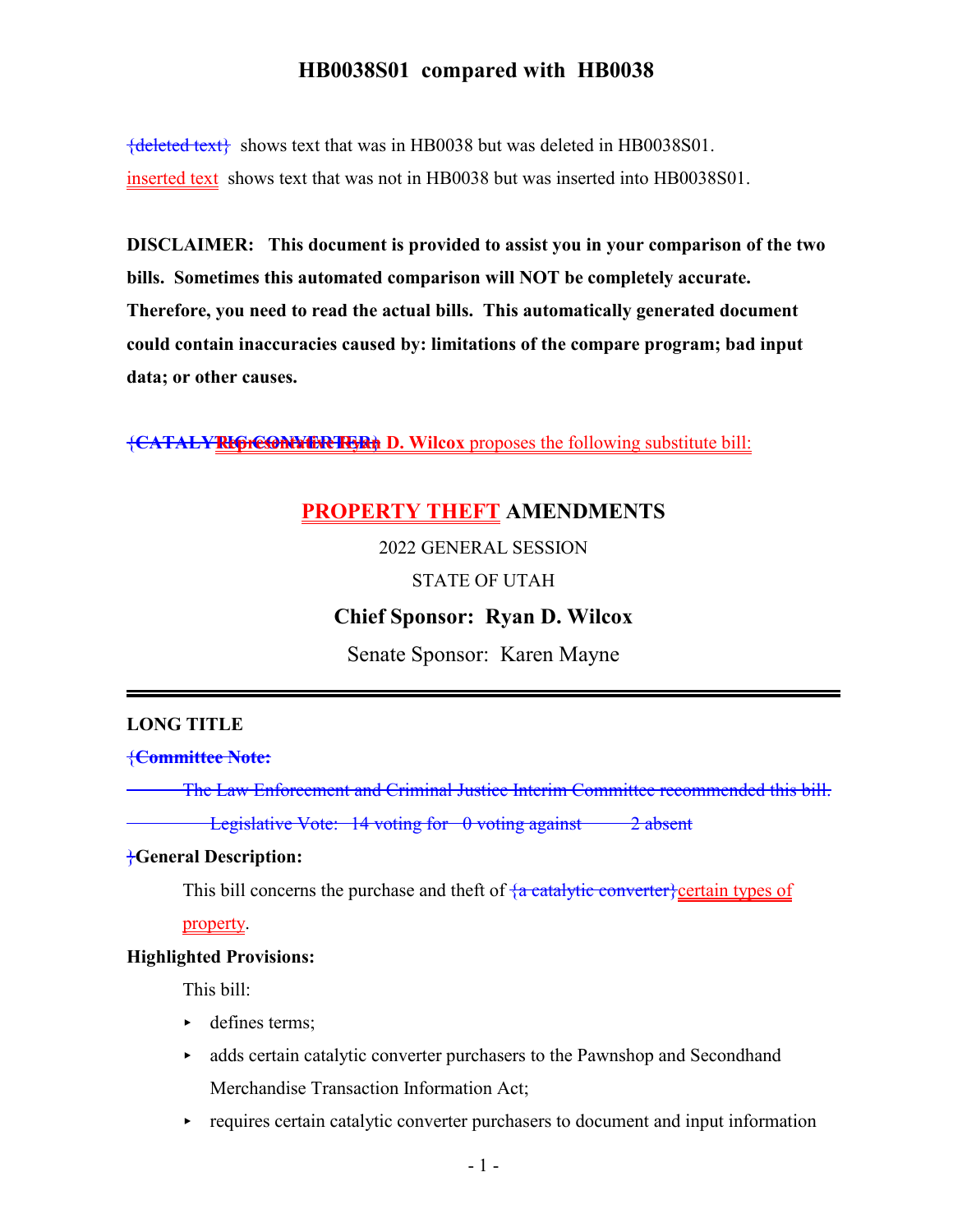into the central database for pawnshops and secondhand businesses;

- $\triangleright$  sets penalties for a catalytic converter purchaser's failure to document and input required information into the central database;
- requires certain catalytic converter purchasers to meet specific requirements in the Pawnshop and Secondhand Merchandise Transaction Information Act, including:
	- holding period requirements;
	- $\bullet$  an annual fee;
	- annual training requirements; and
	- certain penalties;
- < provides certain reporting requirements regarding catalytic converter theft for the multi-agency joint strike force;
- $\blacktriangleright$  limits the type of payment for certain purchases of a catalytic converter;
- < modifies the membership of the Pawnshop and Secondhand Merchandise Advisory Board;
- < {creates a presumption that a catalytic converter is}modifies the presumptions for stolen property in certain situations;
- $\rightarrow$  provides penalties for the theft of a catalytic converter; and
- < makes technical and conforming changes.

### **Money Appropriated in this Bill:**

None

### **Other Special Clauses:**

None

### **Utah Code Sections Affected:**

### AMENDS:

**13-2-1**, as last amended by Laws of Utah 2021, Chapter 266

**13-32a-101**, as last amended by Laws of Utah 2007, Chapter 352

**13-32a-102**, as last amended by Laws of Utah 2021, Chapter 66

**13-32a-104**, as last amended by Laws of Utah 2021, Chapter 66

**13-32a-105**, as last amended by Laws of Utah 2019, Chapter 309

**13-32a-106**, as last amended by Laws of Utah 2021, Chapter 66

**13-32a-106.5**, as last amended by Laws of Utah 2019, Chapter 309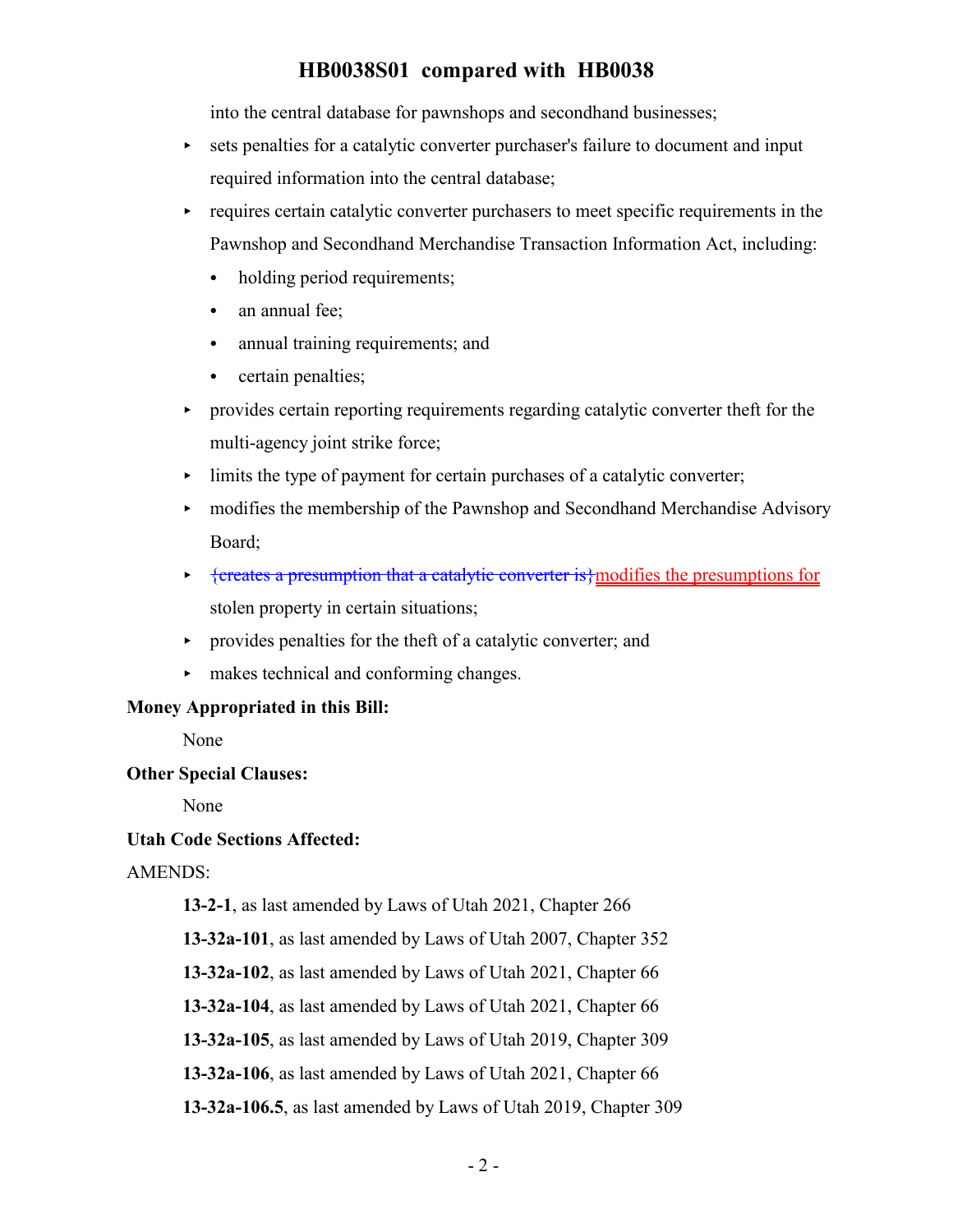**13-32a-108**, as last amended by Laws of Utah 2019, Chapter 309 **13-32a-109**, as last amended by Laws of Utah 2021, Chapter 66 **13-32a-109.5**, as last amended by Laws of Utah 2019, Chapter 309 **13-32a-110**, as last amended by Laws of Utah 2021, Chapter 66 **13-32a-110.5**, as last amended by Laws of Utah 2019, Chapter 309 **13-32a-111**, as last amended by Laws of Utah 2020, Chapter 354 **13-32a-112**, as last amended by Laws of Utah 2020, Chapter 354 **13-32a-112.1**, as enacted by Laws of Utah 2019, Chapter 309 **13-32a-112.5**, as last amended by Laws of Utah 2019, Chapter 309 **13-32a-113**, as last amended by Laws of Utah 2019, Chapter 309 **13-32a-114**, as last amended by Laws of Utah 2019, Chapter 309 **13-32a-115**, as last amended by Laws of Utah 2019, Chapter 309 **13-32a-116**, as last amended by Laws of Utah 2019, Chapter 309 **13-32a-116.5**, as last amended by Laws of Utah 2019, Chapter 309 **63G-2-305**, as last amended by Laws of Utah 2021, Chapters 148, 179, 231, 353, 373, and 382 **67-5-37**, as enacted by Laws of Utah 2020, Chapter 229 **76-6-408**, as last amended by Laws of Utah 2019, Chapter 309

**76-6-412**, as last amended by Laws of Utah 2021, Chapter 57

**76-6-1406**, as renumbered and amended by Laws of Utah 2013, Chapter 187

**78B-3-108**, as last amended by Laws of Utah 2012, Chapter 257

ENACTS:

**13-32a-104.7**, Utah Code Annotated 1953

**13-32a-118**, Utah Code Annotated 1953

*Be it enacted by the Legislature of the state of Utah:*

Section 1. Section **13-2-1** is amended to read:

### **13-2-1. Consumer protection division established -- Functions.**

(1) There is established within the Department of Commerce the Division of Consumer Protection.

(2) The division shall administer and enforce the following: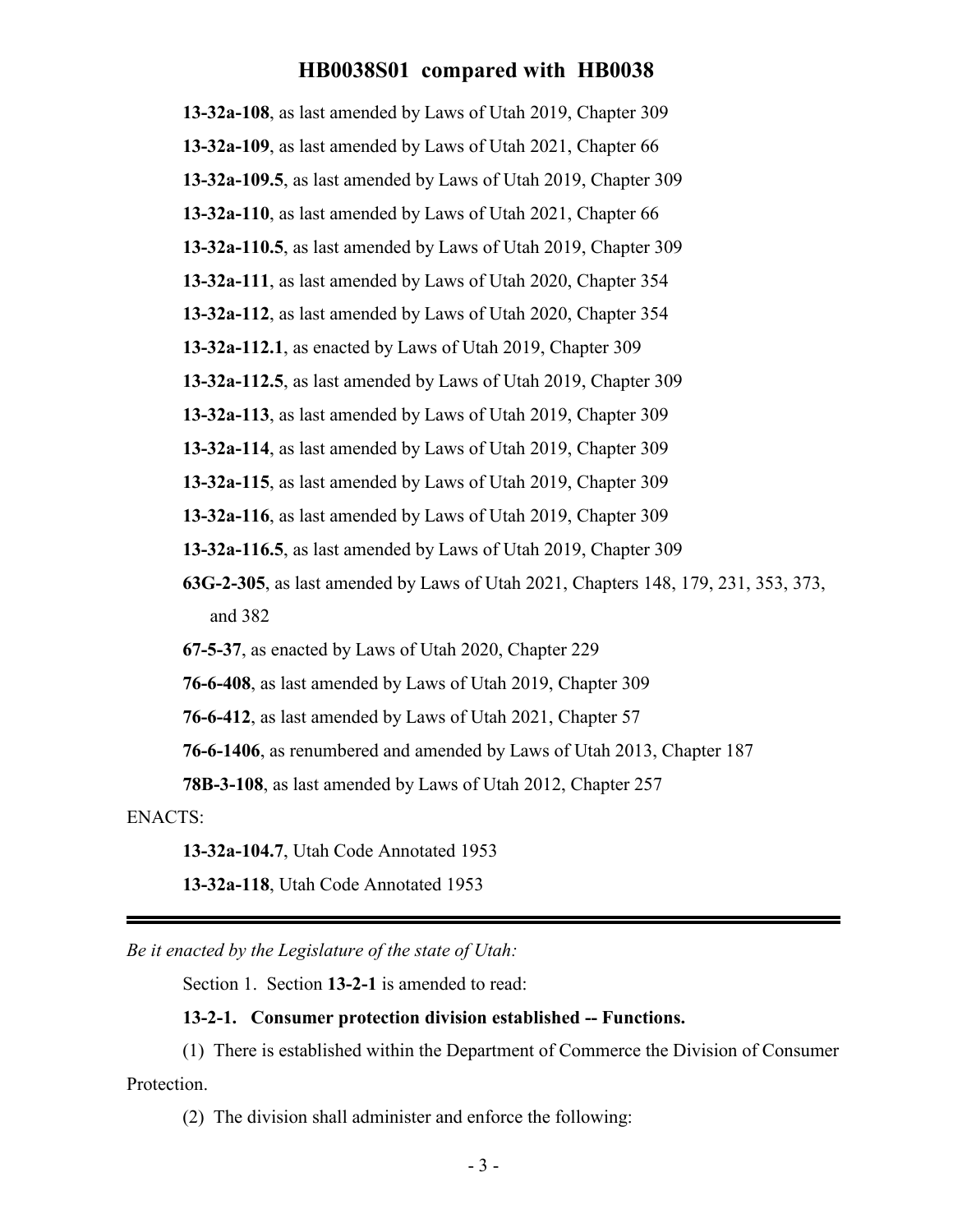- (a) Chapter 5, Unfair Practices Act;
- (b) Chapter 10a, Music Licensing Practices Act;
- (c) Chapter 11, Utah Consumer Sales Practices Act;
- (d) Chapter 15, Business Opportunity Disclosure Act;
- (e) Chapter 20, New Motor Vehicle Warranties Act;
- (f) Chapter 21, Credit Services Organizations Act;
- (g) Chapter 22, Charitable Solicitations Act;
- (h) Chapter 23, Health Spa Services Protection Act;
- (i) Chapter 25a, Telephone and Facsimile Solicitation Act;
- (j) Chapter 26, Telephone Fraud Prevention Act;
- (k) Chapter 28, Prize Notices Regulation Act;
- (l) Chapter 32a, Pawnshop [and], Secondhand Merchandise, and Catalytic Converter

Transaction Information Act;

- (m) Chapter 34, Utah Postsecondary Proprietary School Act;
- (n) Chapter 34a, Utah Postsecondary School State Authorization Act;
- (o) Chapter 41, Price Controls During Emergencies Act;
- (p) Chapter 42, Uniform Debt-Management Services Act;
- (q) Chapter 49, Immigration Consultants Registration Act;
- (r) Chapter 51, Transportation Network Company Registration Act;
- (s) Chapter 52, Residential Solar Energy Disclosure Act;
- (t) Chapter 53, Residential, Vocational and Life Skills Program Act;
- (u) Chapter 54, Ticket Website Sales Act;
- (v) Chapter 56, Ticket Transferability Act; and
- (w) Chapter 57, Maintenance Funding Practices Act.

Section 2. Section **13-32a-101** is amended to read:

#### **CHAPTER 32a. PAWNSHOP, SECONDHAND MERCHANDISE, AND**

#### **CATALYTIC CONVERTER TRANSACTION INFORMATION ACT**

#### **13-32a-101. Title.**

This chapter is known as the "Pawnshop [and], Secondhand Merchandise, and Catalytic Converter Transaction Information Act."

Section 3. Section **13-32a-102** is amended to read: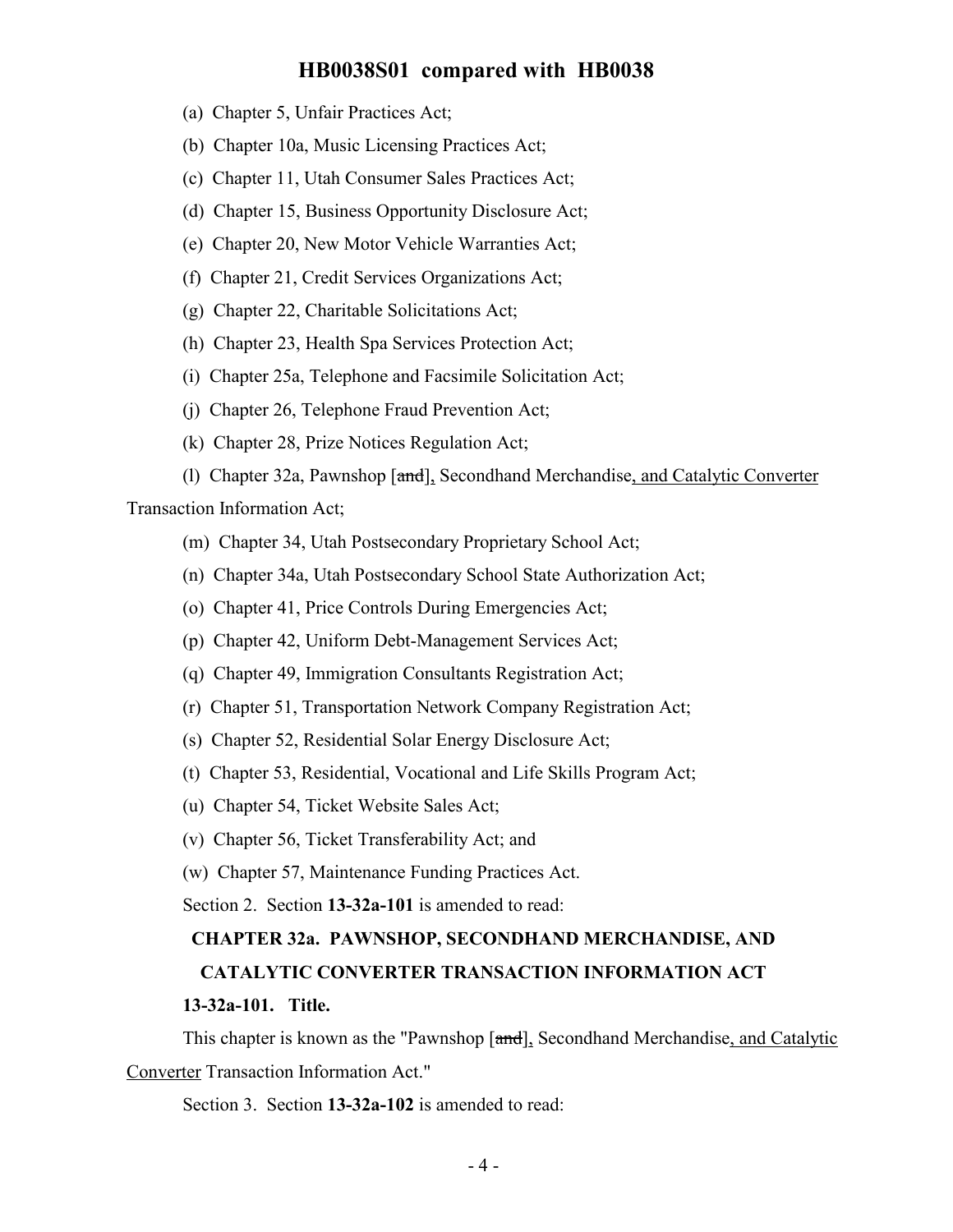### **13-32a-102. Definitions.**

As used in this chapter:

(1) "Account" means the Pawnbroker [and], Secondhand Merchandise, and Catalytic Converter Operations Restricted Account created in Section 13-32a-113.

(2) "Antique item" means an item:

(a) that is generally older than 25 years;

(b) whose value is based on age, rarity, condition, craftsmanship, or collectability;

(c) that is furniture or other decorative objects produced in a previous time period, as distinguished from new items of a similar nature; and

(d) obtained from auctions, estate sales, other antique shops, and individuals.

(3) "Antique shop" means a business operating at an established location that deals primarily in the purchase, exchange, or sale of antique items.

(4) "Automated recycling kiosk" means an interactive machine that:

(a) is installed inside a commercial site used for the selling of goods and services to consumers;

(b) is monitored remotely by a live representative during the hours of operation;

(c) only engages in secondhand merchandise transactions involving wireless communication devices; and

(d) has the following technological functions:

(i) verifies the seller's identity by a live representative using the individual's identification;

(ii) generates a ticket; and

(iii) electronically transmits the secondhand merchandise transaction information to the central database.

(5) "Automated recycling kiosk operator" means a person whose sole business activity is the operation of one or more automated recycling kiosks.

(6) "Board" means the Pawnshop [and], Secondhand Merchandise, and Catalytic Converter Advisory Board created by this chapter.

(7) "Catalytic converter" means the same as that term is defined in Section 76-6-1402.

(8) (a) "Catalytic converter purchase" means a purchase from an individual of a used catalytic converter that is no longer affixed to a vehicle.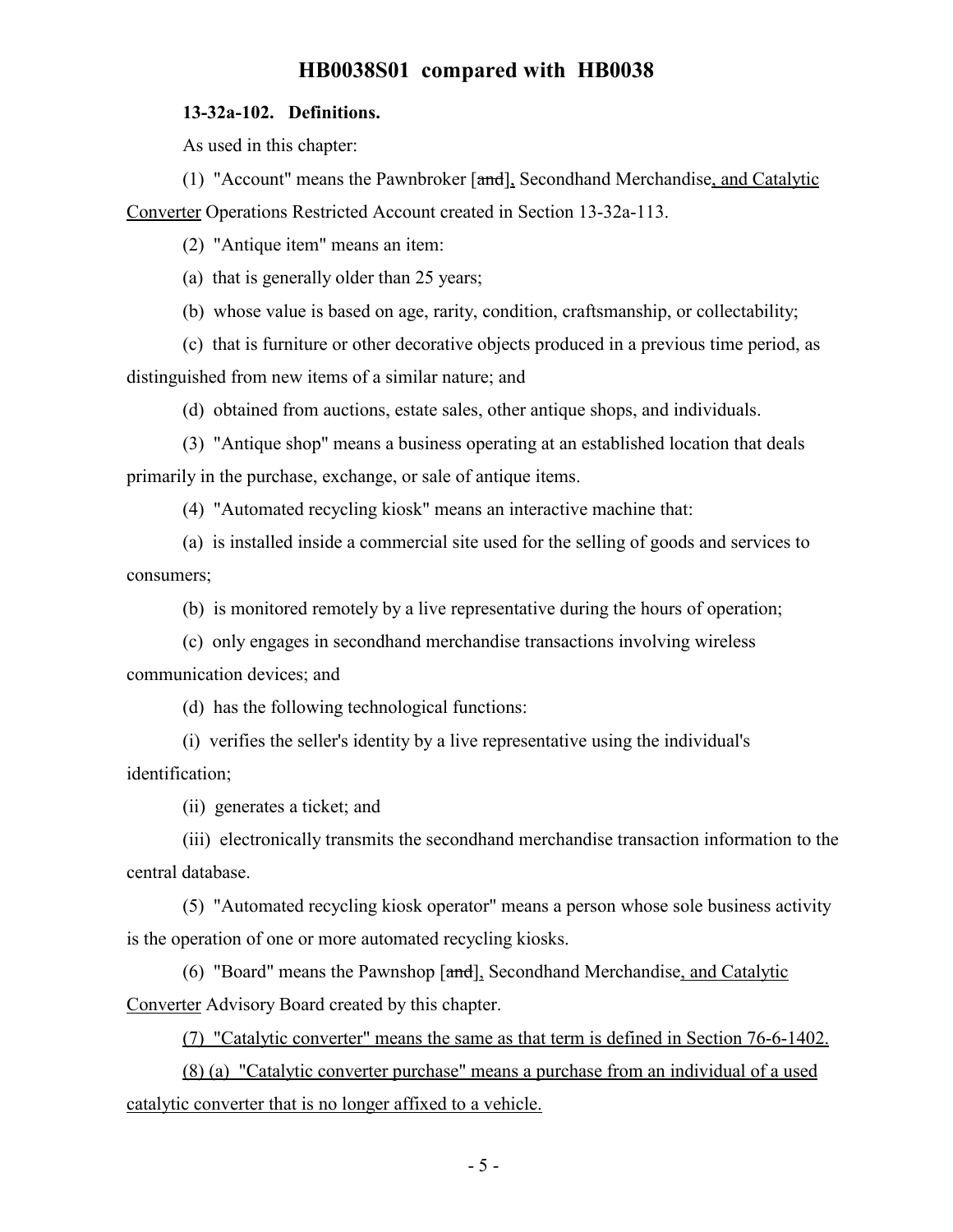(b) "Catalytic converter purchase" does not mean a purchase of a catalytic converter:

(i) from a business regularly engaged in automobile repair, crushing, dismantling, recycling, or salvage;

(ii) from a new or used vehicle dealer licensed under Title 41, Chapter 3, Motor Vehicle Business Regulation Act;

 $({\overleftrightarrow{\mathbf{ii}}})$  from another catalytic converter purchaser; or

 $(\overrightarrow{initiv})$  that has never been affixed to a vehicle.

(9) "Catalytic converter purchaser" means a person who purchases a used catalytic converter in a catalytic converter purchase.

 $[(7)]$  (10) "Central database" or "database" means the electronic database created and operated under Section 13-32a-105.

 $[(8)]$  (11) "Children's product" means a used item that is for the exclusive use of children, or for the care of children, including clothing and toys.

 $[(9)]$  (12) "Children's product resale business" means a business operating at a commercial location and primarily selling children's products.

 $[(10)(13)]$  "Coin" means a piece of currency, usually metallic and usually in the shape of a disc that is:

(a) stamped metal, and issued by a government as monetary currency; or

(b) (i) worth more than its current value as currency; and

(ii) worth more than its metal content value.

 $[(11)]$  (14) "Coin dealer" means a person whose sole business activity is the selling and purchasing of numismatic items and precious metals.

 $[(12)]$  (15) "Collectible paper money" means paper currency that is no longer in circulation and is sold and purchased for the paper currency's collectible value.

 $[(13)] (16)$  (a) "Commercial grade precious metals" or "precious metals" means ingots, monetized bullion, art bars, medallions, medals, tokens, and currency that are marked by the refiner or fabricator indicating their fineness and include:

(i) .99 fine or finer ingots of gold, silver, platinum, palladium, or other precious metals; or

(ii) .925 fine sterling silver ingots, art bars, and medallions.

(b) "Commercial grade precious metals" or "precious metals" does not include jewelry.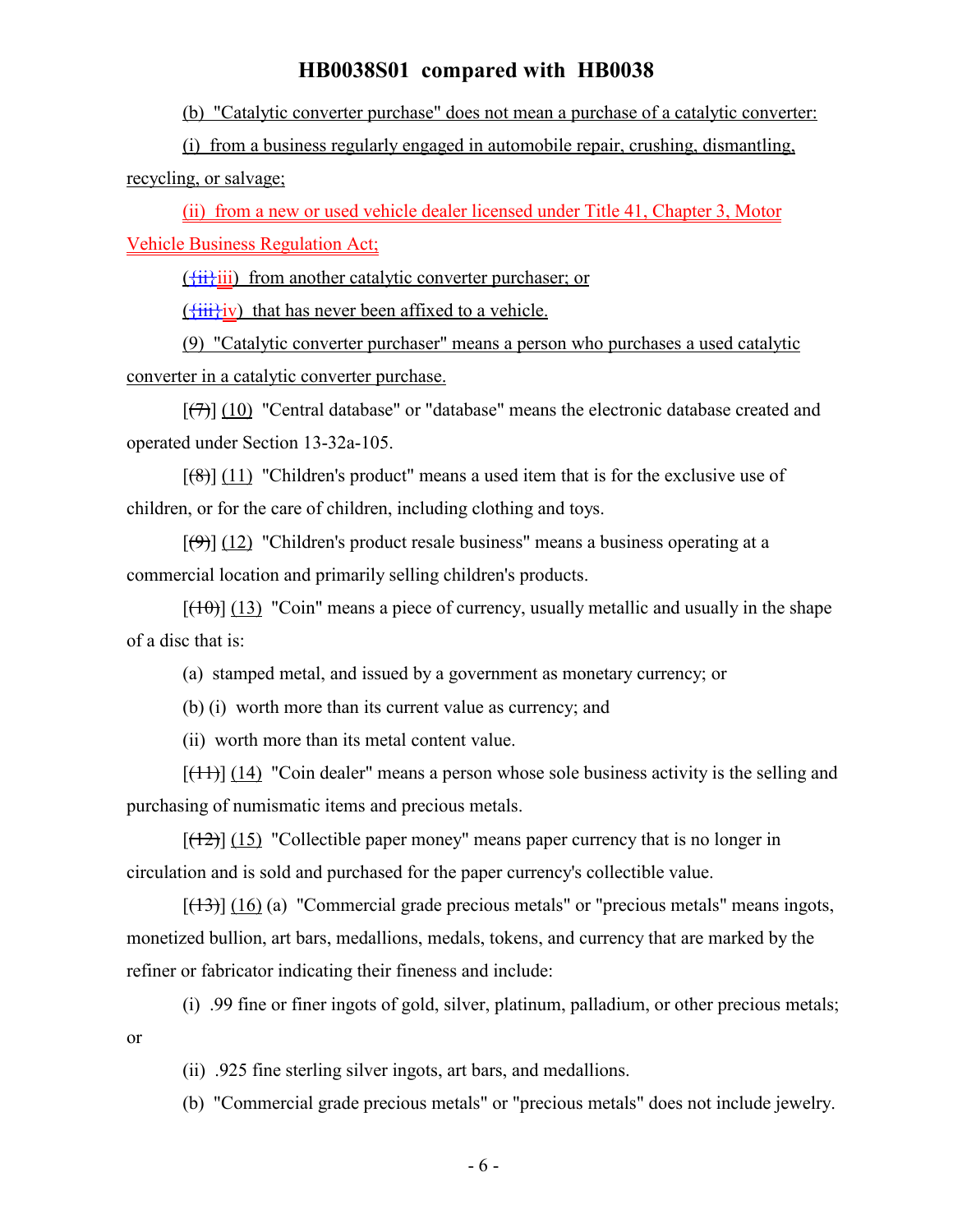$[ (14) ]$  (17) "Consignment shop" means a business, operating at an established location:

(a) that deals primarily in the offering for sale property owned by a third party; and

(b) where the owner of the property only receives consideration upon the sale of the property by the business.

 $[({+}5)$ ] (18) "Division" means the Division of Consumer Protection created in Chapter 1, Department of Commerce.

 $[(16)]$  (19) "Exonumia" means a privately issued token for trade that is sold and purchased for the token's collectible value.

 $[(17)]$  (20) "Gift card" means a record that:

(a) is usable at:

(i) a single merchant; or

(ii) a specified group of merchants;

(b) is prefunded before the record is used; and

(c) can be used for the purchase of goods or services.

 $[({18})]$  (21) "Identification" means any of the following non-expired forms of identification issued by a state government, the United States government, or a federally recognized Indian tribe, if the identification includes a unique number, photograph of the bearer, and date of birth:

(a) a United States Passport or United States Passport Card;

(b) a state-issued driver license;

(c) a state-issued identification card;

(d) a state-issued concealed carry permit;

(e) a United States military identification;

(f) a United States resident alien card;

(g) an identification of a federally recognized Indian tribe; or

(h) notwithstanding Section 53-3-207, a Utah driving privilege card.

 $[(19)]$  (22) "IMEI number" means an International Mobile Equipment Identity number.

 $[\frac{1}{20}]$  (23) "Indicia of being new" means property that:

(a) is represented by the individual pawning or selling the property as new;

(b) is unopened in the original packaging; or

(c) possesses other distinguishing characteristics that indicate the property is new.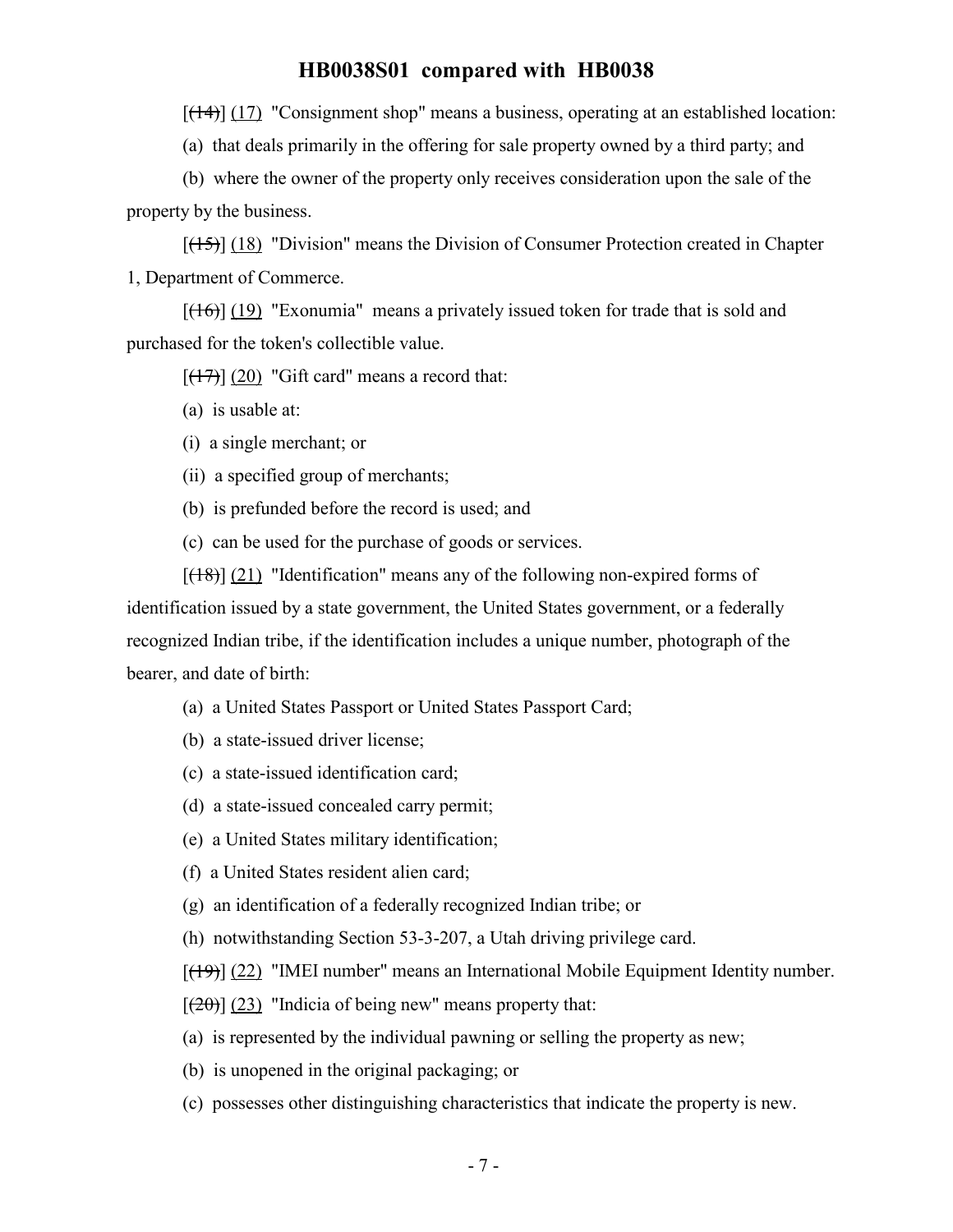$[(21)]$  (24) "Local law enforcement agency" means the law enforcement agency that has direct responsibility for ensuring compliance with central database reporting requirements for the jurisdiction where the pawn or secondhand business or catalytic converter purchaser is located.

 $[(22)]$   $(25)$  "Numismatic item" means a coin, collectible paper money, or exonumia.

 $[(23)]$  (26) "Original victim" means a victim who is not a party to the pawn or sale transaction or catalytic converter  $\{$ purchaser $\}$ purchase and includes:

(a) an authorized representative designated in writing by the original victim; and

(b) an insurer who has indemnified the original victim for the loss of the described property.

 $[24]$  (27) "Pawn or secondhand business" means a business operated by a pawnbroker or secondhand merchandise dealer, or the owner or operator of the business.

 $[\frac{(25)}{(28)}]$  "Pawn transaction" means:

(a) an extension of credit in which an individual delivers property to a pawnbroker for an advance of money and retains the right to redeem the property for the redemption price within a fixed period of time;

(b) a loan of money on one or more deposits of personal property;

(c) the purchase, exchange, or possession of personal property on condition of selling the same property back again to the pledgor or depositor; or

(d) a loan or advance of money on personal property by the pawnbroker taking chattel mortgage security on the personal property, taking or receiving the personal property into the pawnbroker's possession, and selling the unredeemed pledges.

 $[\frac{(26)}{(29)}]$  (29) "Pawnbroker" means a person whose business:

(a) engages in a pawn transaction; or

(b) holds itself out as being in the business of a pawnbroker or pawnshop, regardless of whether the person or business enters into pawn transactions or secondhand merchandise transactions.

 $[\frac{127}{30}]$  (30) "Pawnshop" means the physical location or premises where a pawnbroker conducts business.

 $[({28})]$  (31) "Pledgor" means an individual who conducts a pawn transaction with a pawnshop.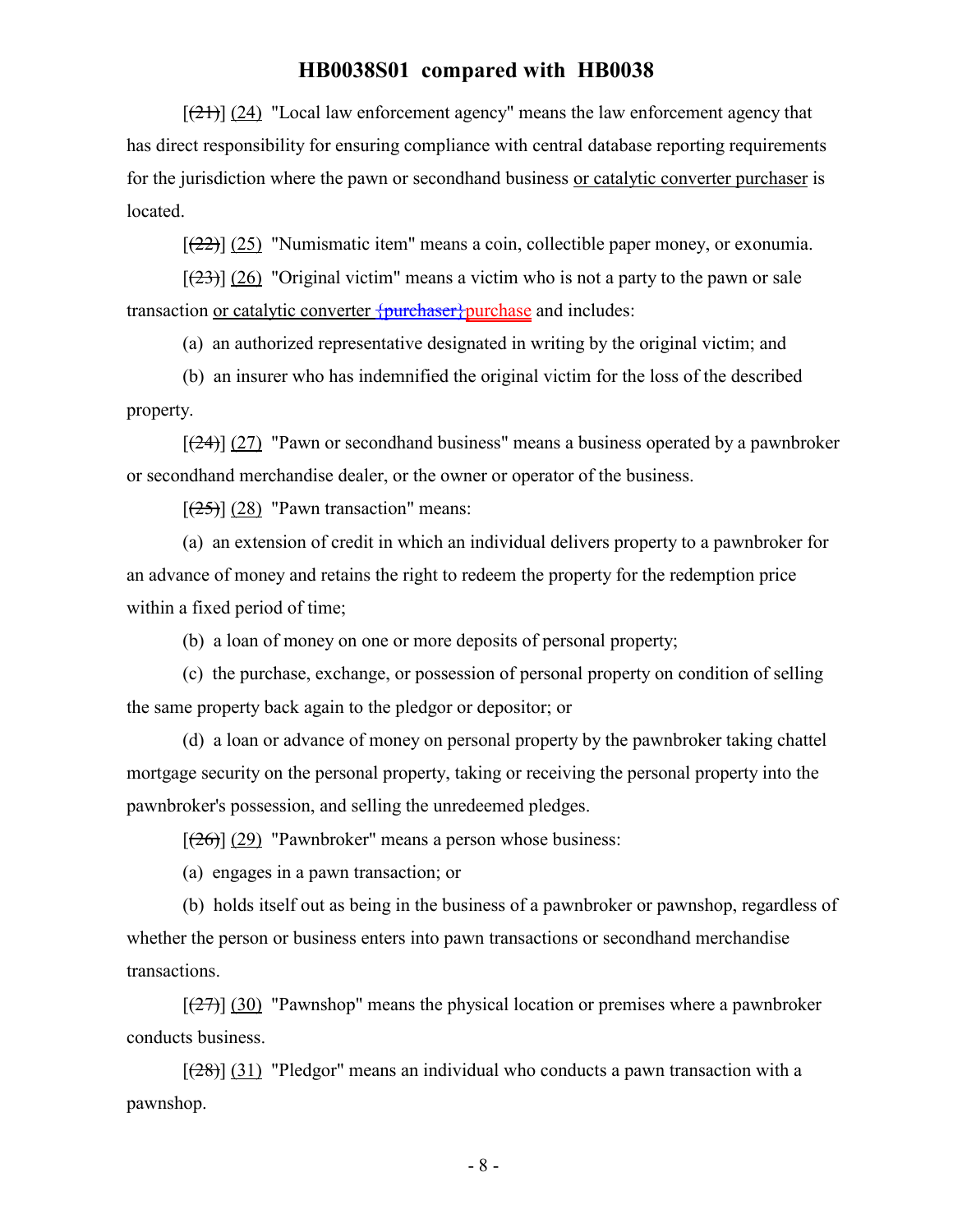$[29]$  (32) "Property" means an article of tangible personal property, numismatic item, precious metal, gift card, transaction card, or other physical or digital card or certificate evidencing store credit, and includes a wireless communication device.

 $[(30)(33)]$  "Retail media item" means recorded music, a movie, or a video game that is produced and distributed in hard copy format for retail sale.

 $[34]$  (34) "Scrap jewelry" means an item purchased solely:

(a) for its gold, silver, or platinum content; and

(b) for the purpose of reuse of the metal content.

 $[(32)]$   $(35)$  (a) "Secondhand merchandise dealer" means a person whose business:

(i) engages in a secondhand merchandise transaction; and

(ii) does not engage in a pawn transaction.

(b) "Secondhand merchandise dealer" includes a coin dealer and an automated recycling kiosk operator.

(c) "Secondhand merchandise dealer" does not include:

(i) an antique shop when dealing in antique items;

(ii) a person who operates an auction house, flea market, or vehicle, vessel, and

outboard motor dealers as defined in Section 41-1a-102;

(iii) the sale of secondhand goods at events commonly known as "garage sales," "yard sales," "estate sales," "storage unit sales," or "storage unit auctions";

(iv) the sale or receipt of secondhand books, magazines, post cards, or nonelectronic:

(A) card games;

(B) table-top games; or

(C) magic tricks;

(v) the sale or receipt of used merchandise donated to recognized nonprofit, religious, or charitable organizations or any school-sponsored association, and for which no compensation is paid;

(vi) the sale or receipt of secondhand clothing, shoes, furniture, or appliances;

(vii) a person offering the person's own personal property for sale, purchase,

consignment, or trade via the Internet;

(viii) a person offering the personal property of others for sale, purchase, consignment, or trade via the Internet, when that person does not have, and is not required to have, a local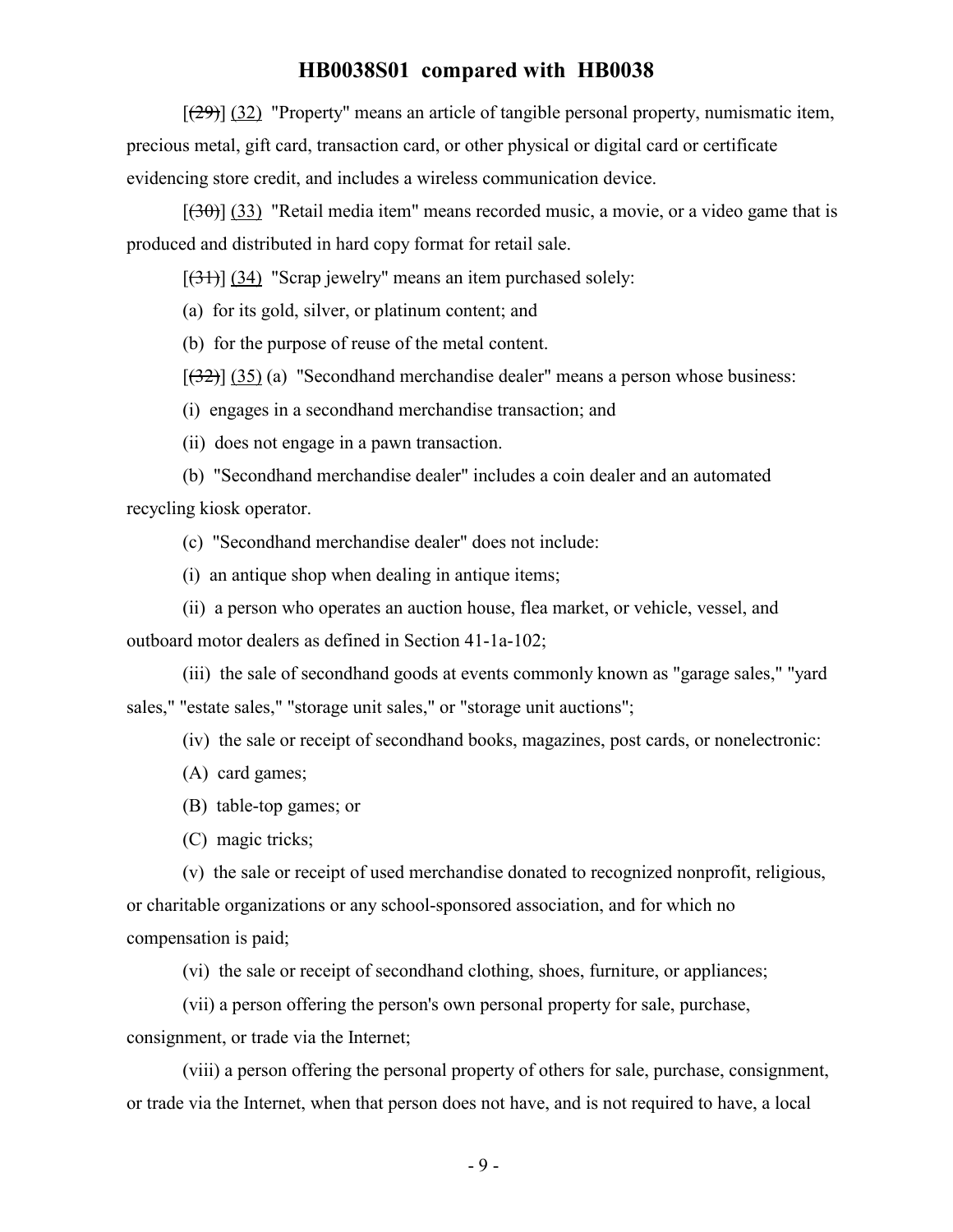business or occupational license or other authorization for this activity;

(ix) an owner or operator of a retail business that:

(A) receives used merchandise as a trade-in for similar new merchandise; or

(B) receives used retail media items as a trade-in for similar new or used retail media

items;

(x) an owner or operator of a business that contracts with other persons to offer those persons' secondhand goods for sale, purchase, consignment, or trade via the Internet;

(xi) any dealer as defined in Section 76-6-1402, that concerns scrap metal and secondary metals;

(xii) the purchase of items in bulk that are:

(A) sold at wholesale in bulk packaging;

(B) sold by a person licensed to conduct business in Utah; and

(C) regularly sold in bulk quantities as a recognized form of sale;

(xiii) the owner or operator of a children's product resale business;  $\lceil \sigma r \rceil$ 

(xiv) a consignment shop when dealing in consigned property[.]; or

(xv) a catalytic converter purchaser.

 $[(33)]$  (36) "Secondhand merchandise transaction" means the purchase or exchange of used or secondhand property.

 $[34]$  (37) "Ticket" means a document upon which information is entered when a pawn transaction or secondhand merchandise transaction is made.

 $[({35})]$  (38) "Transaction card" means a card, code, or other means of access to a value with the retail business issued to a person that allows the person to obtain, purchase, or receive any of the following:

(a) goods;

(b) services;

(c) money; or

(d) anything else of value.

 $[$ (36)] (39) "Wireless communication device" means a cellular telephone or a portable electronic device designed to receive and transmit a text message, email, video, or voice communication.

Section 4. Section **13-32a-104** is amended to read: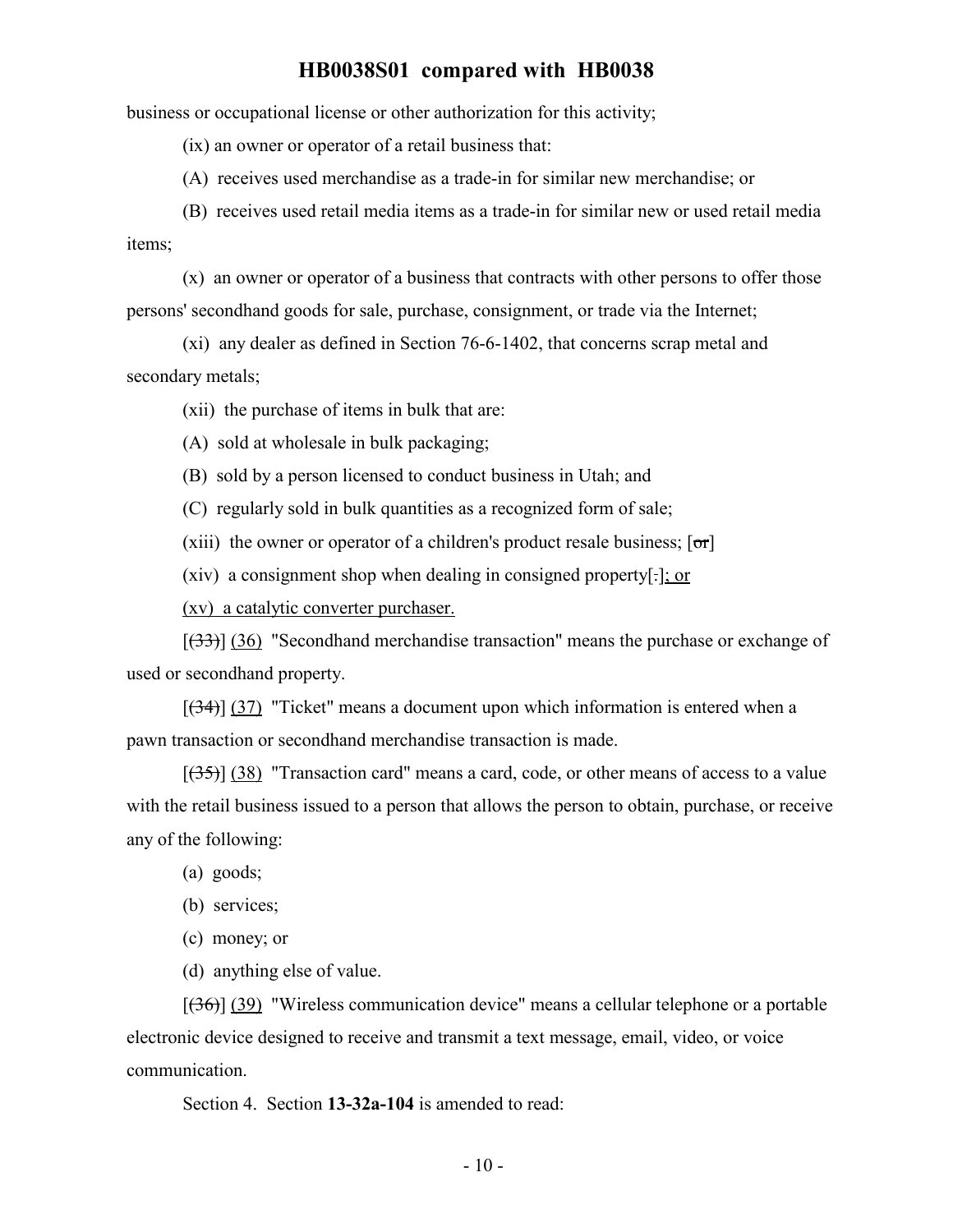# **13-32a-104. Tickets required to be maintained -- Contents -- Identification of items -- Exceptions -- Prohibition against pawning or selling certain property.**

(1) A pawn or secondhand business shall keep a ticket for property a person pawns or sells to the pawn or secondhand business. A pawn or secondhand business shall document on the ticket the following information regarding the property:

(a) the date and time of the transaction;

(b) whether the transaction is a pawn or purchase;

(c) the ticket number;

(d) the date by which the property must be redeemed, if the property is pawned;

(e) the following information regarding the individual who pawns or sells the property:

(i) the individual's full name and date of birth as they appear on the individual's identification and the individual's residence address and telephone number;

(ii) the unique number and type of identification presented to the pawn or secondhand business;

(iii) the individual's signature; and

(iv) (A) subject to any rule made under Subsection  $[\frac{(7)}{(7)}]$  (8), an electronic or tangible legible fingerprint of the individual's right index finger, or if the right index finger cannot be fingerprinted, a legible fingerprint of the individual with a notation identifying the fingerprint and the reason why the right index fingerprint was unavailable; and

(B) notwithstanding the other provisions of this Subsection (1), an electronic legible fingerprint is not required to be documented on the ticket;

(f) the amount loaned on, paid for, or value for trade-in of each article of property;

(g) the full name of the individual conducting the pawn transaction or secondhand merchandise transaction on behalf of the pawn or secondhand business or the initials or a unique identifying number of the individual, if the pawn or secondhand business maintains a record of the initials or unique identifying number of the individual; and

(h) an accurate description of each article of property, with available identifying marks, including:

(i) (A) names, brand names, numbers, serial numbers, model numbers, IMEI numbers, color, manufacturers' names, and size;

(B) metallic composition, and any jewels, stones, or glass;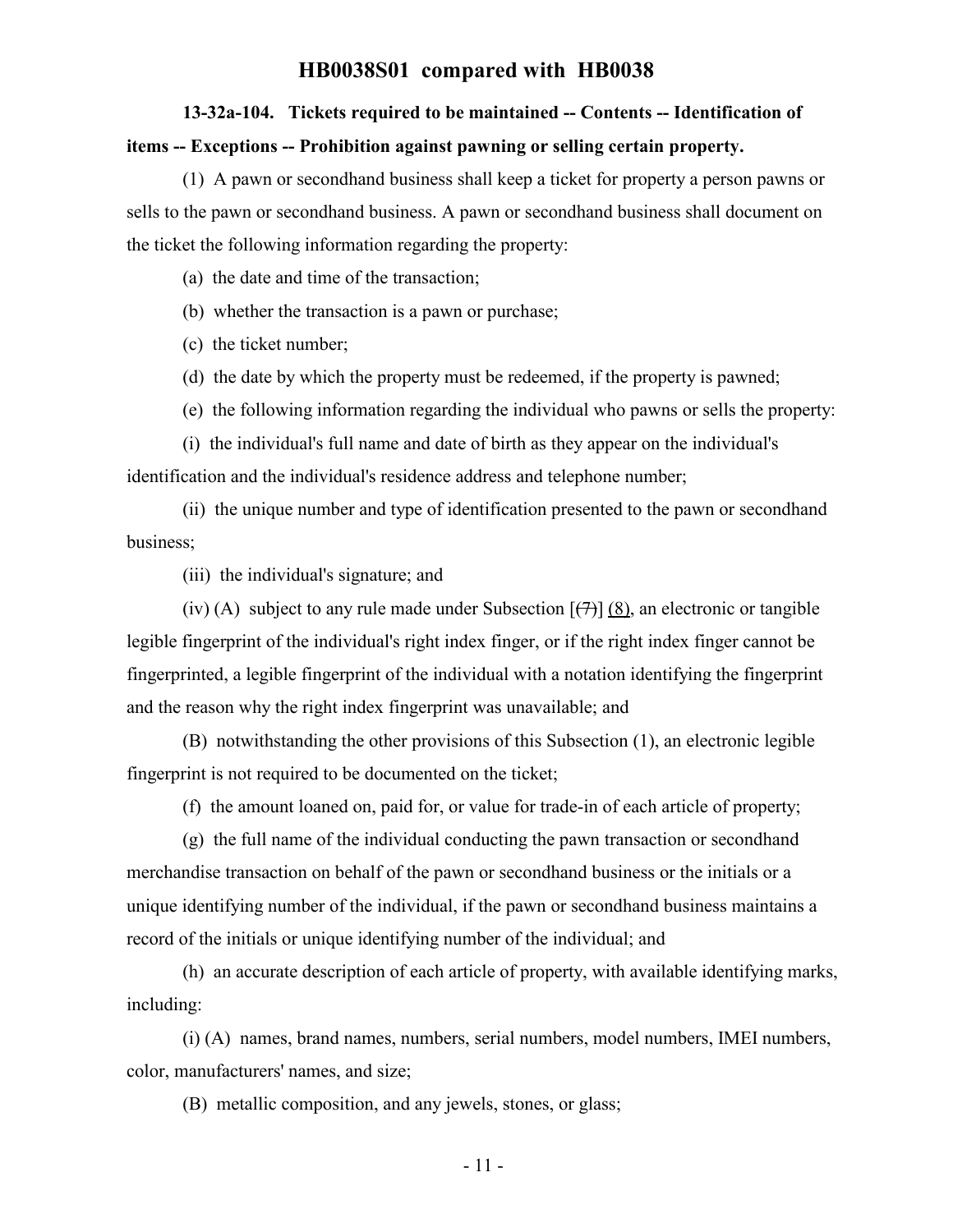(C) any other marks of identification or indicia of ownership on the property;

(D) the weight of the property, if the payment is based on weight;

- (E) any other unique identifying feature; and
- (F) gold content, if indicated; or

(ii) if multiple articles of property of a similar nature are delivered together in one transaction and the articles of property do not bear serial or model numbers and do not include precious metals or gemstones, such as musical or video recordings, books, or hand tools, the description of the articles is adequate if it includes the quantity of the articles and a description of the type of articles delivered.

(2) (a) A pawn or secondhand business may not accept property if, upon inspection, it is apparent that:

(i) a serial number or another form of indicia of ownership has been removed, altered, defaced, or obliterated;

(ii) the property is not a numismatic item and has indicia of being new, but is not accompanied by a written receipt or other satisfactory proof of ownership other than the seller's own statement; or

(iii) except as provided in Subsection 13-32a-103.1(3), the property is a gift card, transaction card, or other physical or digital card or certificate evidencing store credit.

(b) A pawn or secondhand business is not subject to Subsection  $(2)(a)(ii)$  if the pawn or secondhand business is the original seller of the property and is accepting a return of the property as provided by the pawn or secondhand business' established return policy.

(c) Property is presumed to have had indicia of being new at the time of a transaction if the property is subsequently advertised by the pawn or secondhand business as being new.

(3) (a) An individual may not pawn or sell any property to a business regulated under this chapter if the property is subject to being turned over to a law enforcement agency in accordance with Title 77, Chapter 24a, Lost or Mislaid Personal Property.

(b) If an individual attempts to sell or pawn property to a business regulated under this chapter and the employee or owner of the business knows or has reason to know that the property is subject to Title 77, Chapter 24a, Lost or Mislaid Personal Property, the employee or owner shall advise the individual of the requirements of Title 77, Chapter 24a, Lost or Mislaid Personal Property, and may not receive the property in pawn or sale.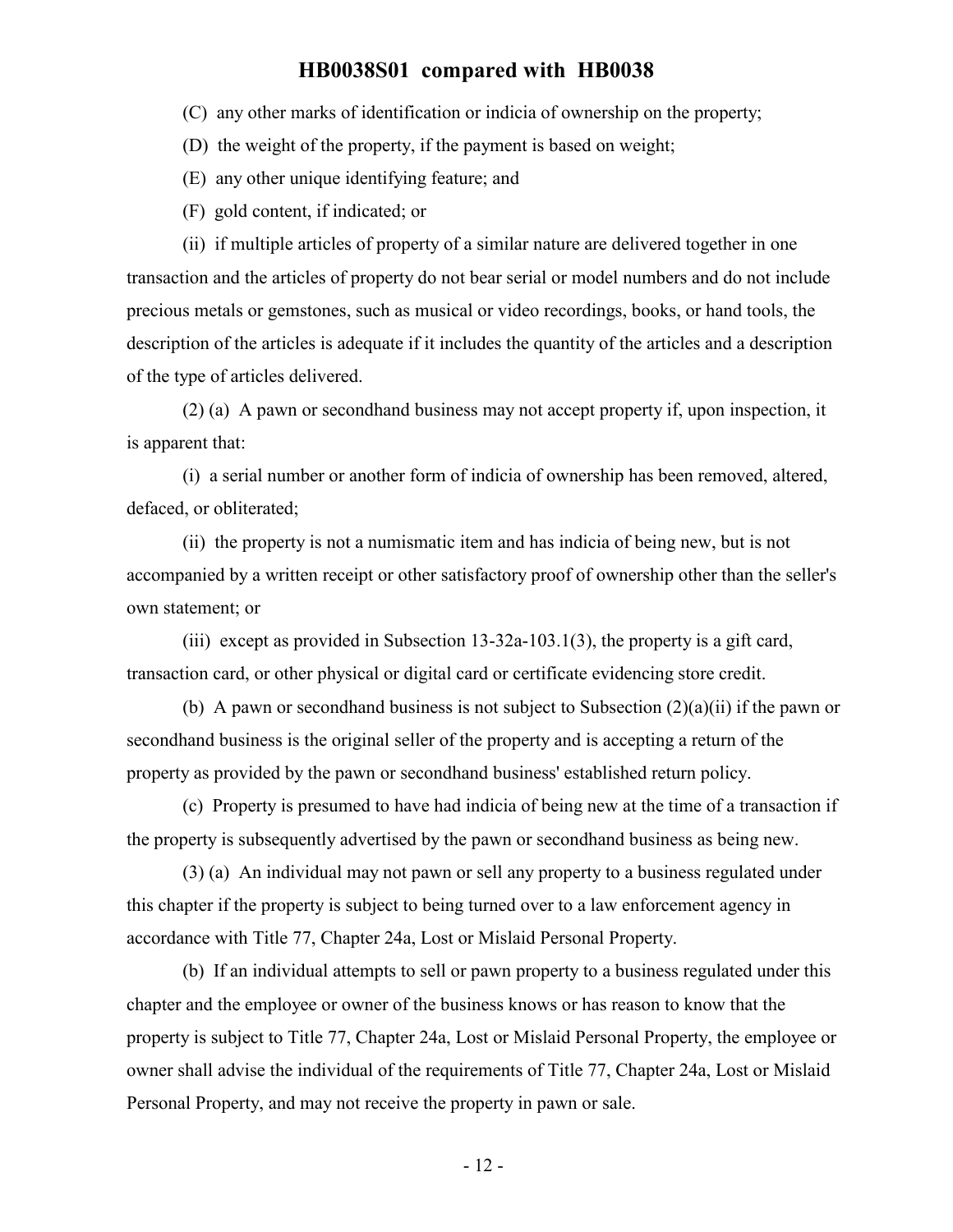(4) A coin dealer is subject to Section 13-32a-104.5 and not subject to this section.

(5) An automated recyling kiosk operator is subject to Section 13-32a-104.6 and is not subject to this section.

(6) A catalytic converter purchaser is subject to Section 13-32a-104.7 and is not subject to this section.

 $[(6)]$  (7) A violation of this section is a class B misdemeanor and is also subject to civil penalties under Section 13-32a-110.

 $[\overline{(7)}]$  (8) The division shall establish standards and criteria for fingerprint legibility by rule made in accordance with Title 63G, Chapter 3, Utah Administrative Rulemaking Act.

 $[(8)] (9) (a)$  As used in this Subsection  $[(8)] (9)$ , "jewelry" means:

(i) any jewelry purchased by the pawn or secondhand business, including scrap jewelry and watches; or

(ii) any jewelry pawned to a pawnbroker and the contract period between the pawnbroker and the pledgor has expired, including scrap jewelry and watches.

(b) On and after January 1, 2020, a pawn or secondhand business shall obtain:

(i) a color digital photograph clearly and accurately depicting:

(A) each item of jewelry; and

(B) if an item of jewelry has one or more engravings, an additional color digital photograph specifically depicting any engraving; and

(ii) a color digital photograph of an item that bears an identifying mark, including:

(A) a serial number, engraving, owner label, or similar identifying mark; and

(B) an additional photograph that clearly depicts the identifying mark described in Subsection  $\left[\frac{8}{8}\right] (9)(b)(ii)(A)$ .

Section 5. Section **13-32a-104.7** is enacted to read:

# **13-32a-104.7. Database information from catalytic converter purchasers -- Penalties.**

(1)  $\{A\}$ As soon as practicable, but no later than January 1, 2023, a catalytic converter purchaser shall document information for each catalytic converter purchase as required under this section and upload the information to the central database under Section 13-32a-106.

(2) A catalytic converter purchaser shall document the following information regarding a catalytic converter purchase: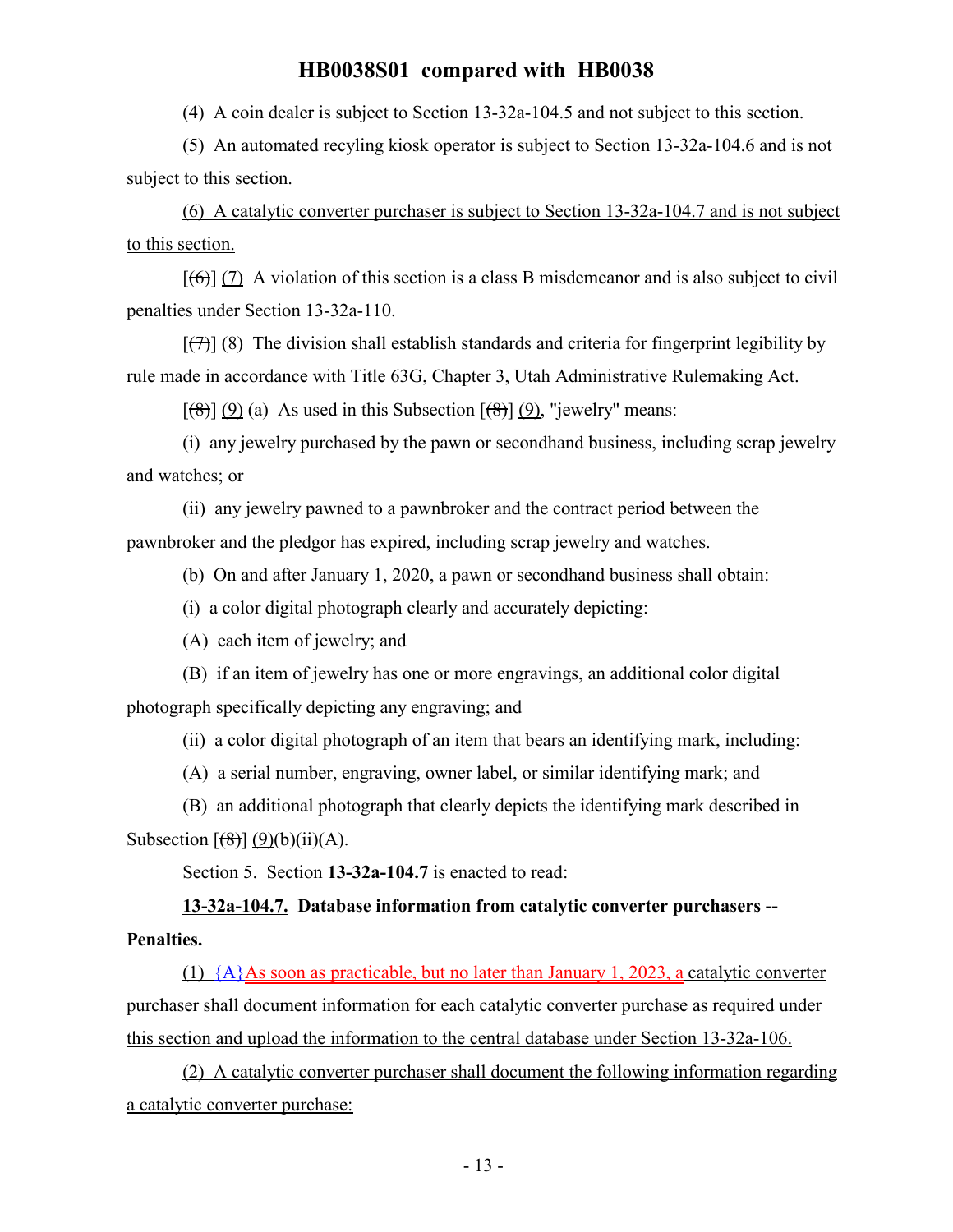(a) the date and time of the catalytic converter purchase;

(b) the following information regarding the individual selling the catalytic converter:

(i) the individual's:

(A) full name and date of birth as they appear on the individual's identification;

(B) residence address;

(C) telephone number; and

(D) signature on a certificate stating that the individual has the legal right to sell the catalytic converter;

(ii) the type of identification the individual presents under Subsection  $(2)(b)(i)(A)$  and the unique number on the identification;

(iii) a color digital photograph or still video of the individual taken at the time of the sale, or a clearly legible photocopy of the individual's identification; and

(iv) except as provided in Subsection (3), an electronic or tangible legible fingerprint of the individual's right index finger, or if the right index finger cannot be fingerprinted, a legible fingerprint of the individual with a notation identifying the finger fingerprinted and the reason why the right index fingerprint is unavailable;

(c) the amount paid for the catalytic converter;

(d) the full name of the individual conducting the purchase on behalf of the catalytic converter purchaser or the initials or unique identifying employee number, if the catalytic converter purchaser maintains a record of the initials or unique identifying employee number of the individual;

(e) an accurate description of the catalytic converter, with available identifying marks, including:

(i) if available, the name, brand name, number, serial number, model number, manufacturer information, and size of the catalytic converter;

(ii) any marks of identification or indicia of ownership on the catalytic converter;

(iii) the weight of the catalytic converter, if the payment is based on weight; and

(iv) other unique identifying characteristics of the catalytic converter; and

(f) a color, digital photograph of the catalytic converter.

(3) If the individual selling a catalytic converter to the catalytic converter purchaser previously has sold one or more catalytic converters to the catalytic converter purchaser, the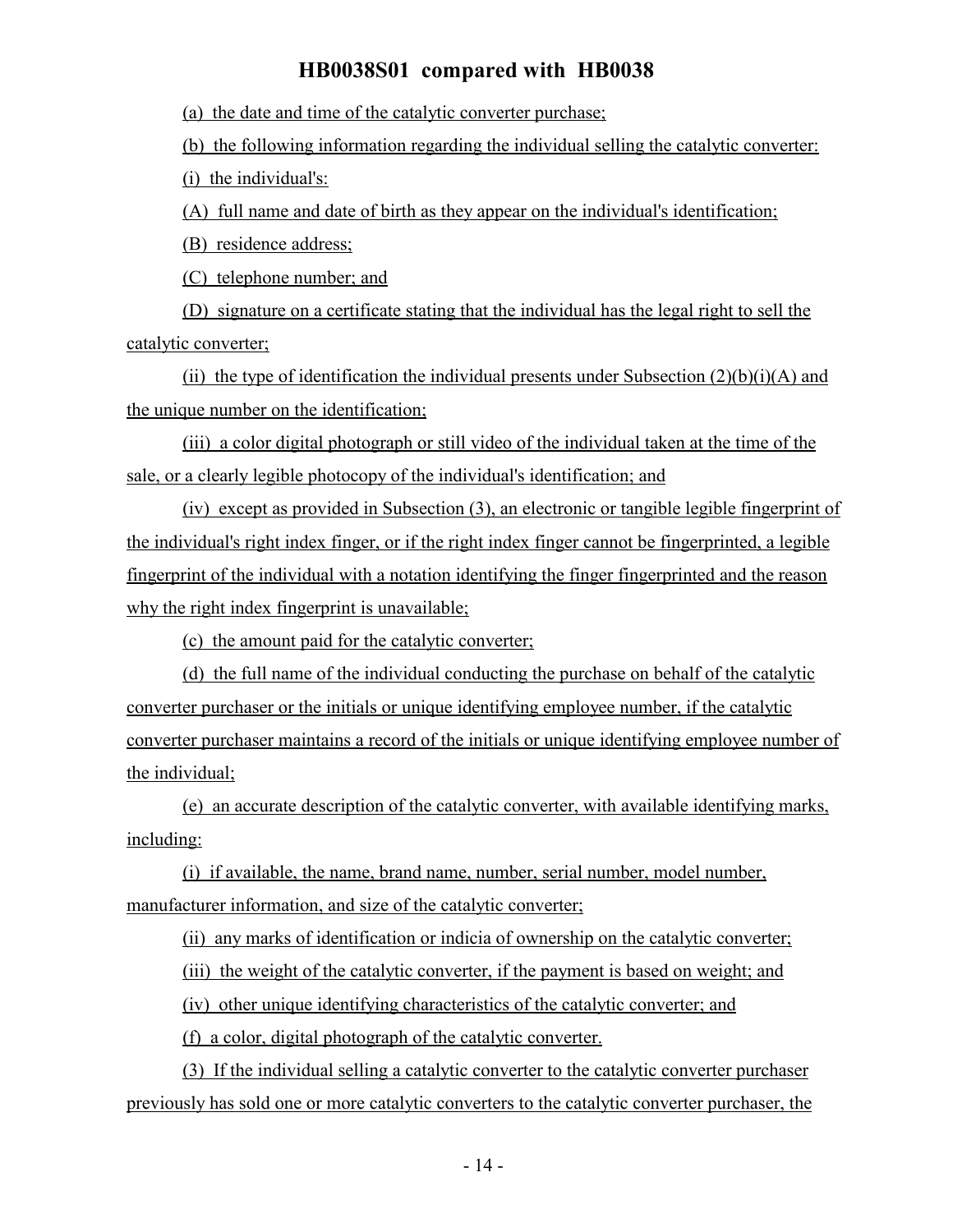catalytic converter purchaser is not required to obtain the fingerprint under Subsection  $(2)(b)(iv).$ 

(4) A catalytic converter purchaser may not accept a catalytic converter if, upon inspection, it is apparent that the serial number or identifying characteristics have been intentionally defaced on the catalytic converter.

(5) The division shall establish standards and criteria for fingerprint legibility under Subsection (2)(b)(iv) by rule made in accordance with Title 63G, Chapter 3, Utah Administrative Rulemaking Act.

(6) A violation of this section is a class B misdemeanor and is also subject to civil penalties under Section 13-32a-110.

(7) A dealer, as defined in Section 76-6-1402, that purchases a catalytic converter under this section shall comply with Title 76, Chapter 6, Part 14, Regulation of Metal Dealers.

Section 6. Section **13-32a-105** is amended to read:

**13-32a-105. Central database -- Implementation -- Notification.**

(1) In accordance with this section, there is created [under this section] a central database as a statewide repository for:

(a) information that a pawn or secondhand [businesses are] business or a catalytic converter purchaser is required to submit in accordance with this chapter; and [for]

(b) the use of a participating law enforcement [agencies that meet] agency that meets the requirements of Section 13-32a-111.

(2) The division shall:

(a) establish and operate the central database; or

(b) contract with a third party to establish and operate the central database in accordance with Title 63G, Chapter 6a, Utah Procurement Code.

(3) Funding for the creation and operation of the central database shall be from the account.

(4) (a) An entity that operates the central database may not hold any financial or operating interest in a pawn or secondhand business or catalytic converter purchaser in any state.

(b) The division shall verify before a bid is awarded that the selected entity meets the requirements of Subsection (4)(a).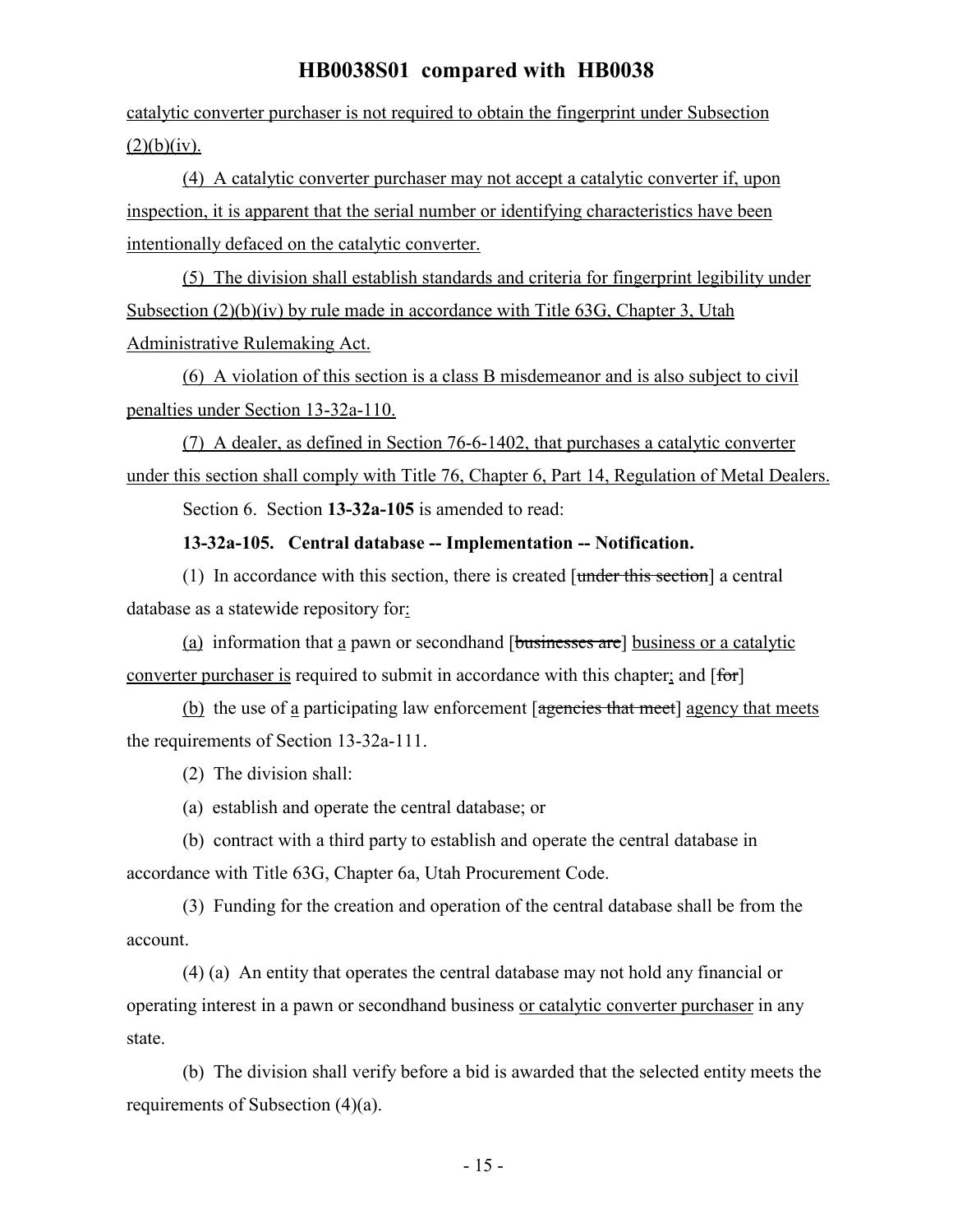(c) If any entity is awarded a bid under this Subsection (4) and is later found to hold any interest in violation of Subsection (4)(a), the award is subject to being opened again for request for proposal.

(5) (a) Beginning January 1, 2020, upon a query by a pawnbroker, the central database shall provide notification of the volume of business an individual seeking to enter into a transaction with the pawnbroker has engaged in with any pawnbroker regulated by this chapter within the previous 30 days based on the records in the central database at the time of the query.

(b) Information entered in the central database shall be retained for five years and shall then be deleted.

(6) Upon request, the entity responsible for establishing and operating the central database under Subsection (2) shall provide technical information and advice for an information technology representative of a pawn or secondhand business or catalytic converter purchaser that is required to provide information to the central database.

Section 7. Section **13-32a-106** is amended to read:

# **13-32a-106. Transaction information provided to the central database -- Protected information.**

(1) (a) Except as provided in Subsection 13-32a-104.6(4), a pawn or secondhand business or catalytic converter purchaser shall transmit electronically in a compatible format information required to be recorded under Sections  $[13-32a-103, 13-32a-104, 13-32a-104.5,$ [and] 13-32a-104.6, and 13-32a-104.7 that is capable of being transmitted electronically to the central database within 24 hours after entering into the transaction.

(b) The division may specify by rule, made in accordance with Title 63G, Chapter 3, Utah Administrative Rulemaking Act, the information capable of being transmitted electronically under Subsection (1)(a).

(2) (a) A pawn or secondhand business shall maintain tickets generated by the pawn or secondhand business and shall maintain the tickets in a manner so that the tickets are available to local law enforcement agencies as required by this chapter and as requested by any law enforcement agency as part of an investigation or reasonable random inspection conducted [pursuant to] under this chapter.

(b) (i) A catalytic converter purchaser is not required to generate or maintain a ticket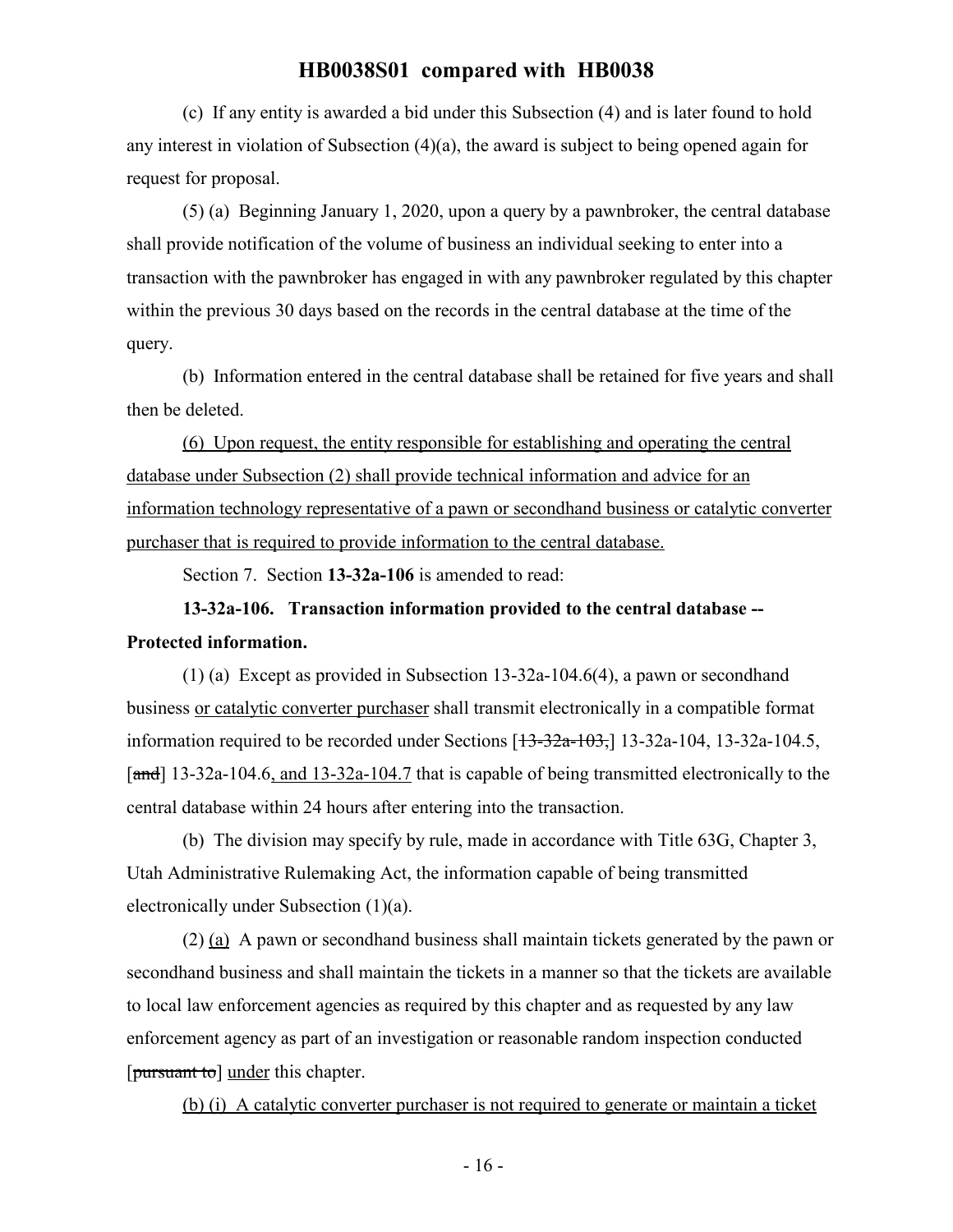for a catalytic converter purchase.

(ii) A catalytic converter purchaser shall make the information documented under Section 13-32a-104.7 available to a local law enforcement agency in accordance with this chapter and upon request by a law enforcement agency as part of an investigation or reasonable random inspection conducted under this chapter.

(3) (a) If a pawn or secondhand business or catalytic converter purchaser experiences a computer or electronic malfunction that affects [its] the business's or purchaser's ability to report transactions as required in Subsection (1), the pawn or secondhand business or catalytic converter purchaser shall immediately notify the division and the local law enforcement agency of the malfunction.

(b) The pawn or secondhand business or catalytic converter purchaser shall solve the malfunction within three business days after the day on which the business or purchaser experiences the malfunction or notify the division and the local law enforcement agency under Subsection (4).

(4) If the computer or electronic malfunction under Subsection (3) cannot be solved within three business days after the day on which the pawn or secondhand business or catalytic converter purchaser experiences the malfunction, the pawn or secondhand business or catalytic converter purchaser shall notify the division and the local law enforcement agency of the reasons for the delay and provide documentation from a reputable computer maintenance company of the reasons why the computer or electronic malfunction cannot be solved within three business days.

(5) A computer or electronic malfunction does not suspend the  $\frac{1}{2}$  pawn or second hand business'] obligation of the pawn or secondhand business or catalytic converter purchaser to comply with all other provisions of this chapter.

(6) During the malfunction under Subsections (3) and (4), the pawn or secondhand business or catalytic converter purchaser shall:

(a) arrange with the local law enforcement agency a mutually acceptable alternative method by which the pawn or secondhand business or catalytic converter purchaser provides the required information to the local law enforcement agency; and

(b) a pawn or secondhand business or catalytic converter purchaser shall maintain the tickets, if applicable, and other related information required under this chapter in a written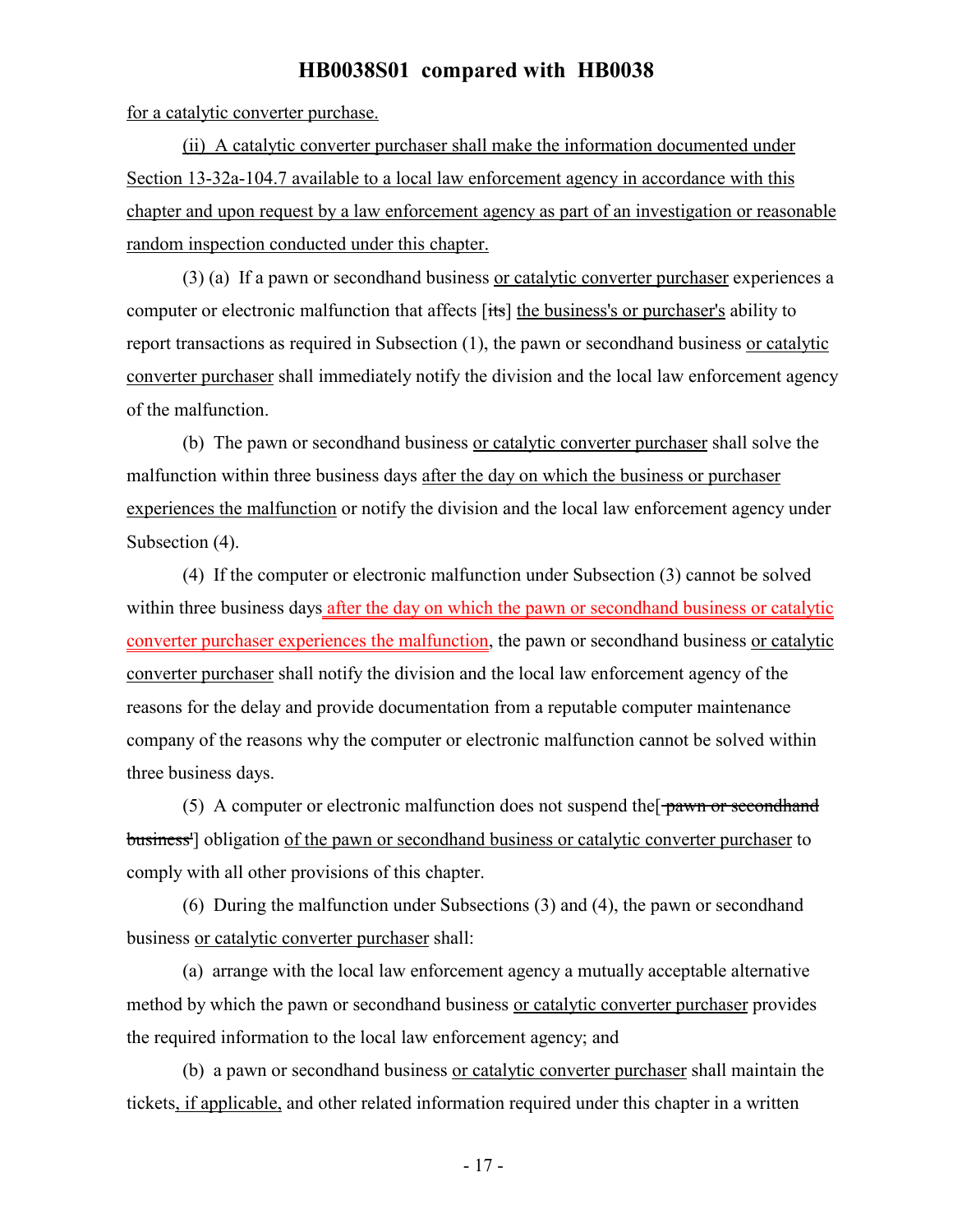form.

(7) A pawn or secondhand business or catalytic converter purchaser that violates the electronic transaction reporting requirement [of] under this section is subject to an administrative fine of \$50 per day if:

(a) the pawn or secondhand business or catalytic converter purchaser is unable to submit the information electronically due to a computer or electronic malfunction;

(b) the three business day period under Subsection (3) has expired; and

(c) the pawn or secondhand business or catalytic converter purchaser has not provided documentation regarding [its] the pawn or secondhand business's or catalytic converter purchaser's inability to solve the malfunction as required under Subsection (4).

(8) A pawn or secondhand business or catalytic converter purchaser is not responsible for a delay in transmission of information that results from a malfunction in the central database.

(9) A violation of this section is a Class B misdemeanor and is also subject to civil penalties under Section 13-32a-110.

Section 8. Section **13-32a-106.5** is amended to read:

#### **13-32a-106.5. Confidentiality of pawn and purchase transactions.**

(1) A ticket, copy of a ticket, [or] information from a ticket, or information required under Section 13-32a-104.7 delivered to a local law enforcement agency or transmitted to the central database [pursuant to] under Section 13-32a-106 is a protected record under Section 63G-2-305.

(2) In addition to use by the issuing pawn or secondhand business or catalytic converter purchaser, the ticket, copy of a ticket,  $\sigma$  information from a ticket, or information required under Section 13-32a-104.7 may be used only by a law enforcement agency and the division and only for the law enforcement and administrative enforcement purposes of:

(a) investigating possible criminal conduct involving the property delivered:

(i) to the pawn or secondhand business in a pawn transaction or secondhand merchandise transaction; or

(ii) to a catalytic converter purchaser in a catalytic converter purchase;

(b) investigating a possible violation of the record keeping or reporting requirements of this chapter when the local law enforcement agency or the division, based on a review of the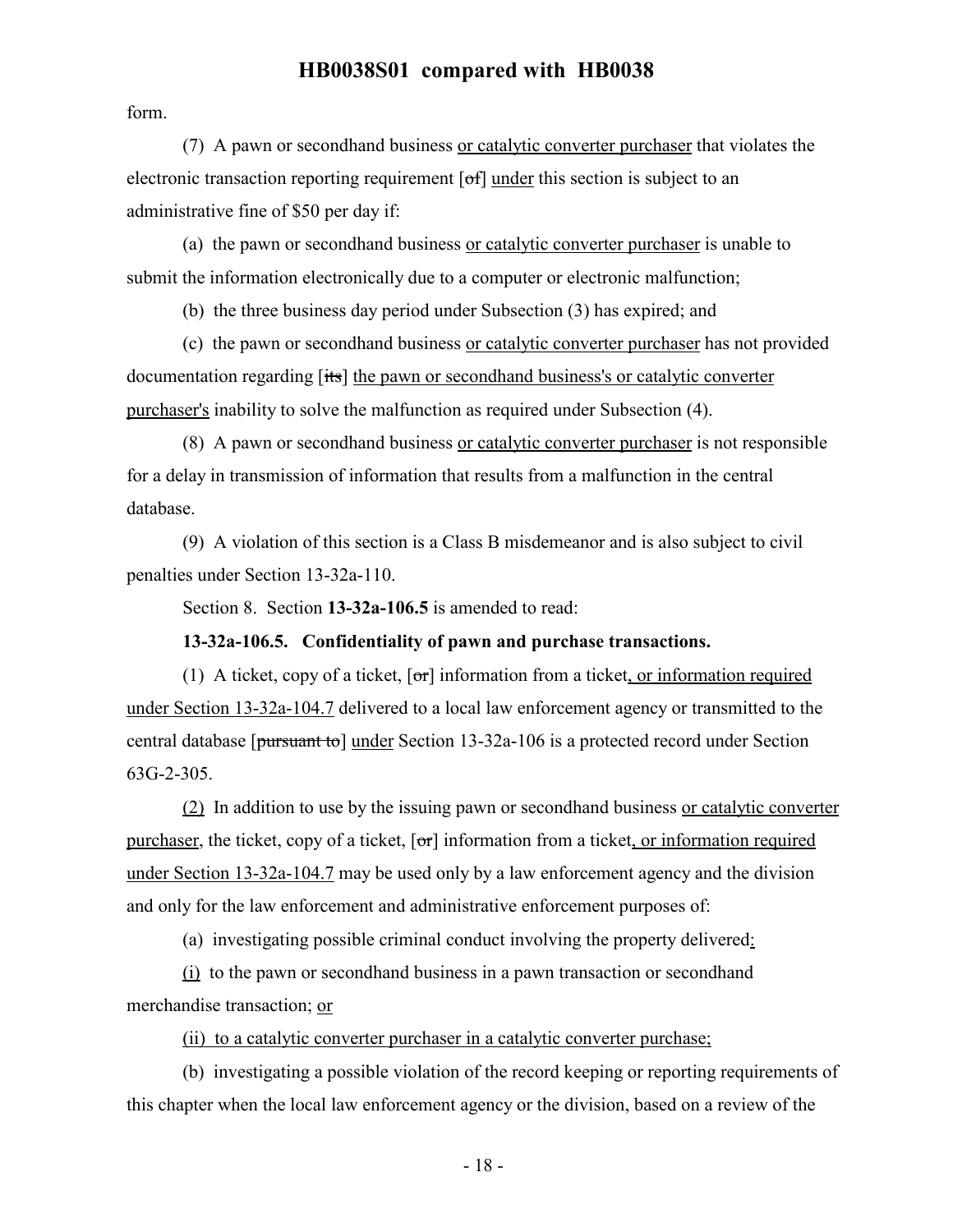records and information received, has reason to believe that a violation has occurred;

(c) responding to an inquiry from an insurance company investigating a claim for physical loss of described property by searching the central database to determine if property matching the description has been delivered to a pawn or secondhand business or catalytic converter purchaser by another person in a pawn transaction  $[\sigma r]$ , secondhand merchandise purchase transaction, or catalytic converter purchase and if so, obtaining from the central database:

(i) a description of the property;

(ii) the name and address of the pawn or secondhand business or catalytic converter purchaser that received the property; and

(iii) the name, address, and date of birth of the conveying individual; and

(d) taking enforcement action under Section 13-2-5 against a pawn or secondhand business or catalytic converter purchaser.

 $[(2)]$  (3) An insurance company making a request under Subsection  $[(1)]$  (2)(c) shall provide the police report case number concerning the described property.

 $[\frac{(3)}{(4)}]$  (4) (a) A person may not knowingly and intentionally use, release, publish, or otherwise make available to any person any information obtained from the central database for any purpose other than those specified in Subsection  $[(+)] (2)$ .

(b) Each separate violation of Subsection  $\frac{1}{3} \frac{4}{4} \cdot \frac{4}{4}$  is a class B misdemeanor.

(c) Each separate violation of Subsection  $\left[\left(\frac{1}{2}\right)\right]$  (4)(a) is subject to a civil penalty not to exceed \$250.

Section 9. Section **13-32a-108** is amended to read:

#### **13-32a-108. Retention of records -- Reasonable inspection.**

(1) A pawn or secondhand business or local law enforcement agency, whichever has custody of a ticket or copy of a ticket, shall retain the ticket or copy for no less than three years [from] after the date of the transaction.

(2) (a) A law enforcement agency or the division may conduct random reasonable inspections of pawn or secondhand businesses or catalytic converter purchasers for the purpose of monitoring compliance with the requirements of this chapter.

(b) [Inspections] A law enforcement agency or the division shall conduct an inspection under Subsection  $(2)(a)$  [shall be performed] during the regular business hours of the pawn or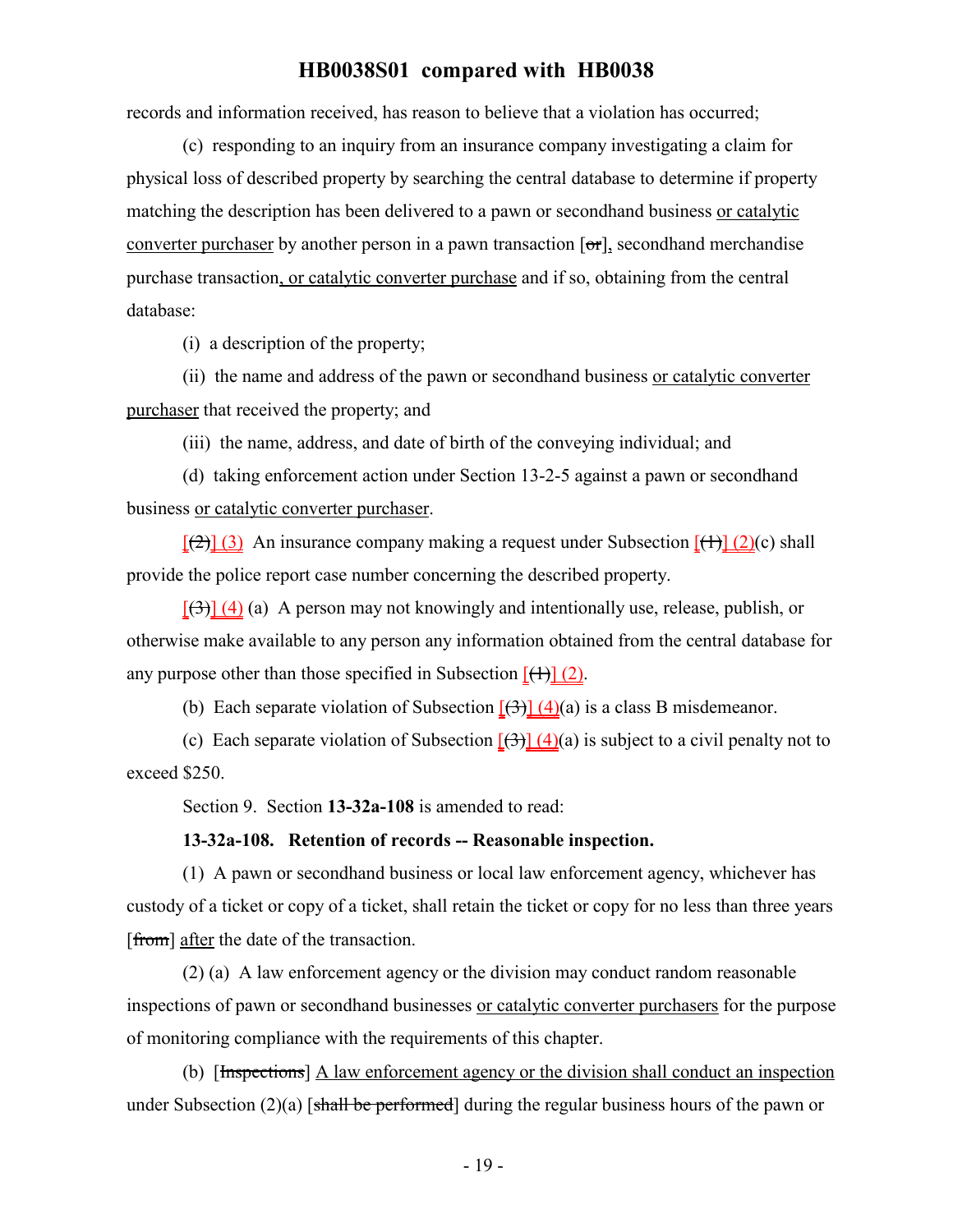secondhand business or catalytic converter purchaser.

(3) A violation of this section is a Class B misdemeanor and is also subject to civil penalties under Section 13-32a-110.

Section 10. Section **13-32a-109** is amended to read:

#### **13-32a-109. Holding period for property -- Return of property -- Penalty.**

(1) (a) A pawnbroker may sell property pawned to the pawnbroker if:

(i) 15 calendar days have passed after the day on which the pawnbroker submits the information and any required photograph to the central database;

(ii) the contract period between the pawnbroker and the pledgor expires; and

(iii) the pawnbroker has complied with Sections  $[13-32a-103, 13-32a-104,$  and

13-32a-106.

(b) If property, including scrap jewelry, is purchased by a pawn or secondhand business or catalytic converter purchaser, the pawn or secondhand business or catalytic converter purchaser may sell the property if the pawn or secondhand business or catalytic converter purchaser has held the property for 15 calendar days after the day on which the pawn or secondhand business or catalytic converter purchaser submits the information to the central database, and complied with Sections [13-32a-103,] 13-32a-104, 13-32a-104.6, 13-32a-104.7, and 13-32a-106, except that the pawn or secondhand business is not required to hold precious metals or numismatic items under this Subsection (1)(b).

(c) (i) This Subsection (1) does not preclude a law enforcement agency from requiring a pawn or secondhand business or catalytic converter purchaser to hold property if necessary in the course of an investigation.

(ii) If the property is pawned, the law enforcement agency may require the property be held beyond the terms of the contract between the pledgor and the pawnbroker.

(iii) If the property is sold to the pawn or secondhand business or catalytic converter purchaser, the law enforcement agency may require the property be held if the pawn or secondhand business or catalytic converter purchaser has not sold the article.

(d) If the law enforcement agency requesting a hold on property under this Subsection (1) is not the local law enforcement agency, the requesting law enforcement agency shall notify the local law enforcement agency of the request and also the pawn or secondhand business or catalytic converter purchaser.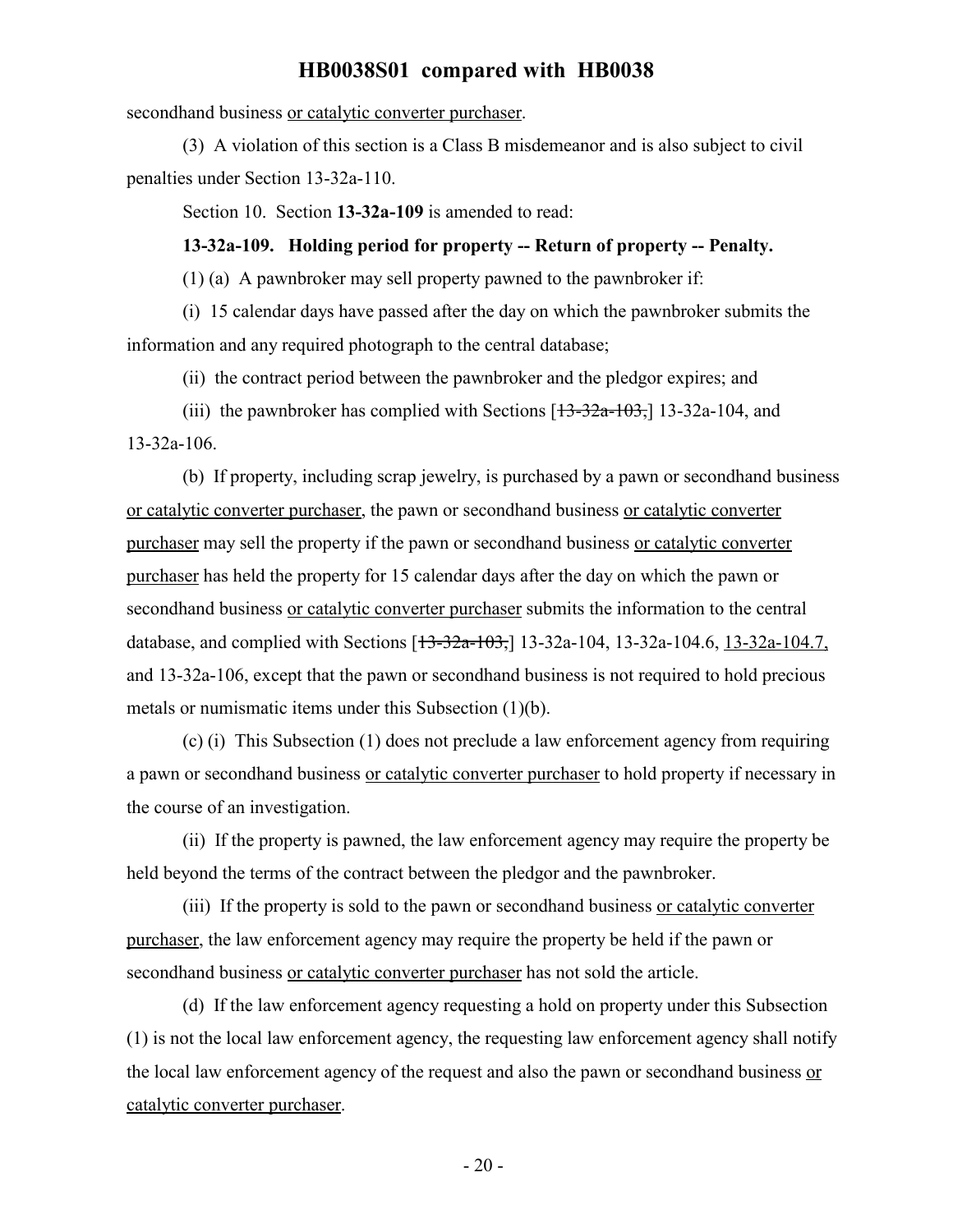(2) If a law enforcement agency requires the pawn or secondhand business or catalytic converter purchaser to hold property as part of an investigation, the law enforcement agency shall provide to the pawn or secondhand business or catalytic converter purchaser a hold form issued by the law enforcement agency, that:

(a) states the active case number;

(b) confirms the date of the hold request and the property to be held; and

(c) facilitates the ability of the pawn or secondhand business or catalytic converter purchaser to track the property when the prosecution takes over the case.

(3) If property is not seized by a law enforcement agency that has placed a hold on the property, the property shall remain in the custody of the pawn or secondhand business or catalytic converter purchaser until further disposition by the law enforcement agency, and  $\left[$ as consistent] in accordance with this chapter.

(4) (a) The initial hold by a law enforcement agency is for a period of 90 days.

(b) If the property is not seized by the law enforcement agency, the property shall remain in the custody of the pawn or secondhand business or catalytic converter purchaser and is subject to the hold unless exigent circumstances require the property to be seized by the law enforcement agency.

(5) (a) A law enforcement agency may extend any hold for up to an additional 90 days if circumstances require the extension.

(b) If there is an extension of a hold under Subsection  $(5)(a)$ , the requesting law enforcement agency shall notify the pawn or secondhand business or catalytic converter purchaser that is subject to the hold  $[\overline{\text{prior to}}]$  before the expiration of the initial 90 days.

(c) A law enforcement agency may not hold an item for more than the 180 days allowed under Subsections (5)(a) and (b) without obtaining a court order authorizing the hold.

(6) A hold on property under Subsection (2) takes precedence over any request to claim or purchase the property subject to the hold.

(7) If an original victim who has complied with Section 13-32a-115 has not been identified and the hold or seizure of the property is terminated, the law enforcement agency requiring the hold or seizure shall within 15 business days after the day on which the termination occurs:

(a) notify the pawn or secondhand business or catalytic converter purchaser in writing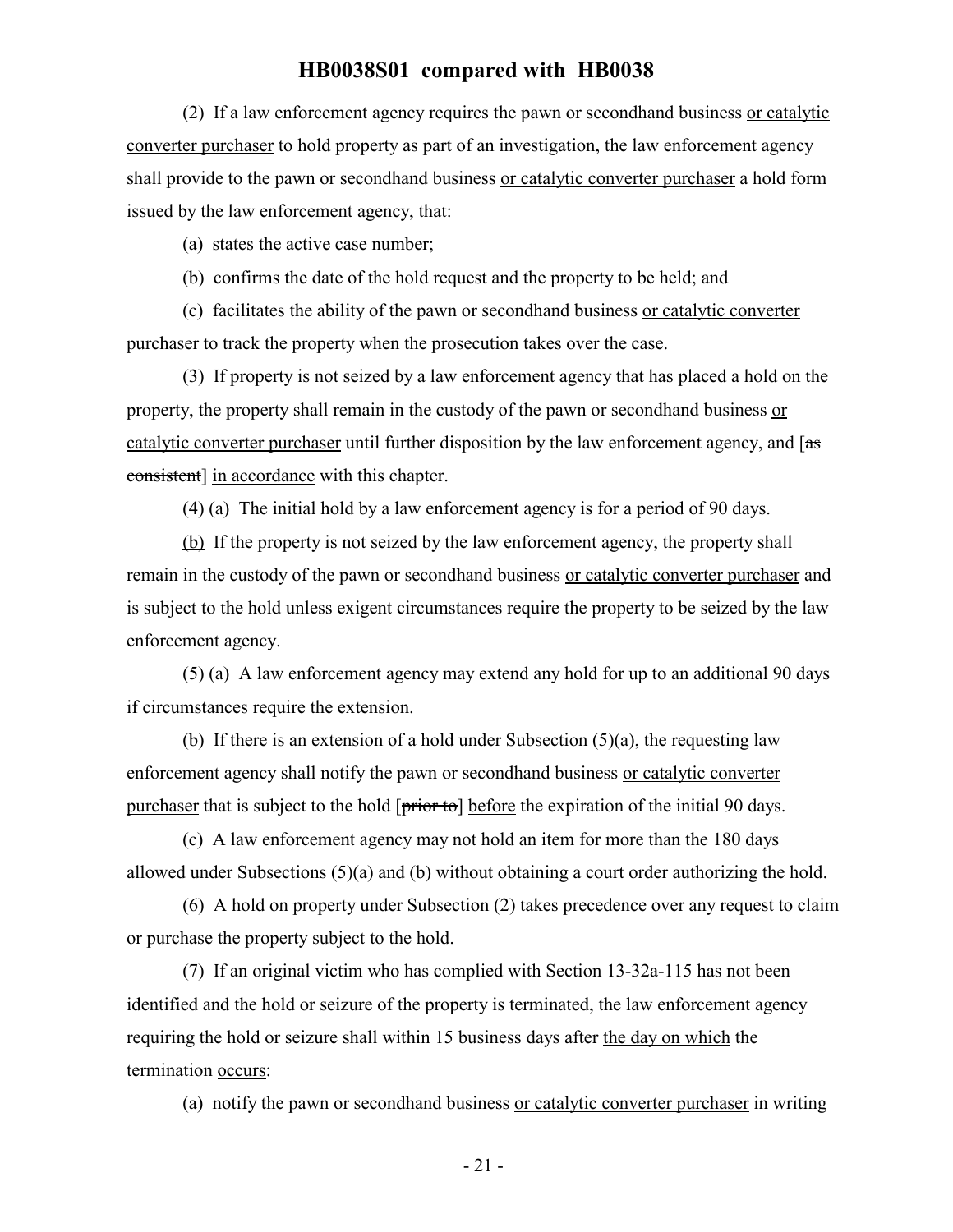that the hold or seizure has been terminated;

(b) return the property subject to the seizure to the pawn or secondhand business  $or$ catalytic converter purchaser; or

(c) if the property is not returned to the pawn or secondhand business or catalytic converter purchaser, advise the pawn or secondhand business or catalytic converter purchaser either in writing or electronically of the specific alternative disposition of the property.

(8) (a) If the original victim who has complied with Section 13-32a-115 has been identified and the hold or seizure of property is terminated, the law enforcement agency requiring the hold or seizure shall:

(i) document the original victim who has positively identified the property; and

(ii) provide the documented information concerning the original victim to the prosecuting agency to determine whether continued possession of the property is necessary for purposes of prosecution, as provided in Section 24-3-103.

(b) If the prosecuting agency determines that continued possession of the property is not necessary for purposes of prosecution, as provided in Section 24-3-103, the prosecuting agency shall provide a written or electronic notification to the law enforcement agency that authorizes the return of the property to an original victim who has complied with Section 13-32a-115.

(c) (i) A law enforcement agency shall promptly provide notice to the pawn or secondhand business or catalytic converter purchaser of the authorized return of the property under this Subsection (8).

(ii) The notice shall identify the original victim, advise the pawn or secondhand business or catalytic converter purchaser that the original victim has identified the property, and direct the pawn or secondhand business or catalytic converter purchaser to release the property to the original victim at no cost to the original victim.

(iii) If the property was seized, the notice shall advise that the property will be returned to the original victim within 15 days after the day on which the pawn or secondhand business or catalytic converter purchaser receives the notice, except as provided under Subsection (8)(d).

(d) The pawn or secondhand business or catalytic converter purchaser shall release property under Subsection  $(8)(c)$  unless within 15 days  $\lceil$  of receiving] after the day on which the notice is received the pawn or secondhand business or catalytic converter purchaser complies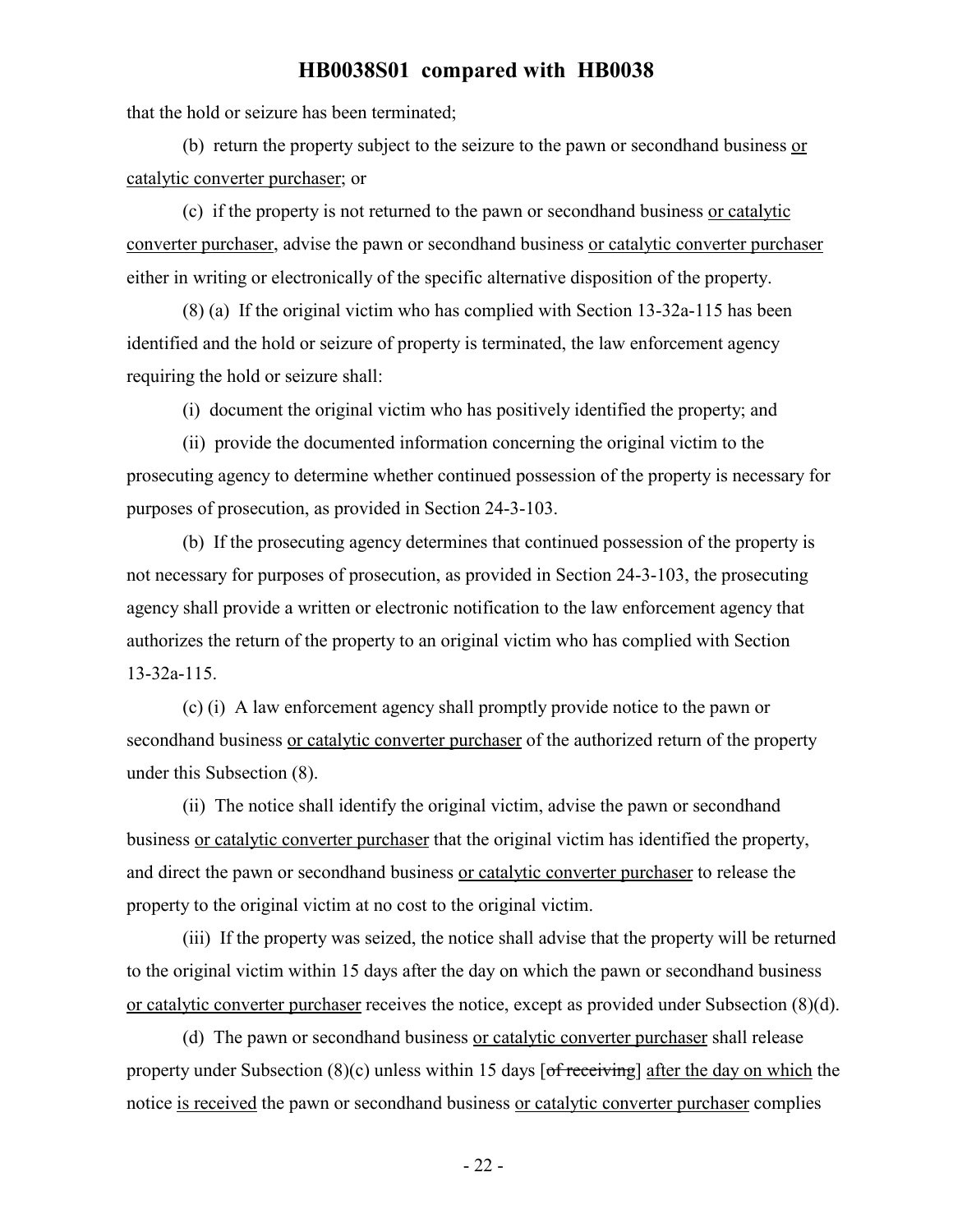with Section 13-32a-116.5.

(9) (a) If the law enforcement agency does not notify the pawn or secondhand business or catalytic converter purchaser that a hold on the property has expired, the pawn or secondhand business or catalytic converter purchaser shall send a letter by registered or certified mail to the law enforcement agency that ordered the hold and inform the agency that the holding period has expired.

(b) The law enforcement agency shall respond within 30 days by:

 $[(a)]$  (i) confirming that the hold period has expired and that the pawn or secondhand business or catalytic converter purchaser may manage the property as if acquired in the ordinary course of business; or

 $[\phi]$  (ii) providing written notice to the pawn or secondhand business or catalytic converter purchaser that a court order has continued the period of time for which the item shall be held.

(10) The written notice under Subsection  $(9)(b)(ii)$  is considered provided when:

(a) personally delivered to the pawn or secondhand business or catalytic converter purchaser with a signed receipt of delivery;

(b) delivered to the pawn or secondhand business or catalytic converter purchaser by registered or certified mail; or

(c) delivered by any other means with the mutual assent of the law enforcement agency and the pawn or secondhand business or catalytic converter purchaser.

(11) If the law enforcement agency does not respond within 30 days under Subsection (9), the pawn or secondhand business or catalytic converter purchaser may manage the property as if acquired in the ordinary course of business.

(12) A violation of this section is a class B misdemeanor and is also subject to civil penalties under Section 13-32a-110.

Section 11. Section **13-32a-109.5** is amended to read:

# **13-32a-109.5. Seizure of property -- Notification to pawn or secondhand business or catalytic converter purchaser.**

If a law enforcement agency determines seizure of property pawned or sold to a pawn or secondhand business or catalytic converter purchaser is necessary under this chapter during the course of a criminal investigation, in addition to the hold provisions under Section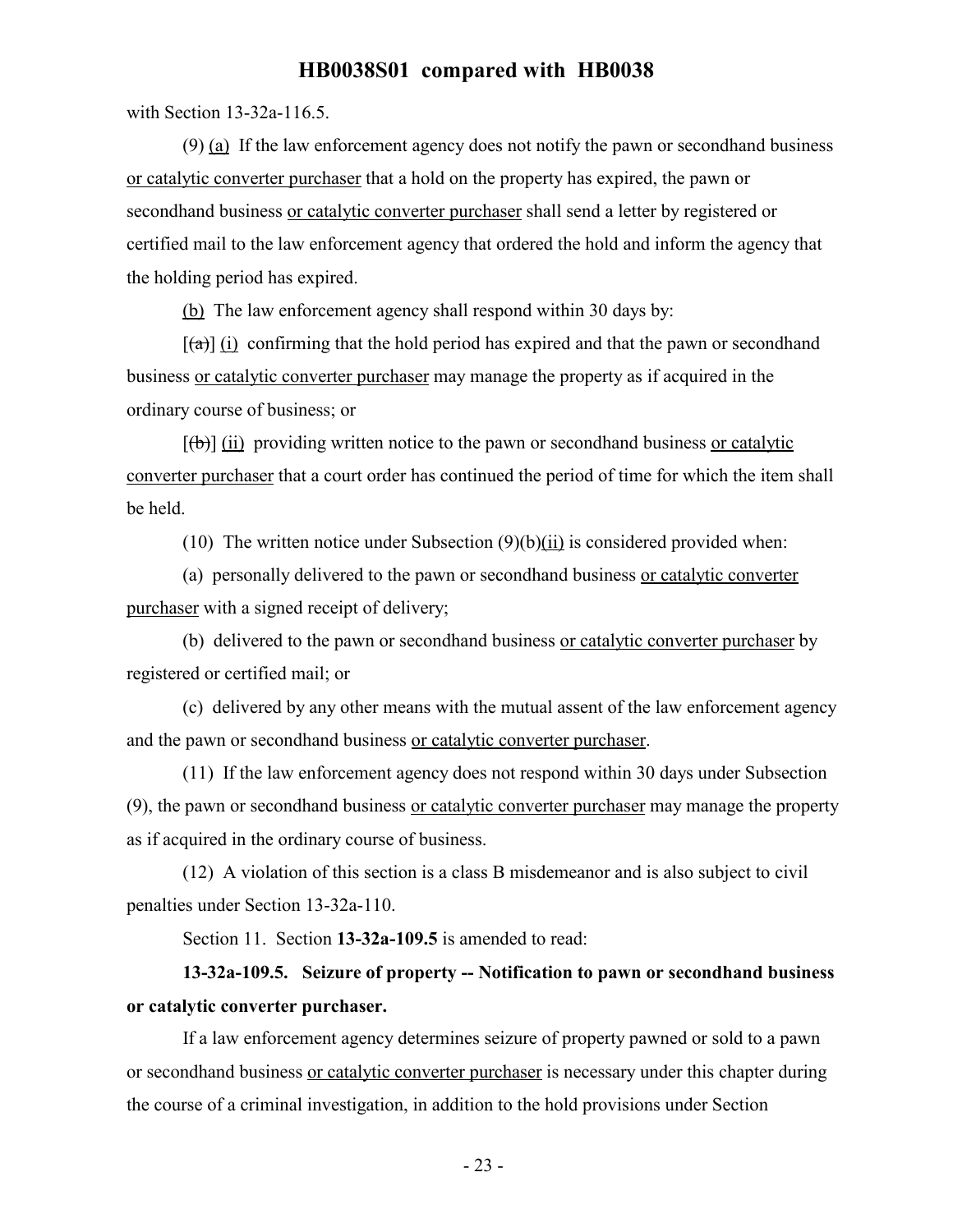13-32a-109, the law enforcement agency shall:

(1) notify the pawn or secondhand business or catalytic converter purchaser of the specific property to be seized; and

(2) issue to the pawn or secondhand business or catalytic converter purchaser a seizure form approved by the division and that:

(a) provides the active case number related to the property to be seized;

(b) provides the date of the seizure request;

(c) provides the reason for the seizure;

(d) describes the property to be seized;

(e) states each reason the property is necessary during the course of a criminal

investigation; and

(f) includes any information that facilitates the  $\lceil \frac{\text{pawn or secondhand business}}{\text{pawn or secondhand business}} \rceil$  ability of the pawn or secondhand business or catalytic converter purchaser to track the property when the prosecution agency takes over the case.

Section 12. Section **13-32a-110** is amended to read:

### **13-32a-110. Administrative or civil penalties -- Criminal prosecution.**

(1) A violation of any of the following sections is subject to an administrative or civil penalty of not more than \$500:

(a) Section 13-32a-104,  $[tiket]$  tickets required to be maintained;

(b) Section 13-32a-104.5, [ticket by coin dealer to be maintained] database information from coin dealers;

(c) Section 13-32a-104.6,  $[tie~~ket~~ by] database information from automated recycling$ kiosk [operator to be maintained] operators;

(d) Section 13-32a-104.7, database information from catalytic converter purchasers;

 $[(d)]$  (e) Section 13-32a-106, transaction information provided to  $[{\text{law enforcement}}]$ the central database;

 $[\text{e}(\text{e})]$  (f) Section 13-32a-108, retention of records;

 $[f(f)]$  (g) Section 13-32a-109, holding period for  $\lceil$  powned or purchased property;

 $[\frac{1}{2}]$  (h) Section 13-32a-110.5, transactions with certain individuals prohibited;

 $[(\text{th})]$  (i) Section 13-32a-111, [payment of fees as required] fees to fund account; or

 $[(\text{ii})]$  (i) Section 13-32a-112.1, annual training [requirements for pawn or second hand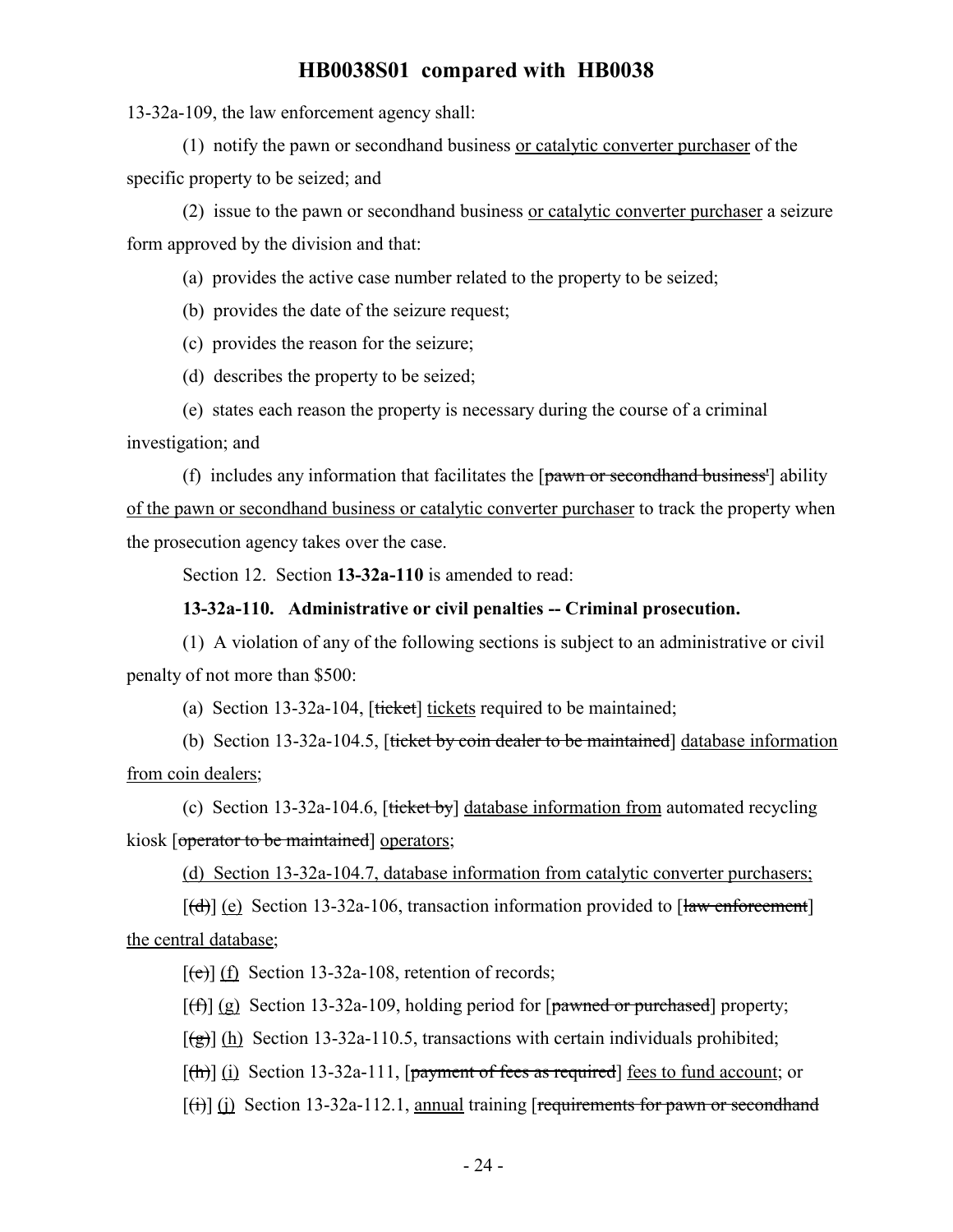#### business employees and officers of participating law enforcement agencies].

(2) This section does not prohibit civil action by a governmental entity regarding  $[$ the pawn or secondhand business<sup>1</sup> the operation or [licenses] license of a pawn or secondhand business or catalytic converter purchaser.

(3) The imposition of civil penalties under this section does not prohibit criminal prosecution by a governmental entity for criminal violations of this chapter.

Section 13. Section **13-32a-110.5** is amended to read:

### **13-32a-110.5. Transactions with certain individuals prohibited.**

A pawn or secondhand business or catalytic converter purchaser may not engage in a pawn transaction or secondhand merchandise transaction or catalytic converter purchase with an individual who:

(1) is younger than 18 years  $\lceil \text{of age} \rceil \text{ old}$ ; or

(2) appears to be under the influence of alcohol or a controlled substance.

Section 14. Section **13-32a-111** is amended to read:

### **13-32a-111. Fees to fund account.**

(1) (a) A pawn or secondhand business or catalytic converter purchaser in operation shall pay an annual fee<sup>[-]</sup> of no more than \$500, set in accordance with Section 63J-1-504.

(b) A law enforcement agency within Utah that participates in the use of the central database shall pay an annual fee set in accordance with Section 63J-1-504.

(c) A law enforcement agency outside Utah that requests access to the central database shall pay an annual fee set in accordance with Section 63J-1-504.

(2) A fee paid under Subsection (1) shall be paid annually to the division on or before January 31.

(3) A fee received by the division under this section shall be deposited into the account.

(4) The division may only increase fees for a pawn or secondhand business or catalytic converter purchaser under Section 63J-1-504.

Section 15. Section **13-32a-112** is amended to read:

# **13-32a-112. Pawnshop, Secondhand Merchandise, and Catalytic Converter Advisory Board.**

(1) There is created within the division the "Pawnshop  $[\text{and}]$ , Secondhand Merchandise, and Catalytic Converter Advisory Board."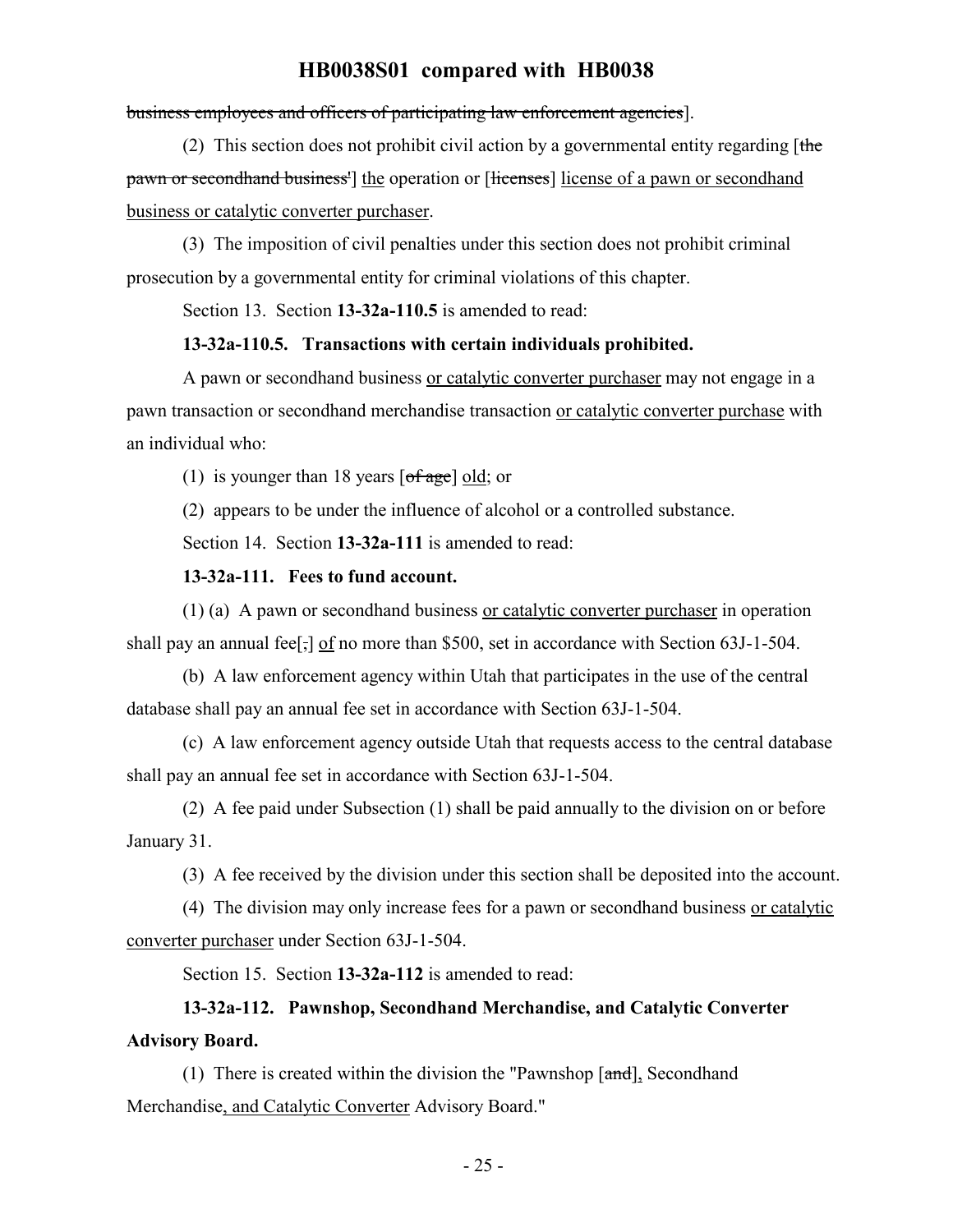(2) The board consists of seven voting members appointed by the executive director of the Department of Commerce:

(a) one law enforcement officer whose work regularly involves pawn or secondhand business or catalytic converter purchases, recommended by the Utah Chiefs of Police Association;

(b) one law enforcement officer whose work regularly involves pawn or secondhand business or catalytic converter purchases, recommended by the Utah Sheriffs Association;

(c) one state, county, or municipal prosecutor, recommended by a prosecutors' association or council;

(d) one pawnbroker, recommended by the pawn industry;

(e) one secondhand merchandise dealer, recommended by the secondhand merchandise industry;

(f) one coin dealer, recommended by the Utah Coin Dealers Association; and

 $[(g)$  one representative from the pawn or secondhand merchandise industry at large, recommended by the pawn or secondhand merchandise industry.]

(g) one representative from the catalytic converter purchaser industry, recommended by the catalytic converter purchaser industry.

(3) After receiving a recommendation for a member by a respective association, council, or industry for the board, the executive director may:

(a) decline the recommendation; and

(b) request another recommendation from the respective association, council, or industry.

(4) (a) A member of the board shall be appointed to a term of not more than four years, and may be reappointed upon expiration of the member's term.

(b) Notwithstanding the requirements of Subsection (4)(a), the executive director of the Department of Commerce shall, at the time of appointments or reappointments, adjust the length of terms to ensure that the terms of board members are staggered so that approximately half of the board is appointed every two years.

(c) When a vacancy occurs in the membership for any reason, the executive director of the Department of Commerce shall appoint a member for the unexpired term.

(d) The executive director of the Department of Commerce may remove a member and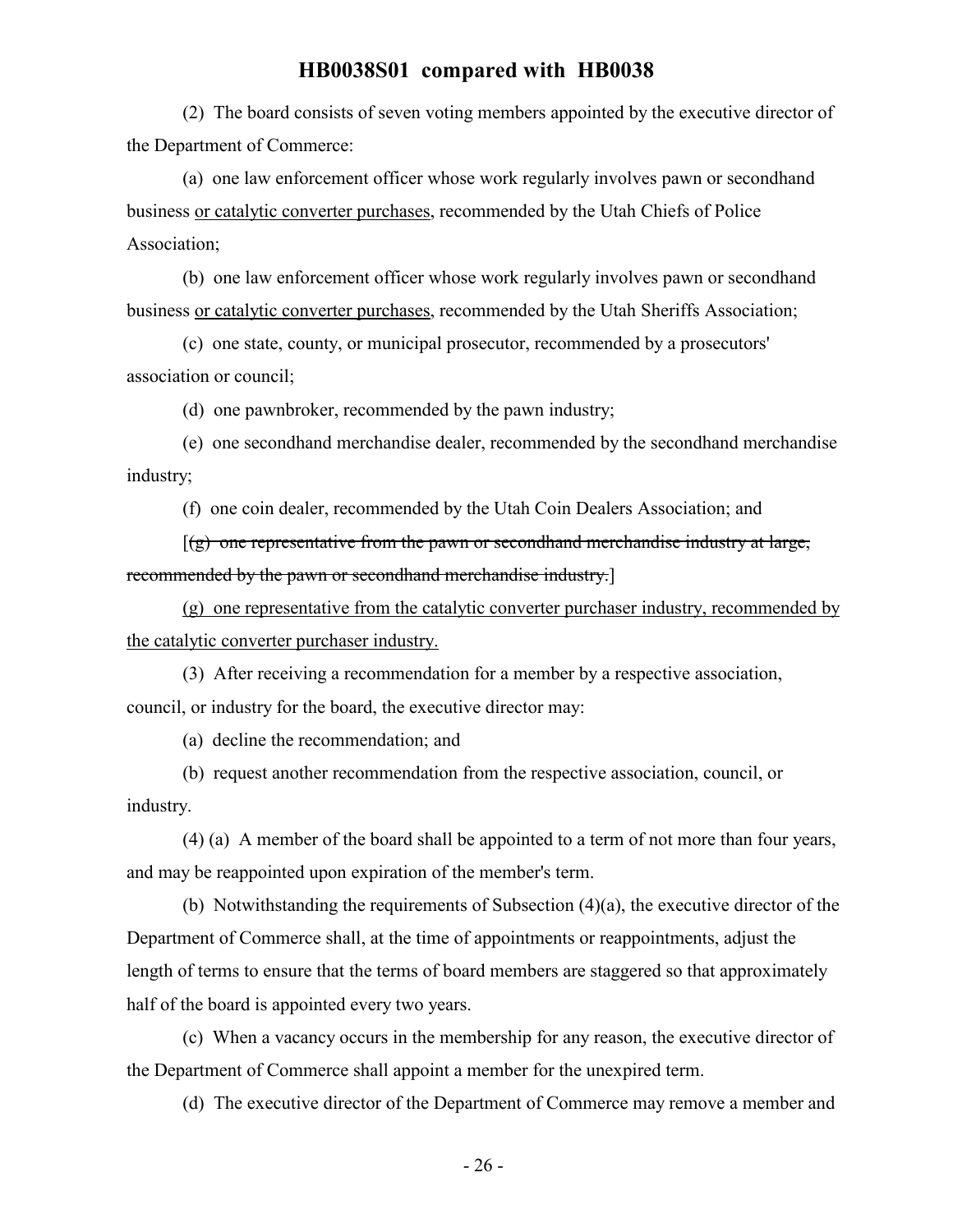replace the member in accordance with this section for the following reasons:

(i) the member fails or refuses to fulfill the duties of a board member, including attendance at board meetings; or

(ii) the member, an entity owned by the member, an entity that the member is employed by, or an entity that the member is representing, engages in a violation of this chapter or Section 76-6-408.

(e) Notwithstanding Subsection (4)(d), members of the board as of May 13, 2019, are removed from the board and the executive director of the Department of Commerce shall appoint the board members in accordance with this section.

(5) (a) The board shall elect one voting member as the chair of the board by a majority of the members present at the board's first meeting each year.

(b) The chair shall preside over the board for a period of one year.

(c) The board shall meet quarterly upon the call of the chair.

(d) A quorum of five members is required for the board to take action. An action taken by majority of a quorum present at a meeting constitutes an action of the board.

(6) (a) The duties and powers of the board include the following:

(i) recommending to the division appropriate rules regarding the administration and enforcement of this chapter;

(ii) recommending to the division changes related to the central database; and

(iii) advising the division on matters related to the pawn and secondhand merchandise and catalytic converter purchase industries.

(b) This Subsection (6) does not require the board's approval to act on a rule or amend this chapter.

(7) (a) A pawn or secondhand business or catalytic converter purchaser may file with the board complaints regarding law enforcement agency practices perceived to be inconsistent with this chapter.

(b) The board may refer the complaints to the Peace Officers Standards and Training Division.

Section 16. Section **13-32a-112.1** is amended to read:

#### **13-32a-112.1. Annual training.**

(1) (a) The division shall provide training sessions, whether online or in-person, at least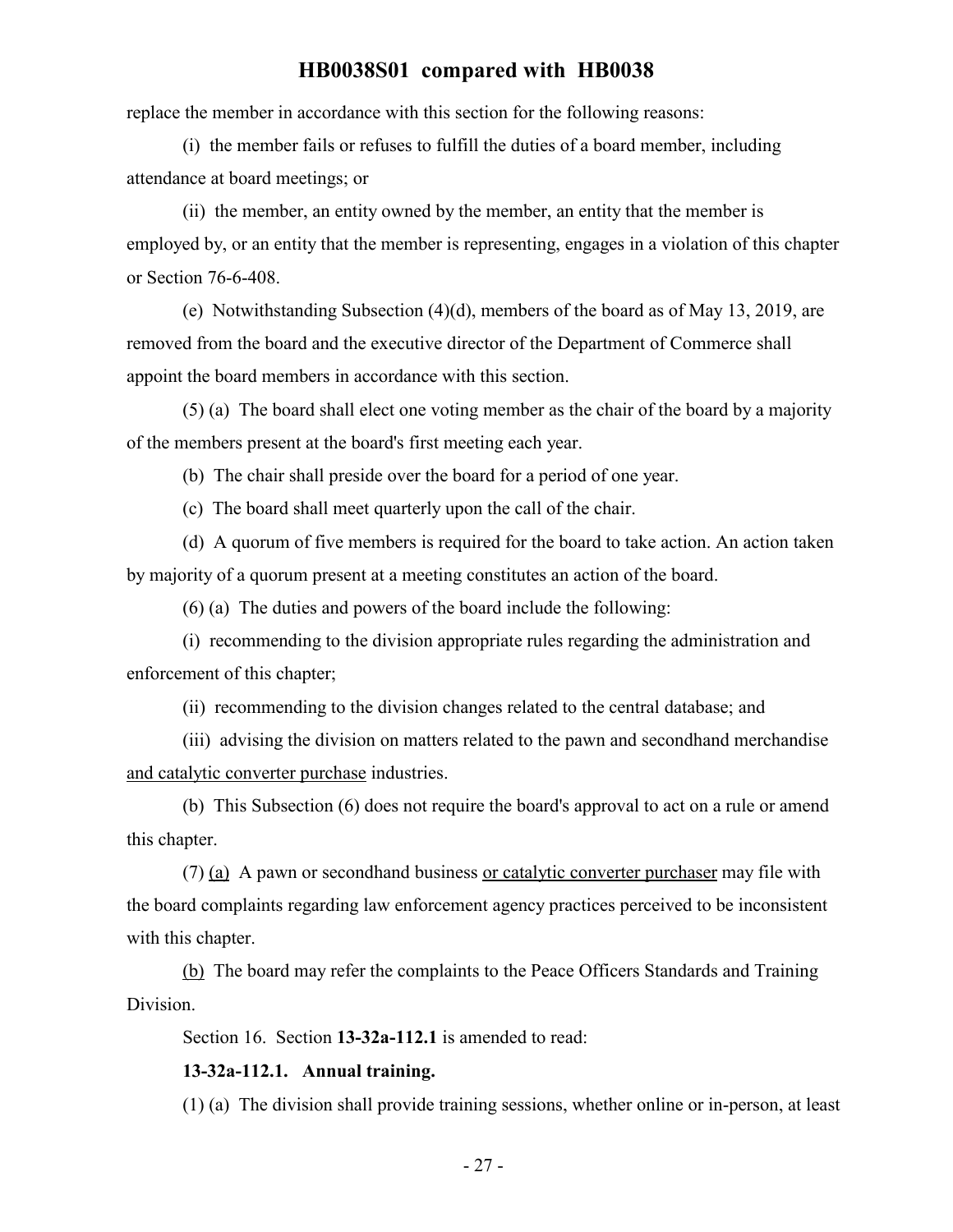once each year regarding compliance with this chapter and other applicable state laws.

(b) A pawn or secondhand business or catalytic converter purchaser shall ensure that each individual employed by the pawn or secondhand business or catalytic converter purchaser with access to the central database annually completes the training described in Subsection (1)(a) in order for that individual to continue to have access to the central database.

(c) A law enforcement agency participating in the use of the central database shall ensure that each individual employed by the law enforcement agency with access to the central database annually completes the training described in Subsection (1)(a) in order for that individual to continue to have access to the central database.

(2) The division shall monitor and keep a record of training completion.

Section 17. Section **13-32a-112.5** is amended to read:

#### **13-32a-112.5. Temporary businesses subject to chapter.**

A pawn or secondhand business or catalytic converter purchaser that operates on a temporary basis or from a location that is not a permanent retail location:

(1) shall comply with this chapter; and

(2) is subject to enforcement of this chapter.

Section 18. Section **13-32a-113** is amended to read:

# **13-32a-113. Pawnbroker, Secondhand Merchandise, and Catalytic Converter Operations Restricted Account.**

(1) There is created within the General Fund a restricted account known as the "Pawnbroker [and], Secondhand Merchandise, and Catalytic Converter Operations Restricted Account."

(2) (a) The account shall be funded from fees and administrative and civil fines imposed and collected under Sections  $13-32a-106$ ,  $13-32a-110$ , and  $13-32a-111$ . [These]

(b) The fees and administrative and civil fines shall be paid to the division, which shall deposit them in the account.

 $[\theta]$  (c) The Legislature shall appropriate funds in [this] the account to the division for:

(i) the costs of providing training required under this chapter;

(ii) the costs of the central database created in Section 13-32a-105; and

(iii) the division's costs of administering  $[the]$  this chapter.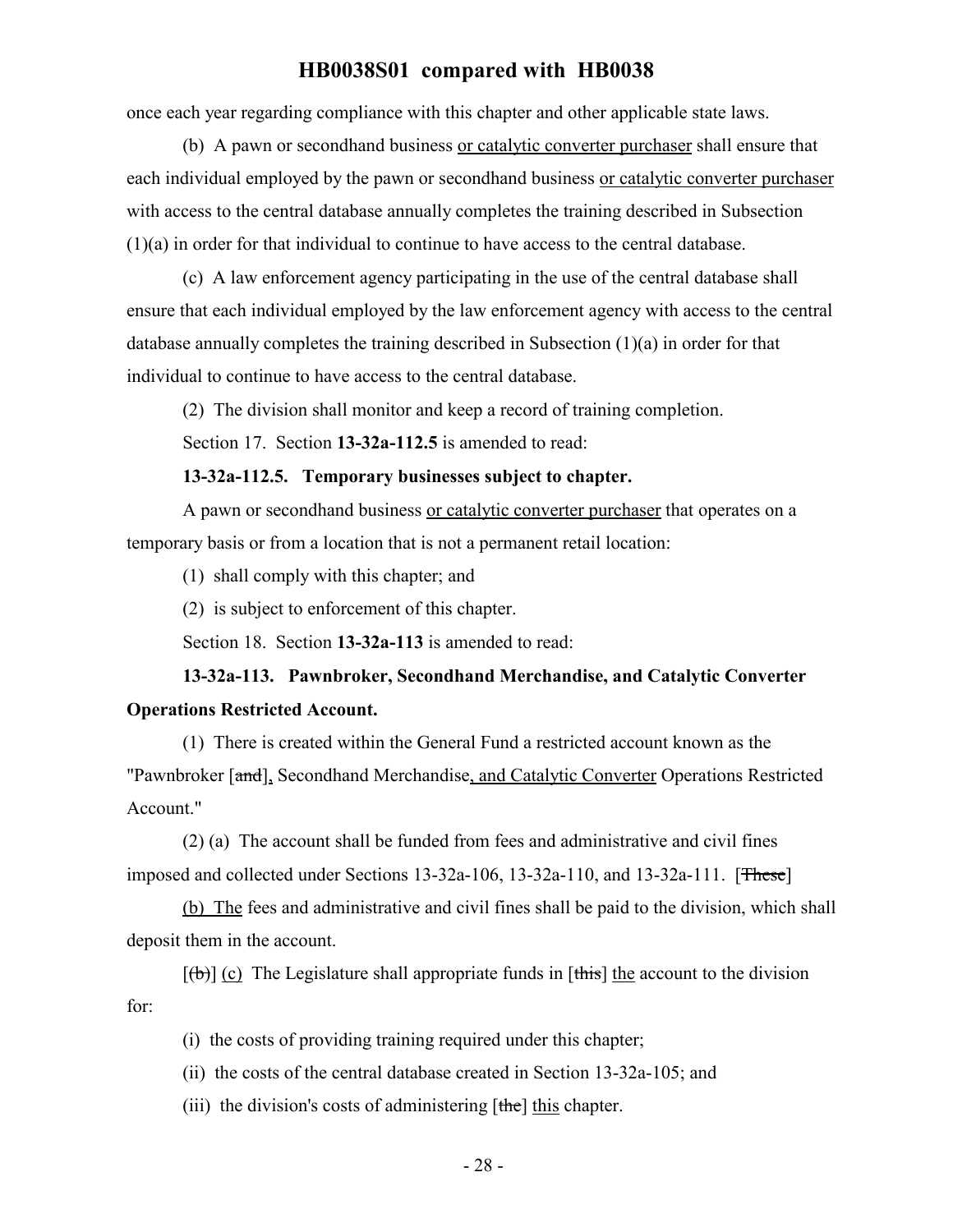Section 19. Section **13-32a-114** is amended to read:

#### **13-32a-114. Preemption of local ordinances -- Exceptions.**

(1) This chapter preempts town, city, county, and other local ordinances governing pawn or secondhand businesses or catalytic converter purchasers, if the ordinances are more restrictive than the provisions of this chapter or are not consistent with this chapter.

(2) Subsection (1) does not preclude a city, county, or other local governmental unit from:

(a) enacting or enforcing local ordinances concerning public health, safety, or welfare, if the ordinances are uniform and equal in application to pawn and secondhand businesses or catalytic converter purchasers and other retail businesses or activities;

(b) requiring a pawn or secondhand business or catalytic converter purchaser to obtain and maintain a business license and providing for revocation of the business license based on multiple violations of Section 76-6-408;  $\lceil \frac{\text{and}}{\text{or}} \rceil$ 

(c) enacting zoning ordinances that restrict areas where pawn or secondhand businesses or catalytic converter purchasers and other retail businesses or activities can be located.

Section 20. Section **13-32a-115** is amended to read:

#### **13-32a-115. Criminal investigation -- Prosecution -- Property disposition.**

(1) If the property pawned or sold to a pawn or secondhand business or catalytic converter purchaser is the subject of a criminal investigation and a hold has been placed on the property under Section 13-32a-109, the original victim shall do the following to establish a claim:

(a) positively identify to law enforcement the property stolen or lost;

(b) if a police report has not already been filed for the original theft or loss of property, file a police report, and provide for the law enforcement agency information surrounding the original theft or loss of property; and

(c) give a sworn statement under penalty of law that:

- (i) claims ownership of the property;
- (ii) references the original theft or loss; and
- (iii) identifies the perpetrator if known.

(2) The pawn or secondhand business or catalytic converter purchaser shall retain possession of any property subject to a hold until a criminal prosecution is commenced relating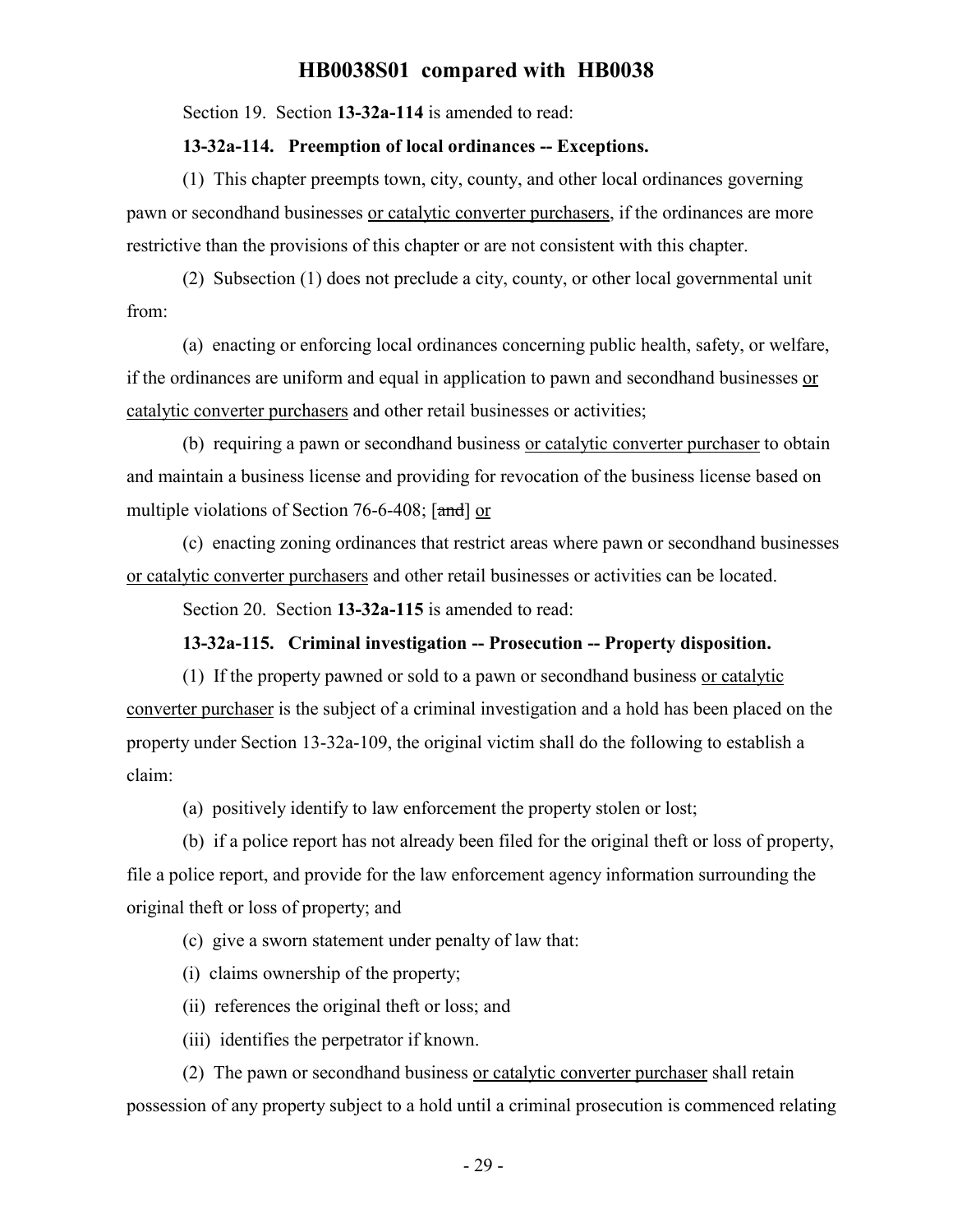to the property for which the hold was placed unless:

(a) during the course of a criminal investigation the actual physical possession by law enforcement of the property purchased or pawned is essential for the purpose of forensic testing of the property, or if the property contains unique or sensitive personal identifying information; or

(b) an agreement between the original victim and the pawn or secondhand business or catalytic converter purchaser to return the property is reached.

(3) (a) Upon the commencement of a criminal prosecution, any property subject to a hold for investigation under this chapter may be seized by the law enforcement agency that requested the hold.

(b) Subsequent disposition of the property shall be consistent with this chapter.

(4) At all times during the course of a criminal investigation and subsequent prosecution, the property subject to a law enforcement hold shall be kept secure by the pawn or secondhand business or catalytic converter purchaser subject to the hold unless the pawned or purchased property has been seized by the law enforcement agency pursuant to Section 13-32a-109.5.

Section 21. Section **13-32a-116** is amended to read:

# **13-32a-116. Property disposition -- Property subject to prosecution -- Property not used as evidence.**

When property that is pawned or sold to a pawn or secondhand business or catalytic converter purchaser is the subject of a criminal proceeding, and has been seized by law enforcement pursuant to this chapter, the prosecuting agency shall notify the seizing agency, the original victim, and the pawn or secondhand business or catalytic converter purchaser in compliance with Subsection 13-32a-109(8), if the prosecuting agency determines the article is no longer needed as evidence pending resolution of the criminal case.

Section 22. Section **13-32a-116.5** is amended to read:

#### **13-32a-116.5. Contested disposition of property - Procedure.**

(1) If a pawn or secondhand business or catalytic converter purchaser receives notice from a law enforcement agency under Section 13-32a-109 that property that is the subject of a hold or seizure shall be returned to an identified original victim, the pawn or secondhand business or catalytic converter purchaser may contest the determination and seek a specific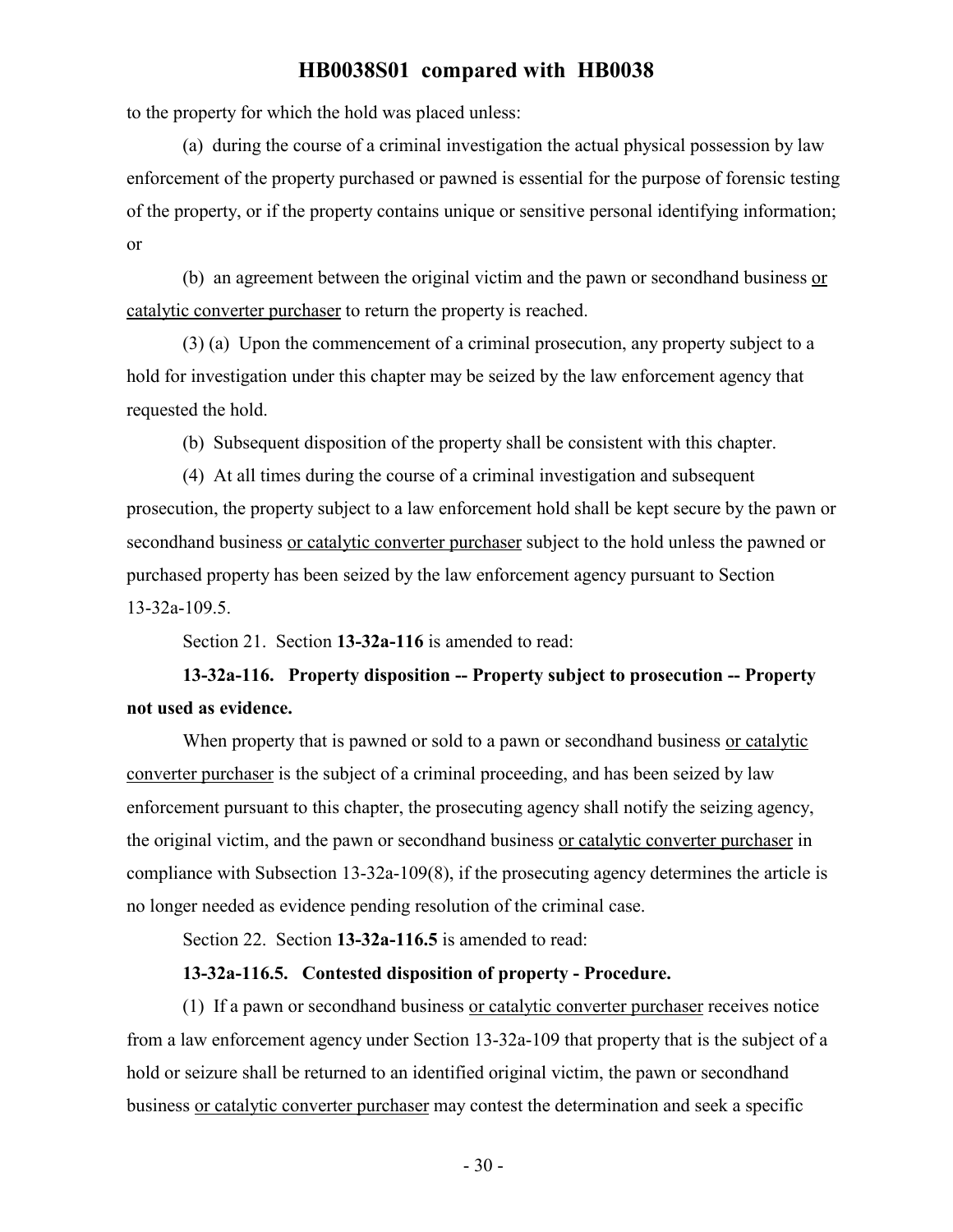alternative disposition if within 15 business days after the day on which the pawn or secondhand business or catalytic converter purchaser receives the notice:

(a) the pawn or secondhand business or catalytic converter purchaser gives notice to the identified original victim, by certified mail, that the pawn or secondhand business or catalytic converter purchaser contests the determination to return the property to the original victim; and

(b) the pawn or secondhand business or catalytic converter purchaser files a petition in a court having jurisdiction over the matter to determine rightful ownership of the property as provided in Section 24-3-104.

(2) A pawn or secondhand business or catalytic converter purchaser is guilty of a class B misdemeanor if the pawn or secondhand business or catalytic converter purchaser:

(a) holds or sells property in violation of a notification from a law enforcement agency that the property is to be returned to an original victim; and

(b) [the pawn or second hand business] does not comply with the requirements of this section within the time periods specified.

Section 23. Section **13-32a-118** is enacted to read:

## **13-32a-118. Payment limitation for catalytic converter purchases.**

(1) A catalytic converter purchaser, when making a catalytic converter purchase, may not pay the seller for the catalytic converter with cash or a gift card.

(2) Subsection (1) does not apply to a catalytic converter purchase in which the amount paid to the seller is under \$100.

Section 24. Section **63G-2-305** is amended to read:

#### **63G-2-305. Protected records.**

The following records are protected if properly classified by a governmental entity:

(1) trade secrets as defined in Section 13-24-2 if the person submitting the trade secret has provided the governmental entity with the information specified in Section 63G-2-309;

(2) commercial information or nonindividual financial information obtained from a person if:

(a) disclosure of the information could reasonably be expected to result in unfair competitive injury to the person submitting the information or would impair the ability of the governmental entity to obtain necessary information in the future;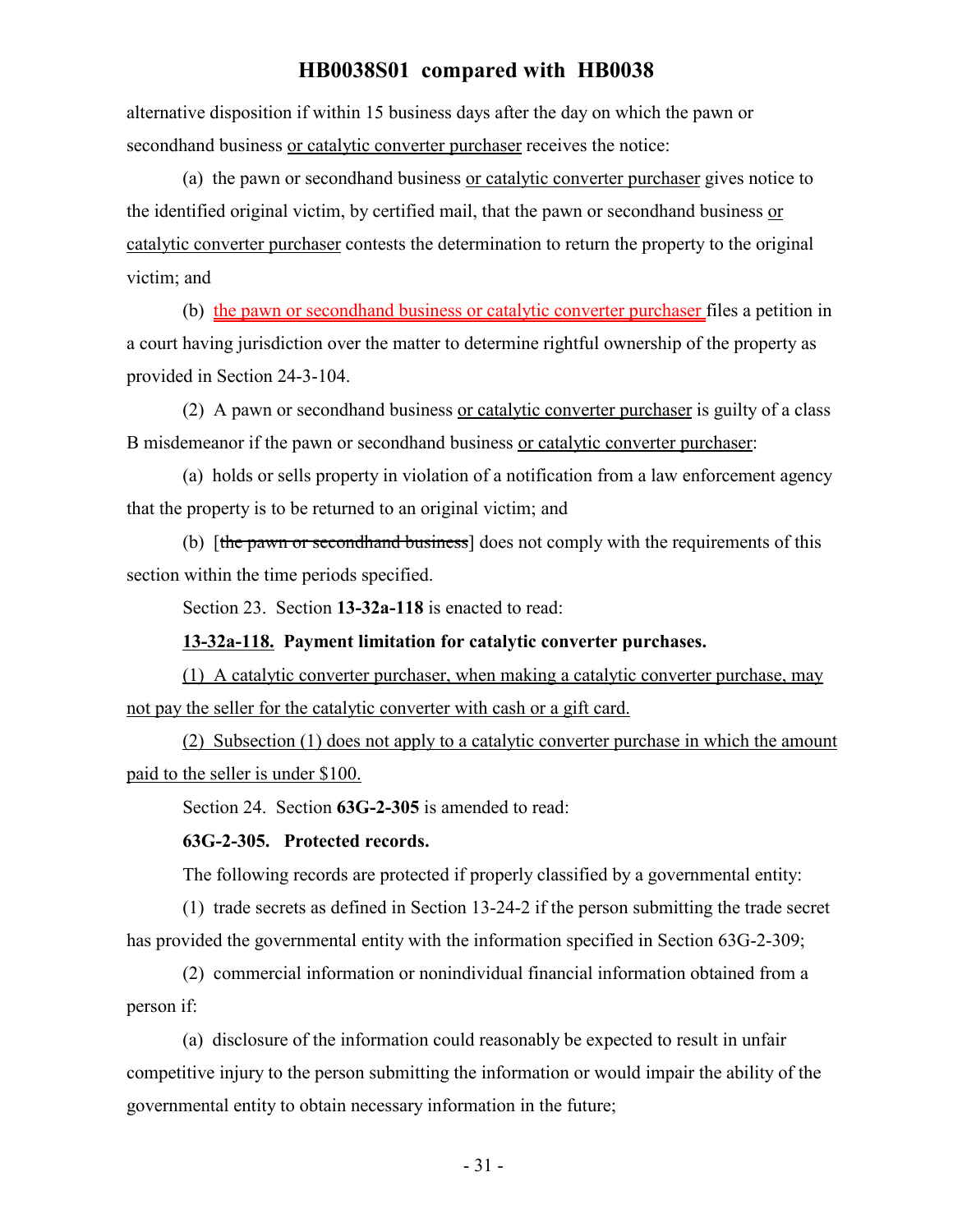(b) the person submitting the information has a greater interest in prohibiting access than the public in obtaining access; and

(c) the person submitting the information has provided the governmental entity with the information specified in Section 63G-2-309;

(3) commercial or financial information acquired or prepared by a governmental entity to the extent that disclosure would lead to financial speculations in currencies, securities, or commodities that will interfere with a planned transaction by the governmental entity or cause substantial financial injury to the governmental entity or state economy;

(4) records, the disclosure of which could cause commercial injury to, or confer a competitive advantage upon a potential or actual competitor of, a commercial project entity as defined in Subsection 11-13-103(4);

(5) test questions and answers to be used in future license, certification, registration, employment, or academic examinations;

(6) records, the disclosure of which would impair governmental procurement proceedings or give an unfair advantage to any person proposing to enter into a contract or agreement with a governmental entity, except, subject to Subsections (1) and (2), that this Subsection (6) does not restrict the right of a person to have access to, after the contract or grant has been awarded and signed by all parties:

(a) a bid, proposal, application, or other information submitted to or by a governmental entity in response to:

(i) an invitation for bids;

- (ii) a request for proposals;
- (iii) a request for quotes;

(iv) a grant; or

(v) other similar document; or

(b) an unsolicited proposal, as defined in Section 63G-6a-712;

(7) information submitted to or by a governmental entity in response to a request for information, except, subject to Subsections (1) and (2), that this Subsection (7) does not restrict the right of a person to have access to the information, after:

(a) a contract directly relating to the subject of the request for information has been awarded and signed by all parties; or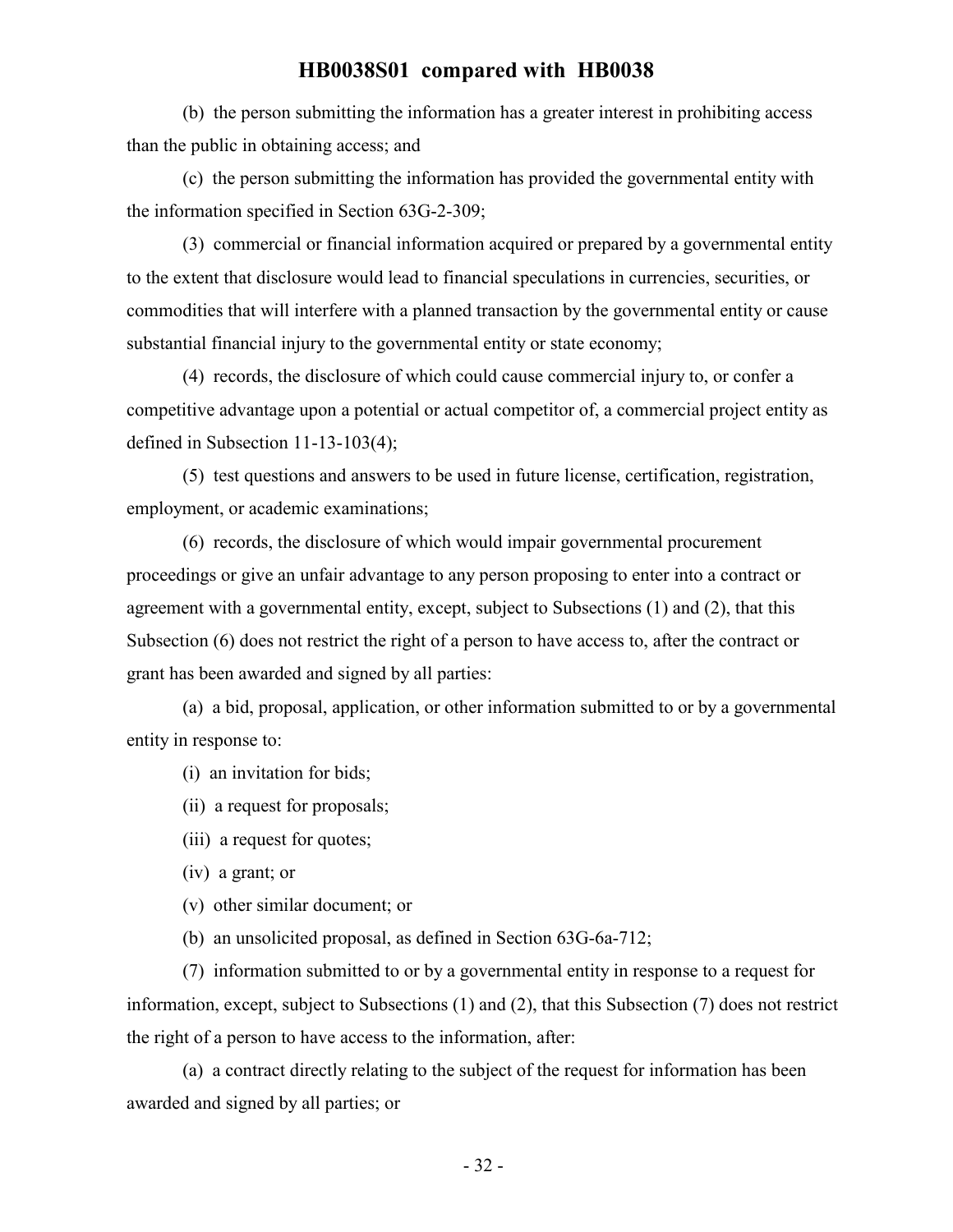(b) (i) a final determination is made not to enter into a contract that relates to the subject of the request for information; and

(ii) at least two years have passed after the day on which the request for information is issued;

(8) records that would identify real property or the appraisal or estimated value of real or personal property, including intellectual property, under consideration for public acquisition before any rights to the property are acquired unless:

(a) public interest in obtaining access to the information is greater than or equal to the governmental entity's need to acquire the property on the best terms possible;

(b) the information has already been disclosed to persons not employed by or under a duty of confidentiality to the entity;

(c) in the case of records that would identify property, potential sellers of the described property have already learned of the governmental entity's plans to acquire the property;

(d) in the case of records that would identify the appraisal or estimated value of property, the potential sellers have already learned of the governmental entity's estimated value of the property; or

(e) the property under consideration for public acquisition is a single family residence and the governmental entity seeking to acquire the property has initiated negotiations to acquire the property as required under Section 78B-6-505;

(9) records prepared in contemplation of sale, exchange, lease, rental, or other compensated transaction of real or personal property including intellectual property, which, if disclosed prior to completion of the transaction, would reveal the appraisal or estimated value of the subject property, unless:

(a) the public interest in access is greater than or equal to the interests in restricting access, including the governmental entity's interest in maximizing the financial benefit of the transaction; or

(b) when prepared by or on behalf of a governmental entity, appraisals or estimates of the value of the subject property have already been disclosed to persons not employed by or under a duty of confidentiality to the entity;

(10) records created or maintained for civil, criminal, or administrative enforcement purposes or audit purposes, or for discipline, licensing, certification, or registration purposes, if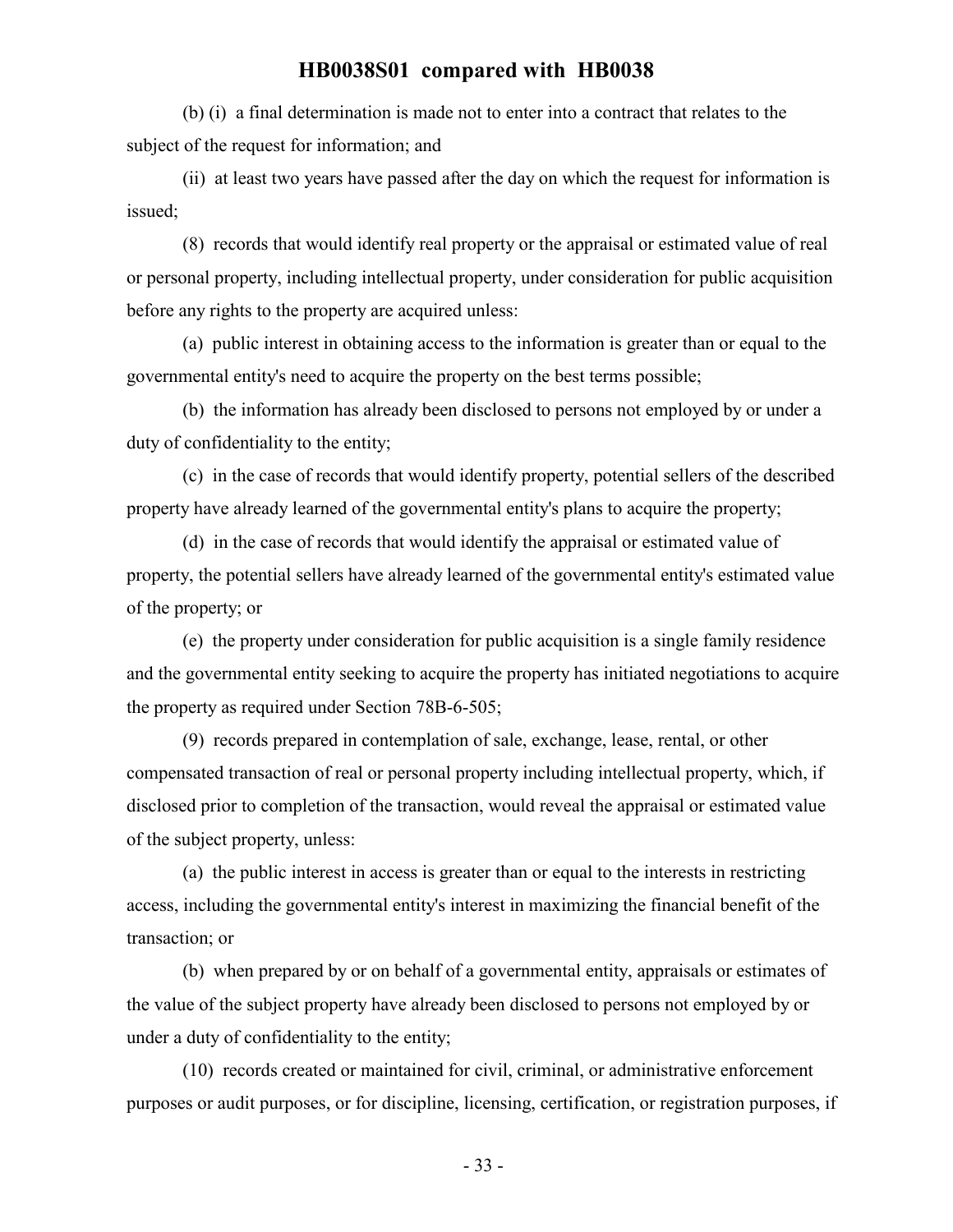release of the records:

(a) reasonably could be expected to interfere with investigations undertaken for enforcement, discipline, licensing, certification, or registration purposes;

(b) reasonably could be expected to interfere with audits, disciplinary, or enforcement proceedings;

(c) would create a danger of depriving a person of a right to a fair trial or impartial hearing;

(d) reasonably could be expected to disclose the identity of a source who is not generally known outside of government and, in the case of a record compiled in the course of an investigation, disclose information furnished by a source not generally known outside of government if disclosure would compromise the source; or

(e) reasonably could be expected to disclose investigative or audit techniques, procedures, policies, or orders not generally known outside of government if disclosure would interfere with enforcement or audit efforts;

(11) records the disclosure of which would jeopardize the life or safety of an individual;

(12) records the disclosure of which would jeopardize the security of governmental property, governmental programs, or governmental recordkeeping systems from damage, theft, or other appropriation or use contrary to law or public policy;

(13) records that, if disclosed, would jeopardize the security or safety of a correctional facility, or records relating to incarceration, treatment, probation, or parole, that would interfere with the control and supervision of an offender's incarceration, treatment, probation, or parole;

(14) records that, if disclosed, would reveal recommendations made to the Board of Pardons and Parole by an employee of or contractor for the Department of Corrections, the Board of Pardons and Parole, or the Department of Human Services that are based on the employee's or contractor's supervision, diagnosis, or treatment of any person within the board's jurisdiction;

(15) records and audit workpapers that identify audit, collection, and operational procedures and methods used by the State Tax Commission, if disclosure would interfere with audits or collections;

(16) records of a governmental audit agency relating to an ongoing or planned audit

- 34 -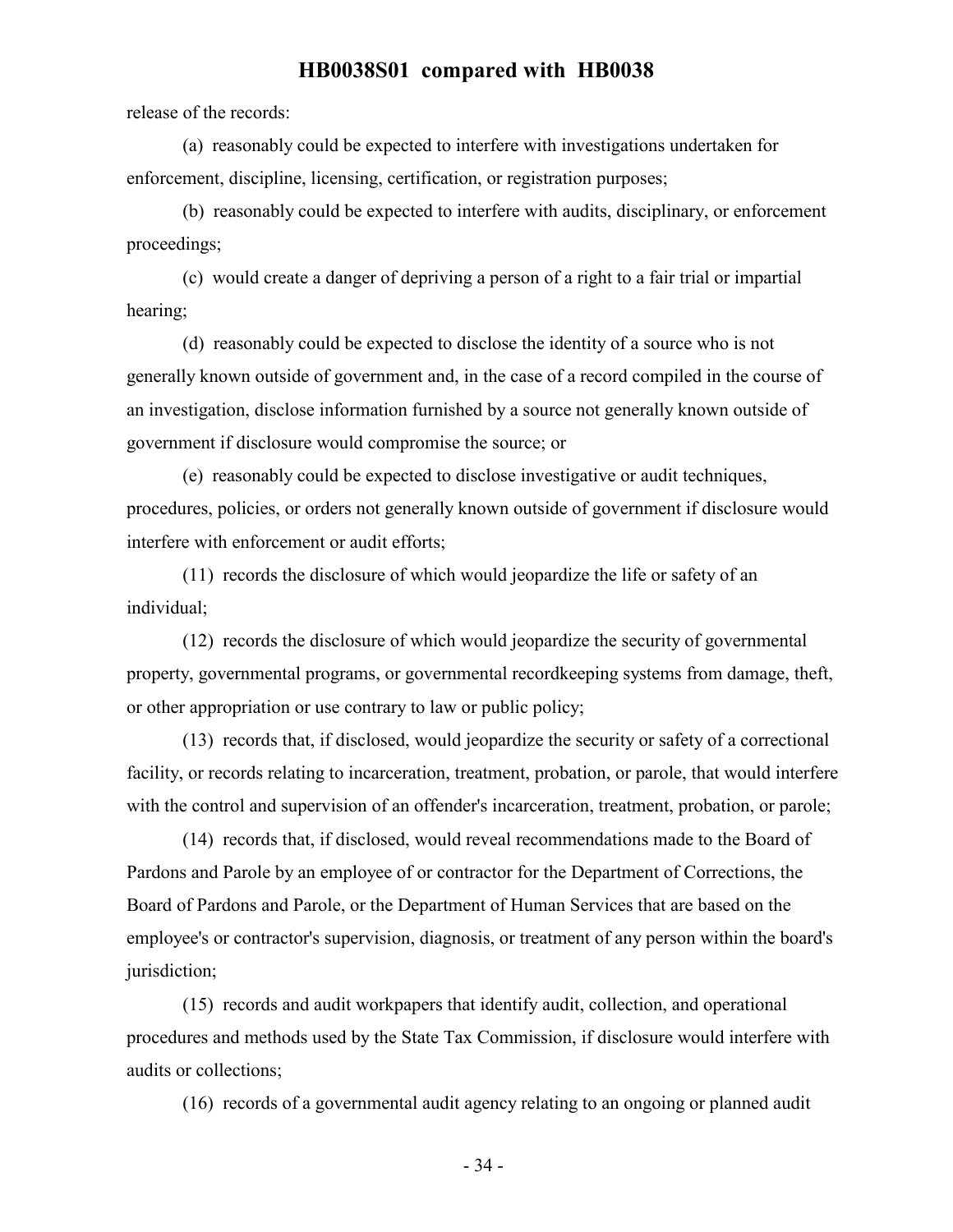until the final audit is released;

(17) records that are subject to the attorney client privilege;

(18) records prepared for or by an attorney, consultant, surety, indemnitor, insurer, employee, or agent of a governmental entity for, or in anticipation of, litigation or a judicial, quasi-judicial, or administrative proceeding;

(19) (a) (i) personal files of a state legislator, including personal correspondence to or from a member of the Legislature; and

(ii) notwithstanding Subsection  $(19)(a)(i)$ , correspondence that gives notice of legislative action or policy may not be classified as protected under this section; and

(b) (i) an internal communication that is part of the deliberative process in connection with the preparation of legislation between:

(A) members of a legislative body;

- (B) a member of a legislative body and a member of the legislative body's staff; or
- (C) members of a legislative body's staff; and

(ii) notwithstanding Subsection  $(19)(b)(i)$ , a communication that gives notice of legislative action or policy may not be classified as protected under this section;

(20) (a) records in the custody or control of the Office of Legislative Research and General Counsel, that, if disclosed, would reveal a particular legislator's contemplated legislation or contemplated course of action before the legislator has elected to support the legislation or course of action, or made the legislation or course of action public; and

(b) notwithstanding Subsection (20)(a), the form to request legislation submitted to the Office of Legislative Research and General Counsel is a public document unless a legislator asks that the records requesting the legislation be maintained as protected records until such time as the legislator elects to make the legislation or course of action public;

(21) research requests from legislators to the Office of Legislative Research and General Counsel or the Office of the Legislative Fiscal Analyst and research findings prepared in response to these requests;

(22) drafts, unless otherwise classified as public;

- (23) records concerning a governmental entity's strategy about:
- (a) collective bargaining; or
- (b) imminent or pending litigation;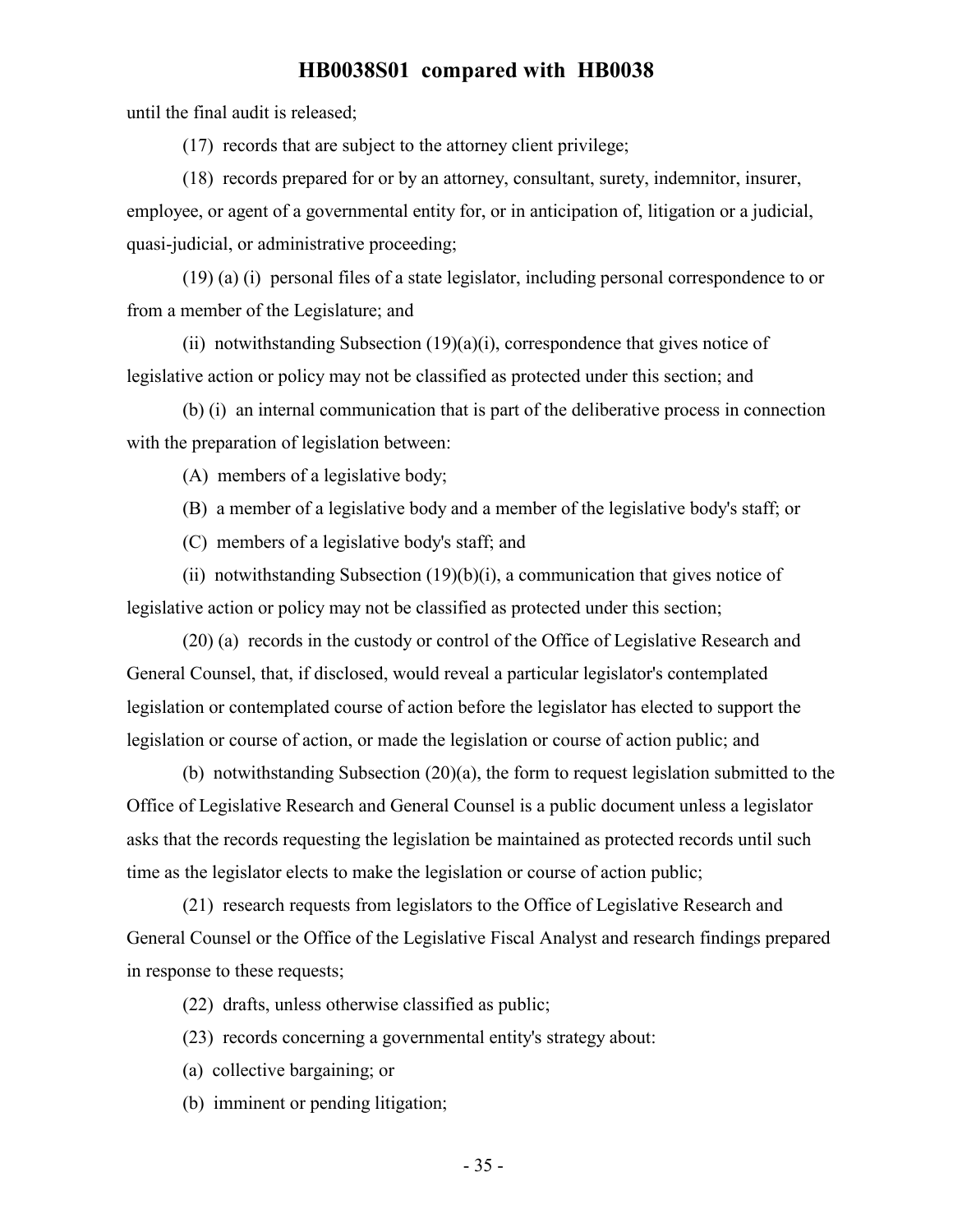(24) records of investigations of loss occurrences and analyses of loss occurrences that may be covered by the Risk Management Fund, the Employers' Reinsurance Fund, the Uninsured Employers' Fund, or similar divisions in other governmental entities;

(25) records, other than personnel evaluations, that contain a personal recommendation concerning an individual if disclosure would constitute a clearly unwarranted invasion of personal privacy, or disclosure is not in the public interest;

(26) records that reveal the location of historic, prehistoric, paleontological, or biological resources that if known would jeopardize the security of those resources or of valuable historic, scientific, educational, or cultural information;

(27) records of independent state agencies if the disclosure of the records would conflict with the fiduciary obligations of the agency;

(28) records of an institution within the state system of higher education defined in Section 53B-1-102 regarding tenure evaluations, appointments, applications for admissions, retention decisions, and promotions, which could be properly discussed in a meeting closed in accordance with Title 52, Chapter 4, Open and Public Meetings Act, provided that records of the final decisions about tenure, appointments, retention, promotions, or those students admitted, may not be classified as protected under this section;

(29) records of the governor's office, including budget recommendations, legislative proposals, and policy statements, that if disclosed would reveal the governor's contemplated policies or contemplated courses of action before the governor has implemented or rejected those policies or courses of action or made them public;

(30) records of the Office of the Legislative Fiscal Analyst relating to budget analysis, revenue estimates, and fiscal notes of proposed legislation before issuance of the final recommendations in these areas;

(31) records provided by the United States or by a government entity outside the state that are given to the governmental entity with a requirement that they be managed as protected records if the providing entity certifies that the record would not be subject to public disclosure if retained by it;

(32) transcripts, minutes, recordings, or reports of the closed portion of a meeting of a public body except as provided in Section 52-4-206;

(33) records that would reveal the contents of settlement negotiations but not including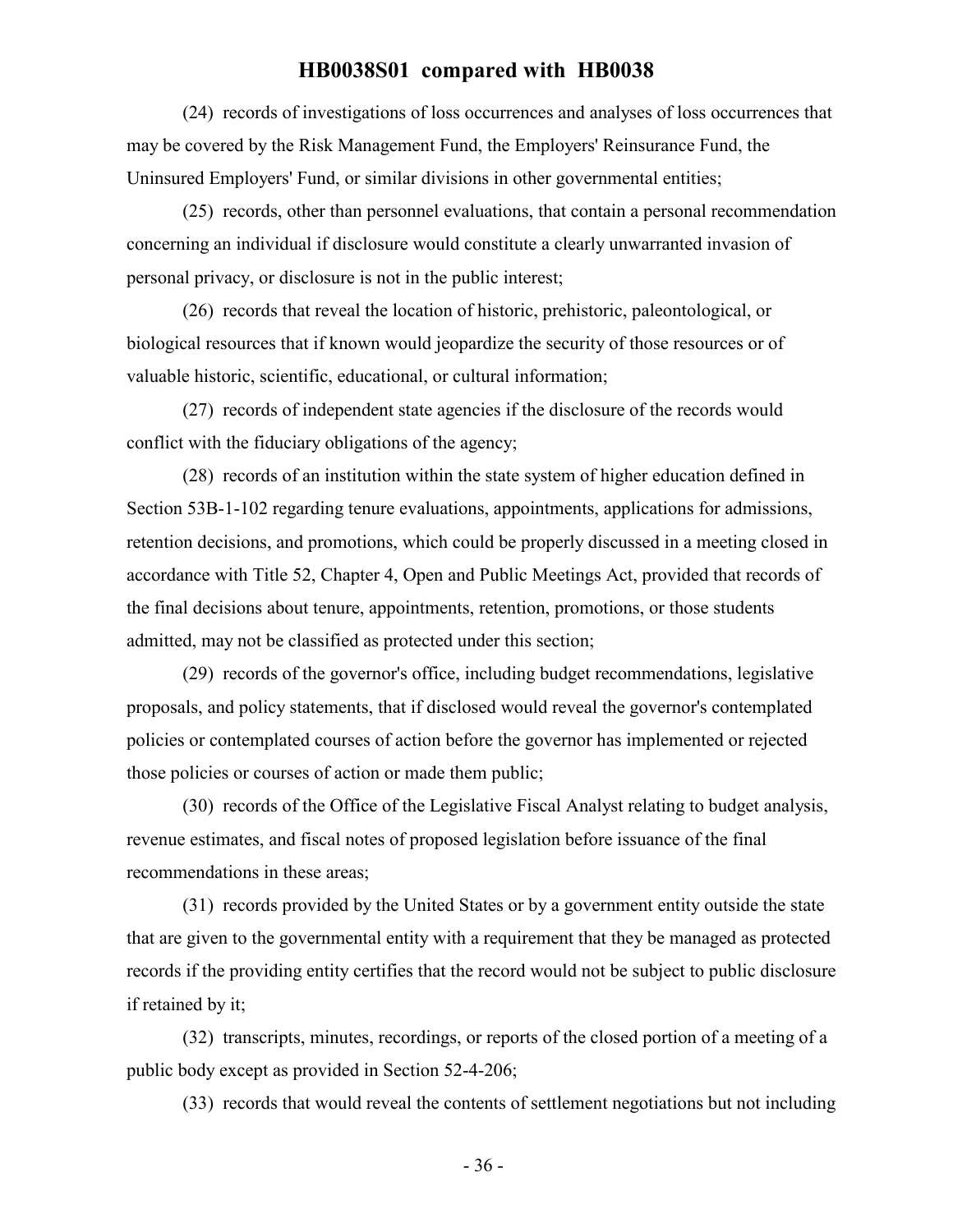final settlements or empirical data to the extent that they are not otherwise exempt from disclosure;

(34) memoranda prepared by staff and used in the decision-making process by an administrative law judge, a member of the Board of Pardons and Parole, or a member of any other body charged by law with performing a quasi-judicial function;

(35) records that would reveal negotiations regarding assistance or incentives offered by or requested from a governmental entity for the purpose of encouraging a person to expand or locate a business in Utah, but only if disclosure would result in actual economic harm to the person or place the governmental entity at a competitive disadvantage, but this section may not be used to restrict access to a record evidencing a final contract;

(36) materials to which access must be limited for purposes of securing or maintaining the governmental entity's proprietary protection of intellectual property rights including patents, copyrights, and trade secrets;

(37) the name of a donor or a prospective donor to a governmental entity, including an institution within the state system of higher education defined in Section 53B-1-102, and other information concerning the donation that could reasonably be expected to reveal the identity of the donor, provided that:

(a) the donor requests anonymity in writing;

(b) any terms, conditions, restrictions, or privileges relating to the donation may not be classified protected by the governmental entity under this Subsection (37); and

(c) except for an institution within the state system of higher education defined in Section 53B-1-102, the governmental unit to which the donation is made is primarily engaged in educational, charitable, or artistic endeavors, and has no regulatory or legislative authority over the donor, a member of the donor's immediate family, or any entity owned or controlled by the donor or the donor's immediate family;

(38) accident reports, except as provided in Sections 41-6a-404, 41-12a-202, and 73-18-13;

(39) a notification of workers' compensation insurance coverage described in Section 34A-2-205;

(40) (a) the following records of an institution within the state system of higher education defined in Section 53B-1-102, which have been developed, discovered, disclosed to,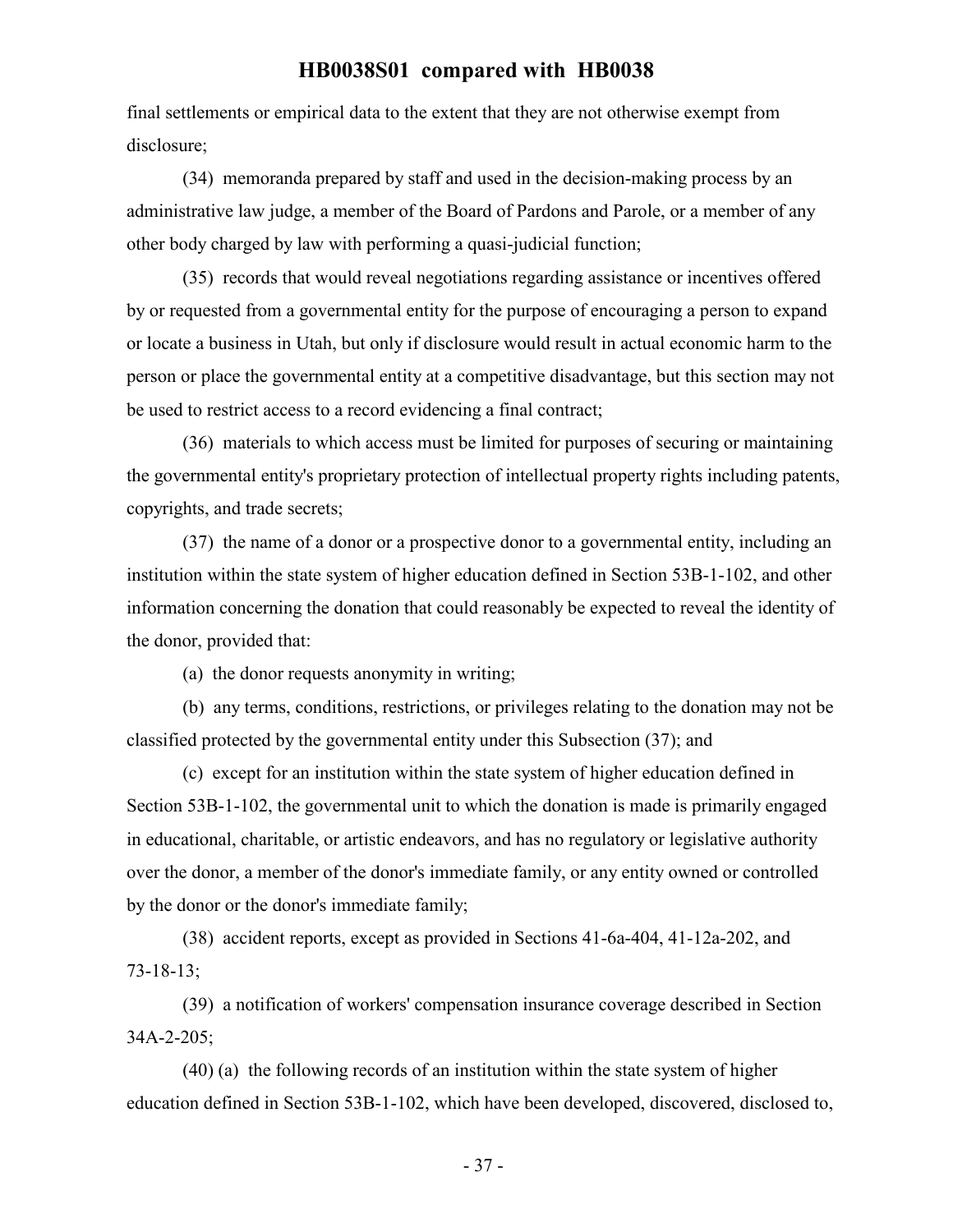or received by or on behalf of faculty, staff, employees, or students of the institution:

(i) unpublished lecture notes;

(ii) unpublished notes, data, and information:

(A) relating to research; and

(B) of:

(I) the institution within the state system of higher education defined in Section

53B-1-102; or

(II) a sponsor of sponsored research;

(iii) unpublished manuscripts;

(iv) creative works in process;

(v) scholarly correspondence; and

(vi) confidential information contained in research proposals;

(b) Subsection (40)(a) may not be construed to prohibit disclosure of public information required pursuant to Subsection 53B-16-302(2)(a) or (b); and

(c) Subsection (40)(a) may not be construed to affect the ownership of a record;

(41) (a) records in the custody or control of the Office of the Legislative Auditor

General that would reveal the name of a particular legislator who requests a legislative audit prior to the date that audit is completed and made public; and

(b) notwithstanding Subsection (41)(a), a request for a legislative audit submitted to the Office of the Legislative Auditor General is a public document unless the legislator asks that the records in the custody or control of the Office of the Legislative Auditor General that would reveal the name of a particular legislator who requests a legislative audit be maintained as protected records until the audit is completed and made public;

(42) records that provide detail as to the location of an explosive, including a map or other document that indicates the location of:

(a) a production facility; or

(b) a magazine;

(43) information:

(a) contained in the statewide database of the Division of Aging and Adult Services created by Section 62A-3-311.1; or

(b) received or maintained in relation to the Identity Theft Reporting Information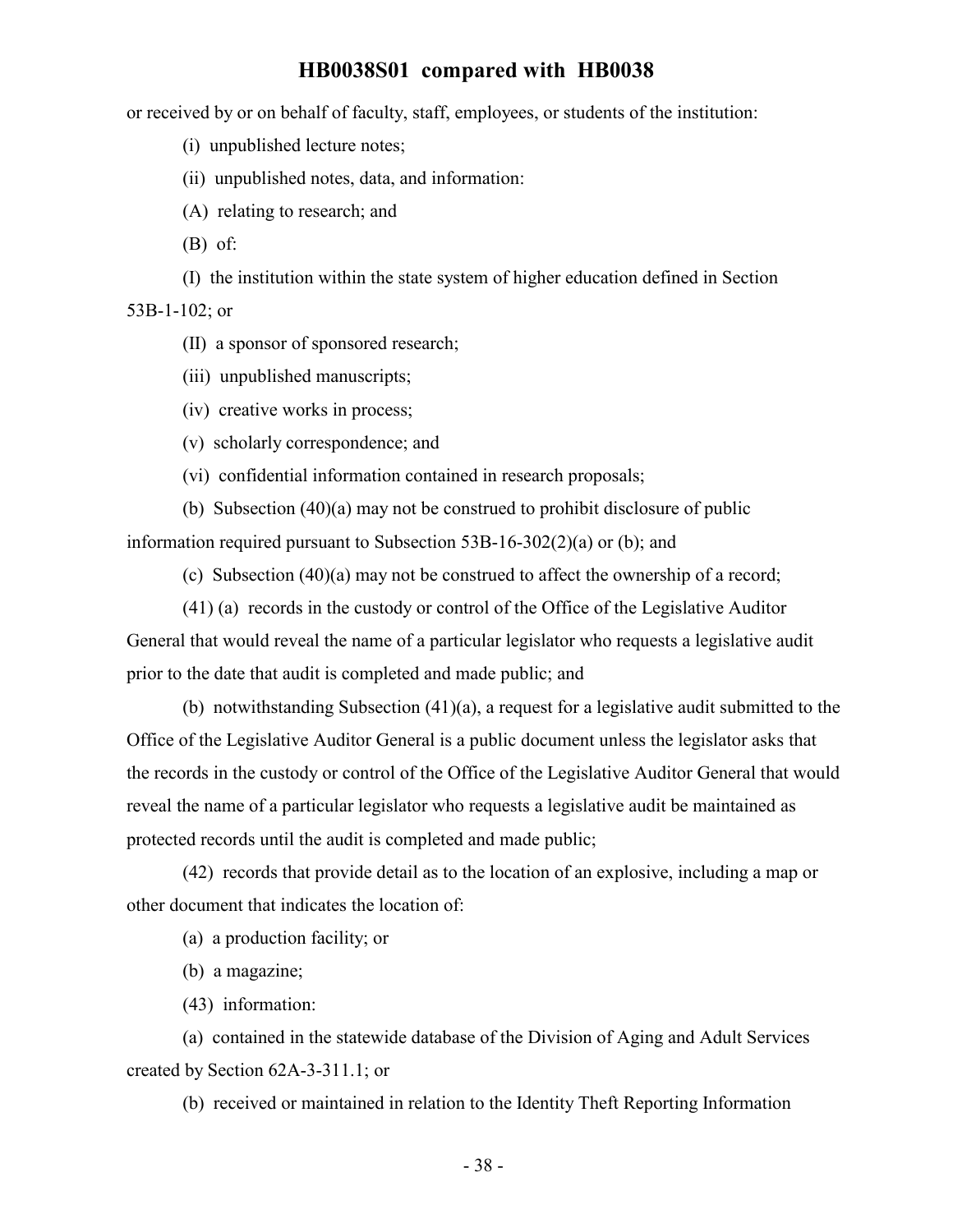System (IRIS) established under Section 67-5-22;

(44) information contained in the Licensing Information System described in Title 62A, Chapter 4a, Child and Family Services;

(45) information regarding National Guard operations or activities in support of the National Guard's federal mission;

(46) records provided by any pawn or secondhand business to a law enforcement agency or to the central database in compliance with Title 13, Chapter 32a, Pawnshop [and], Secondhand Merchandise, and Catalytic Converter Transaction Information Act;

(47) information regarding food security, risk, and vulnerability assessments performed by the Department of Agriculture and Food;

(48) except to the extent that the record is exempt from this chapter pursuant to Section 63G-2-106, records related to an emergency plan or program, a copy of which is provided to or prepared or maintained by the Division of Emergency Management, and the disclosure of which would jeopardize:

- (a) the safety of the general public; or
- (b) the security of:
- (i) governmental property;
- (ii) governmental programs; or

(iii) the property of a private person who provides the Division of Emergency Management information;

(49) records of the Department of Agriculture and Food that provides for the identification, tracing, or control of livestock diseases, including any program established under Title 4, Chapter 24, Utah Livestock Brand and Anti-Theft Act, or Title 4, Chapter 31, Control of Animal Disease;

(50) as provided in Section 26-39-501:

(a) information or records held by the Department of Health related to a complaint regarding a child care program or residential child care which the department is unable to substantiate; and

(b) information or records related to a complaint received by the Department of Health from an anonymous complainant regarding a child care program or residential child care;

(51) unless otherwise classified as public under Section 63G-2-301 and except as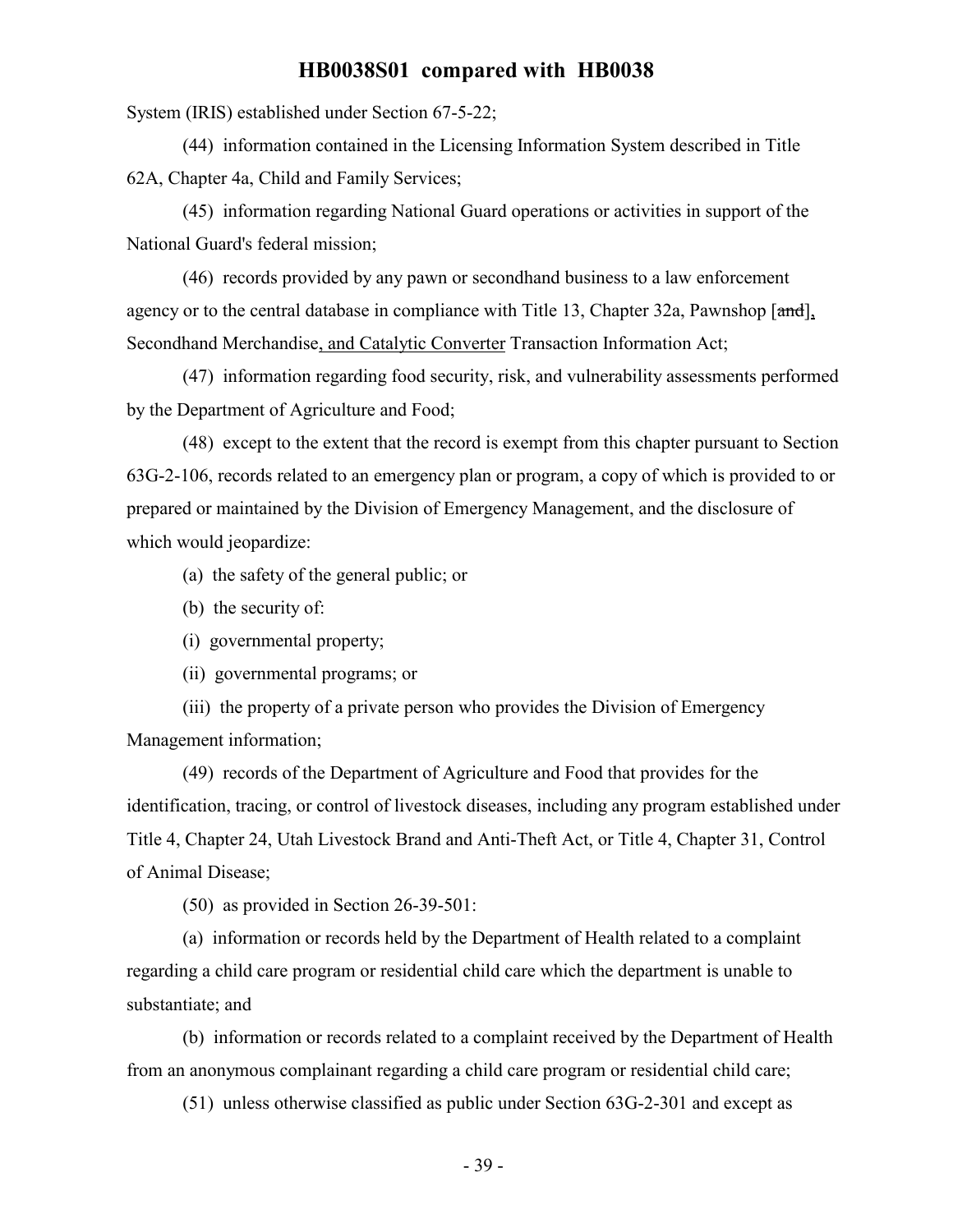provided under Section 41-1a-116, an individual's home address, home telephone number, or personal mobile phone number, if:

(a) the individual is required to provide the information in order to comply with a law, ordinance, rule, or order of a government entity; and

(b) the subject of the record has a reasonable expectation that this information will be kept confidential due to:

(i) the nature of the law, ordinance, rule, or order; and

(ii) the individual complying with the law, ordinance, rule, or order;

(52) the portion of the following documents that contains a candidate's residential or mailing address, if the candidate provides to the filing officer another address or phone number where the candidate may be contacted:

(a) a declaration of candidacy, a nomination petition, or a certificate of nomination, described in Section 20A-9-201, 20A-9-202, 20A-9-203, 20A-9-404, 20A-9-405, 20A-9-408, 20A-9-408.5, 20A-9-502, or 20A-9-601;

(b) an affidavit of impecuniosity, described in Section 20A-9-201; or

(c) a notice of intent to gather signatures for candidacy, described in Section 20A-9-408;

(53) the name, home address, work addresses, and telephone numbers of an individual that is engaged in, or that provides goods or services for, medical or scientific research that is:

(a) conducted within the state system of higher education, as defined in Section 53B-1-102; and

(b) conducted using animals;

(54) in accordance with Section 78A-12-203, any record of the Judicial Performance Evaluation Commission concerning an individual commissioner's vote on whether or not to recommend that the voters retain a judge including information disclosed under Subsection 78A-12-203(5)(e);

(55) information collected and a report prepared by the Judicial Performance Evaluation Commission concerning a judge, unless Section 20A-7-702 or Title 78A, Chapter 12, Judicial Performance Evaluation Commission Act, requires disclosure of, or makes public, the information or report;

(56) records provided or received by the Public Lands Policy Coordinating Office in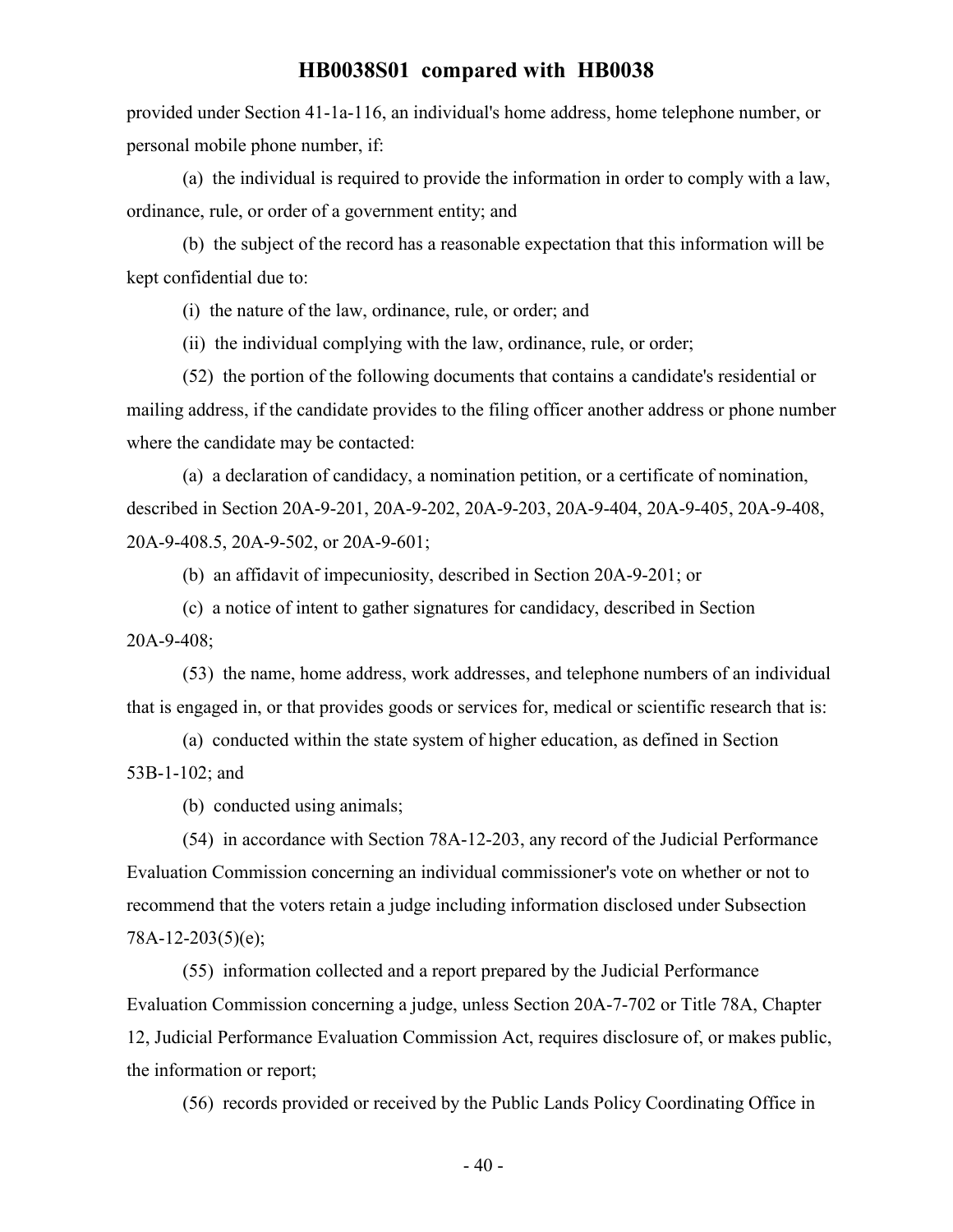furtherance of any contract or other agreement made in accordance with Section 63L-11-202;

(57) information requested by and provided to the 911 Division under Section 63H-7a-302;

(58) in accordance with Section 73-10-33:

(a) a management plan for a water conveyance facility in the possession of the Division of Water Resources or the Board of Water Resources; or

(b) an outline of an emergency response plan in possession of the state or a county or municipality;

(59) the following records in the custody or control of the Office of Inspector General of Medicaid Services, created in Section 63A-13-201:

(a) records that would disclose information relating to allegations of personal misconduct, gross mismanagement, or illegal activity of a person if the information or allegation cannot be corroborated by the Office of Inspector General of Medicaid Services through other documents or evidence, and the records relating to the allegation are not relied upon by the Office of Inspector General of Medicaid Services in preparing a final investigation report or final audit report;

(b) records and audit workpapers to the extent they would disclose the identity of a person who, during the course of an investigation or audit, communicated the existence of any Medicaid fraud, waste, or abuse, or a violation or suspected violation of a law, rule, or regulation adopted under the laws of this state, a political subdivision of the state, or any recognized entity of the United States, if the information was disclosed on the condition that the identity of the person be protected;

(c) before the time that an investigation or audit is completed and the final investigation or final audit report is released, records or drafts circulated to a person who is not an employee or head of a governmental entity for the person's response or information;

(d) records that would disclose an outline or part of any investigation, audit survey plan, or audit program; or

(e) requests for an investigation or audit, if disclosure would risk circumvention of an investigation or audit;

(60) records that reveal methods used by the Office of Inspector General of Medicaid Services, the fraud unit, or the Department of Health, to discover Medicaid fraud, waste, or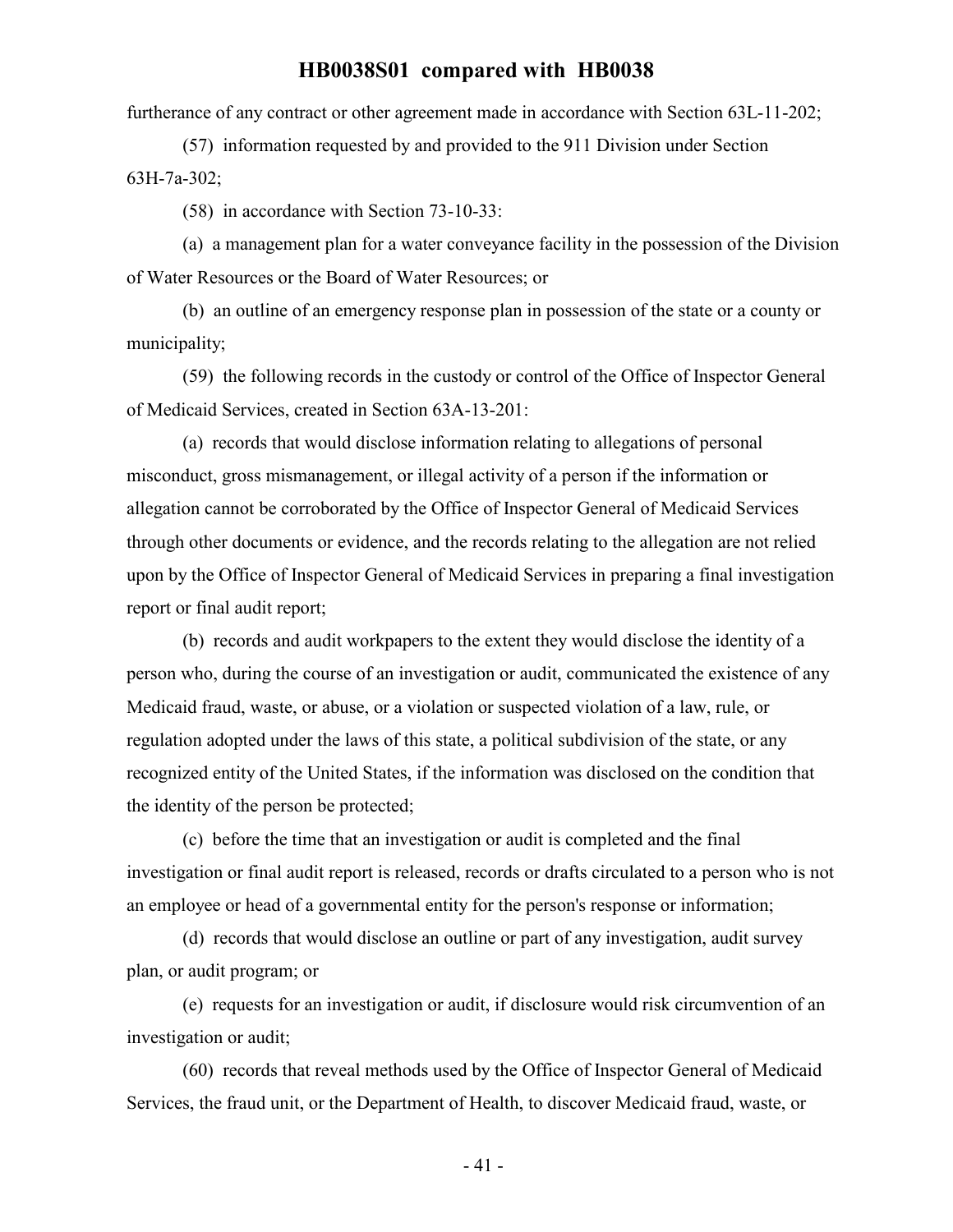abuse;

(61) information provided to the Department of Health or the Division of Occupational and Professional Licensing under Subsections 58-67-304(3) and (4) and Subsections 58-68-304(3) and (4);

(62) a record described in Section 63G-12-210;

(63) captured plate data that is obtained through an automatic license plate reader system used by a governmental entity as authorized in Section 41-6a-2003;

(64) any record in the custody of the Utah Office for Victims of Crime relating to a victim, including:

(a) a victim's application or request for benefits;

(b) a victim's receipt or denial of benefits; and

(c) any administrative notes or records made or created for the purpose of, or used to, evaluate or communicate a victim's eligibility for or denial of benefits from the Crime Victim Reparations Fund;

(65) an audio or video recording created by a body-worn camera, as that term is defined in Section 77-7a-103, that records sound or images inside a hospital or health care facility as those terms are defined in Section 78B-3-403, inside a clinic of a health care provider, as that term is defined in Section 78B-3-403, or inside a human service program as that term is defined in Section 62A-2-101, except for recordings that:

(a) depict the commission of an alleged crime;

(b) record any encounter between a law enforcement officer and a person that results in death or bodily injury, or includes an instance when an officer fires a weapon;

(c) record any encounter that is the subject of a complaint or a legal proceeding against a law enforcement officer or law enforcement agency;

(d) contain an officer involved critical incident as defined in Subsection 76-2-408 $(1)$ (f); or

(e) have been requested for reclassification as a public record by a subject or authorized agent of a subject featured in the recording;

(66) a record pertaining to the search process for a president of an institution of higher education described in Section 53B-2-102, except for application materials for a publicly announced finalist;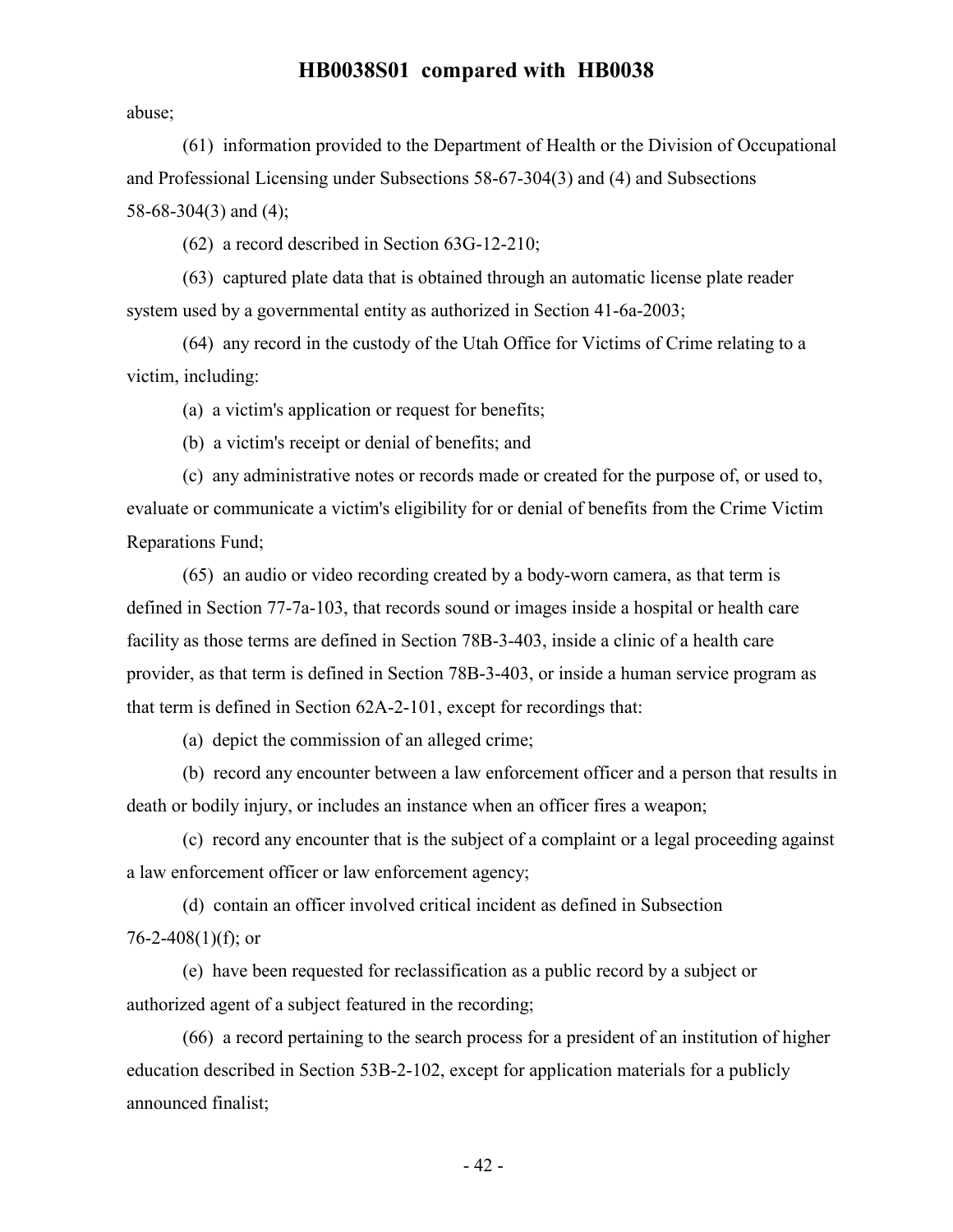(67) an audio recording that is:

(a) produced by an audio recording device that is used in conjunction with a device or piece of equipment designed or intended for resuscitating an individual or for treating an individual with a life-threatening condition;

(b) produced during an emergency event when an individual employed to provide law enforcement, fire protection, paramedic, emergency medical, or other first responder service:

(i) is responding to an individual needing resuscitation or with a life-threatening condition; and

(ii) uses a device or piece of equipment designed or intended for resuscitating an individual or for treating an individual with a life-threatening condition; and

(c) intended and used for purposes of training emergency responders how to improve their response to an emergency situation;

(68) records submitted by or prepared in relation to an applicant seeking a recommendation by the Research and General Counsel Subcommittee, the Budget Subcommittee, or the Audit Subcommittee, established under Section 36-12-8, for an employment position with the Legislature;

(69) work papers as defined in Section 31A-2-204;

(70) a record made available to Adult Protective Services or a law enforcement agency under Section 61-1-206;

(71) a record submitted to the Insurance Department in accordance with Section 31A-37-201;

(72) a record described in Section 31A-37-503;

(73) any record created by the Division of Occupational and Professional Licensing as a result of Subsection 58-37f-304(5) or 58-37f-702(2)(a)(ii);

(74) a record described in Section 72-16-306 that relates to the reporting of an injury involving an amusement ride;

(75) except as provided in Subsection 63G-2-305.5(1), the signature of an individual on a political petition, or on a request to withdraw a signature from a political petition, including a petition or request described in the following titles:

(a) Title 10, Utah Municipal Code;

(b) Title 17, Counties;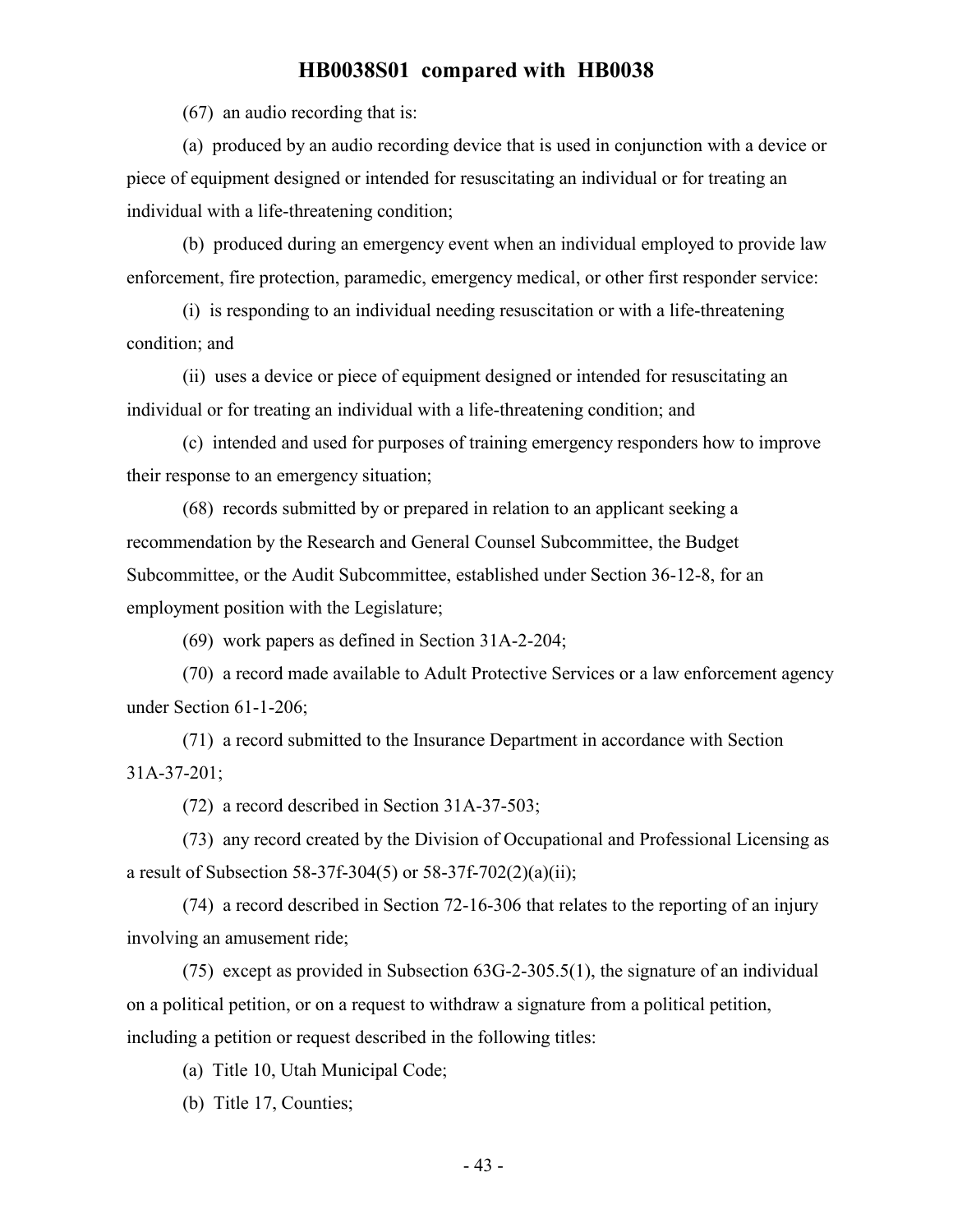(c) Title 17B, Limited Purpose Local Government Entities - Local Districts;

(d) Title 17D, Limited Purpose Local Government Entities - Other Entities; and

(e) Title 20A, Election Code;

(76) except as provided in Subsection 63G-2-305.5(2), the signature of an individual in a voter registration record;

(77) except as provided in Subsection 63G-2-305.5(3), any signature, other than a signature described in Subsection (75) or (76), in the custody of the lieutenant governor or a local political subdivision collected or held under, or in relation to, Title 20A, Election Code;

(78) a Form I-918 Supplement B certification as described in Title 77, Chapter 38, Part 5, Victims Guidelines for Prosecutors Act;

(79) a record submitted to the Insurance Department under Subsection  $31A-48-103(1)(b)$ ;

(80) personal information, as defined in Section 63G-26-102, to the extent disclosure is prohibited under Section 63G-26-103;

(81) (a) an image taken of an individual during the process of booking the individual into jail, unless:

(i) the individual is convicted of a criminal offense based upon the conduct for which the individual was incarcerated at the time the image was taken;

(ii) a law enforcement agency releases or disseminates the image after determining that:

(A) the individual is a fugitive or an imminent threat to an individual or to public safety; and

(B) releasing or disseminating the image will assist in apprehending the individual or reducing or eliminating the threat; or

(iii) a judge orders the release or dissemination of the image based on a finding that the release or dissemination is in furtherance of a legitimate law enforcement interest.

(82) a record:

(a) concerning an interstate claim to the use of waters in the Colorado River system;

(b) relating to a judicial proceeding, administrative proceeding, or negotiation with a representative from another state or the federal government as provided in Section 63M-14-205; and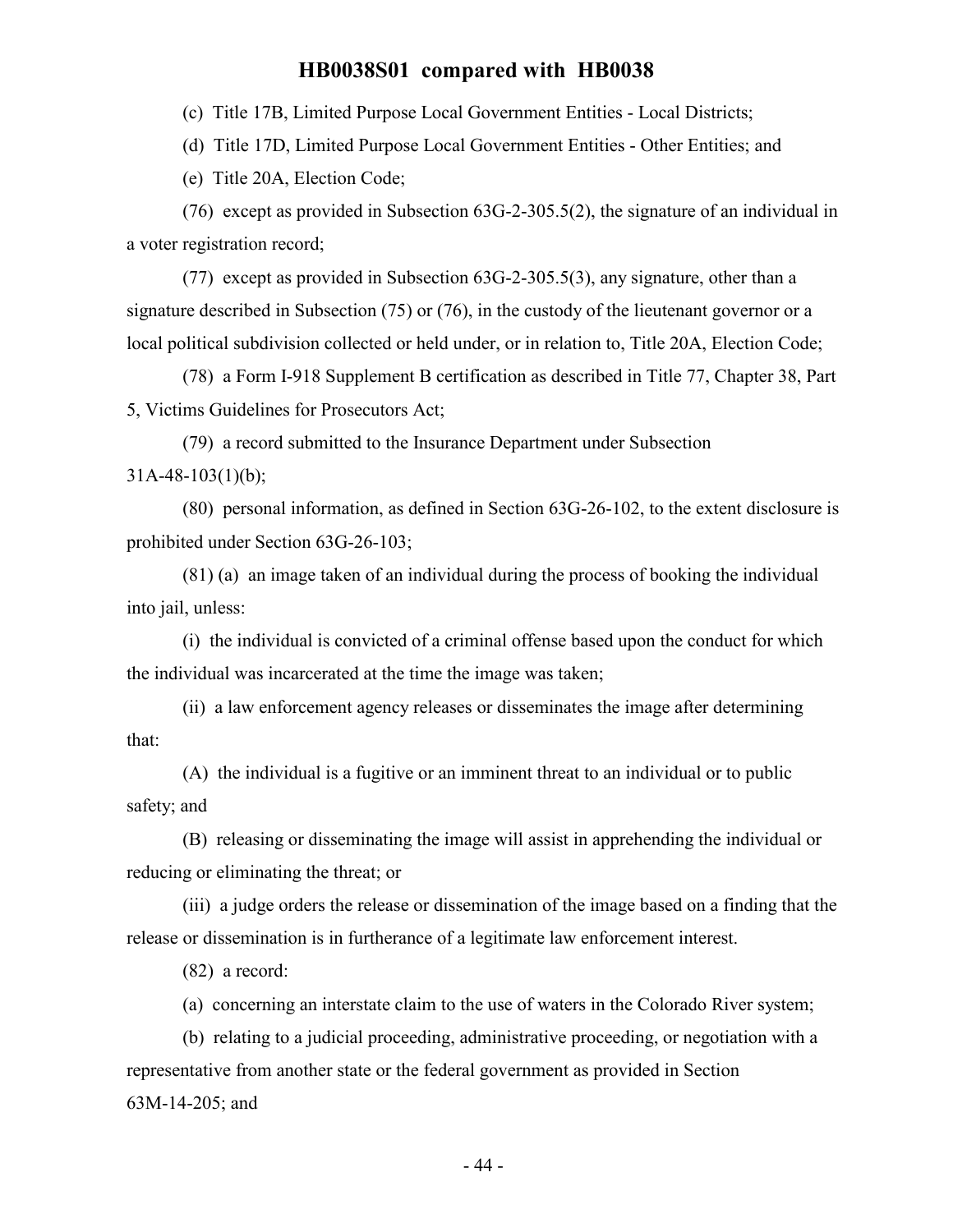(c) the disclosure of which would:

(i) reveal a legal strategy relating to the state's claim to the use of the water in the Colorado River system;

(ii) harm the ability of the Colorado River Authority of Utah or river commissioner to negotiate the best terms and conditions regarding the use of water in the Colorado River system; or

(iii) give an advantage to another state or to the federal government in negotiations regarding the use of water in the Colorado River system; and

(83) any part of an application described in Section 63N-16-201 that the Governor's Office of Economic Opportunity determines is nonpublic, confidential information that if disclosed would result in actual economic harm to the applicant, but this Subsection (83) may not be used to restrict access to a record evidencing a final contract or approval decision.

Section 25. Section **67-5-37** is amended to read:

#### **67-5-37. Multi-agency joint strike force -- Joint Organized Retail Crime Unit.**

(1) The Office of the Attorney General and the Department of Public Safety shall create and coordinate the operation of a multi-agency joint strike force to combat criminal activity that may have a negative impact on the state's economy.

(2) The attorney general and the Department of Public Safety shall invite federal, state, and local law enforcement personnel to participate in the joint strike force to more effectively utilize their combined skills, expertise, and resources.

(3) The joint strike force shall focus the joint strike force's efforts on detecting, investigating, deterring, and eradicating criminal activity, described in Subsection (1), within the state, including organized retail crime, antitrust violations, intellectual property rights violations, gambling, and the purchase of stolen goods for the purpose of reselling the stolen goods for profit.

(4) In conjunction with the joint strike force, the Office of the Attorney General and the Department of Public Safety shall establish the Joint Organized Retail Crime Unit for the purpose of:

(a) investigating, apprehending, and prosecuting individuals or entities that participate in the purchase, sale, or distribution of stolen property; and

(b) targeting individuals or entities that commit theft and other property crimes for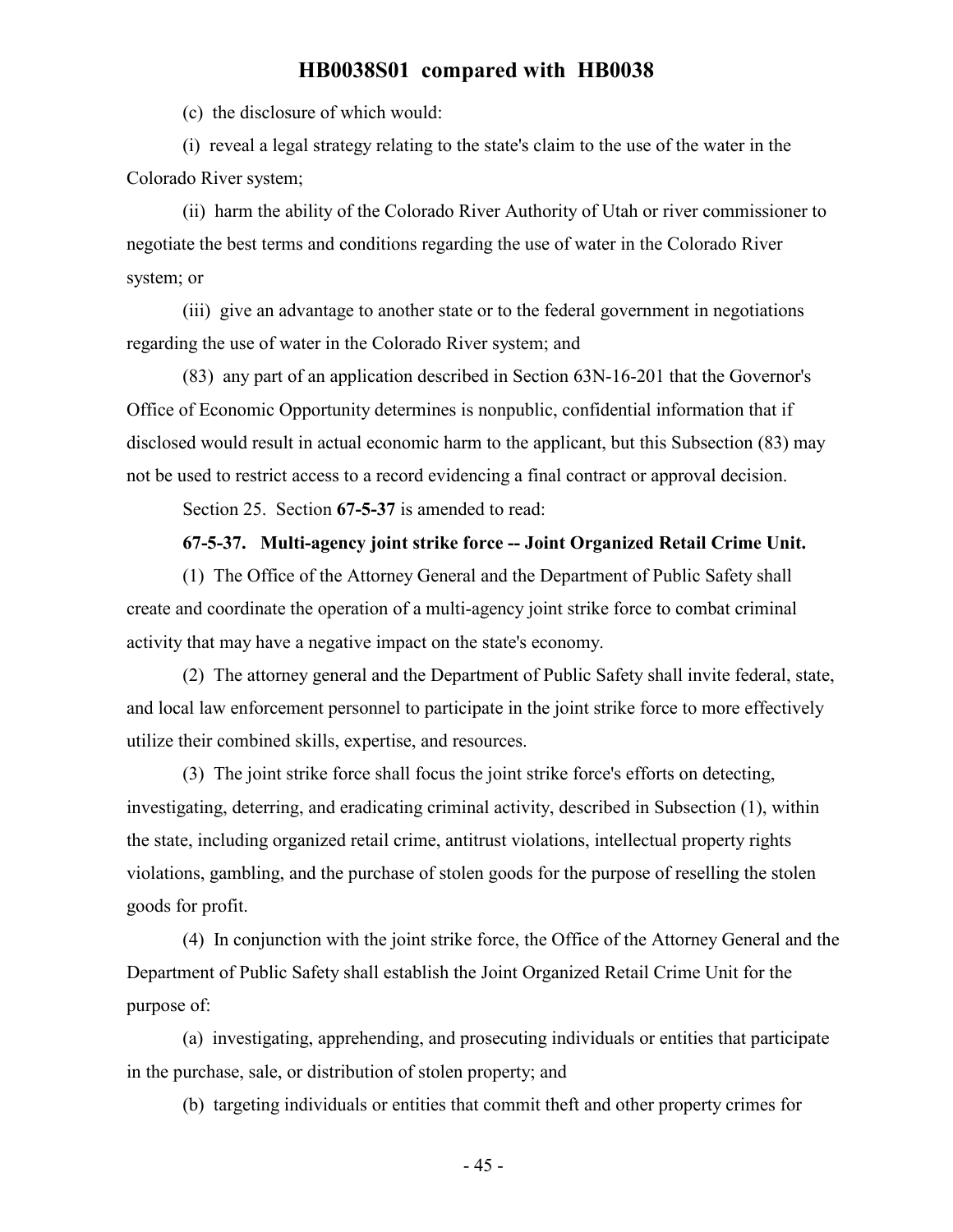financial gain.

(5) (a) The joint strike force shall provide an annual report to the Law Enforcement and Criminal Justice Interim Committee before December 1 that describes the joint strike force's activities and any recommendations for modifications to this section.

(b) The report described in Subsection (5)(a) shall include the number of catalytic converter thefts and arrests in Utah for the preceding calendar year, if reasonably available.

Section 26. Section **76-6-408** is amended to read:

**76-6-408. Receiving stolen property -- Duties of pawnbrokers, secondhand businesses, coin dealers, and catalytic converter purchasers.**

(1) As used in this section:

(a) "Catalytic converter purchaser" means the same as that term is defined in 13-32a-102.

(b) "Coin dealer" means the same as that term is defined in Section 13-32a-102.

 $\lceil$ (a)] (c) "Pawnbroker" means the same as that term is defined in Section 13-32a-102.

 $[(\theta)]$  (d) "Receives" means acquiring possession, control, title, or lending on the security of the property.

(e) "Scrap metal processor" means the same as that term is defined in Section 76-6-1402.

(f) "Secondhand actor" means:

(i) a pawnbroker;

(ii) a person who has or operates a business dealing in or collecting used or secondhand merchandise or personal property; or

(iii) an agent, employee, or representative of a pawnbroker or person who buys,

receives, or obtains property.

(2) A person commits theft if the person receives, retains, or disposes of the property of another knowing that the property is stolen, or believing that the property is probably stolen, or who conceals, sells, withholds, or aids in concealing, selling, or withholding the property from the owner, knowing or believing the property to be stolen, intending to deprive the owner of the property.

(3)  $[$ The] Except as provided in Subsection (4), the knowledge or belief required  $[$ for $]$ under Subsection (2) is presumed in the case of an actor who: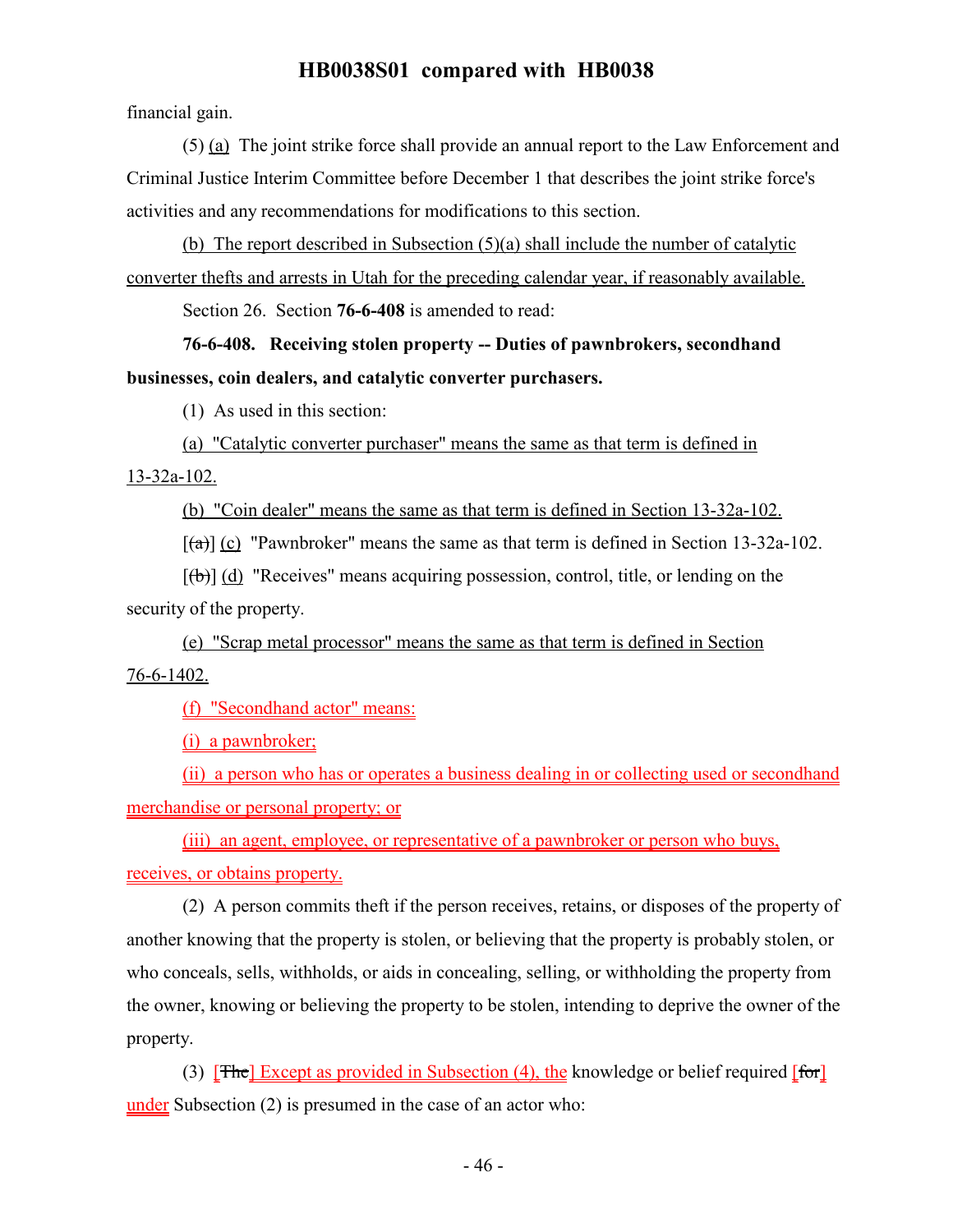(a) is found in possession or control of other property stolen on a separate occasion; or

(b) has received other stolen property within the year preceding the receiving offense charged[;].

 $[(e)$  is a pawnbroker or person who:

 $[(i)$  has or operates a business dealing in or collecting used or secondhand merchandise or personal property, or an agent, employee, or representative of a pawnbroker or person who buys, receives, or obtains property; and]

 $[(ii) (A)$  has not completely and accurately documented the information required under Section 13-32a-104; or

 $[(B)$  is found in possession of merchandise or personal property that violates Subsection  $13-32a-104(2)$ ; {[}or]

 $[(d)$  is a coin dealer or an employee of the coin dealer  $\{\}$  as defined in Section 13-32a-102{]} who does not comply with the requirements of Section 13-32a-104.5{[.]; or

(e) is a catalytic converter purchaser who does not substantially comply with the material requirements of Section 13-32a-104.7.

 $(4)$   $(a)$ }.]

 $[(4)$  A pawnbroker or person who has or operates a business dealing in or collecting used or secondhand merchandise or personal property, and {[}every{] an} agent, employee, or representative of a pawnbroker or person who fails to comply with Subsection (3) is presumed to have bought, received, or obtained the property knowing the property  $\{\}$  to have been $\{\}$ was} stolen or unlawfully obtained. {[This]

(b) A catalytic converter purchaser or an agent, employee, or representative of the catalytic converter purchaser who fails to comply with Subsection (3) is presumed to have bought, received, or obtained the property knowing the property was stolen or unlawfully obtained.

(c) The presumption in Subsection  $(4)(a)$  or  $(b)$ } Thispresumption may be rebutted by proof.]

 $[$ (5) {[}When, {] The burden is on the defendant to show that the property bought, received, or obtained was not stolen if, in a prosecution under this section, it appears from the evidence that {:

 $(a)$  (i) } the defendant was a pawnbroker or a person who has or operates a business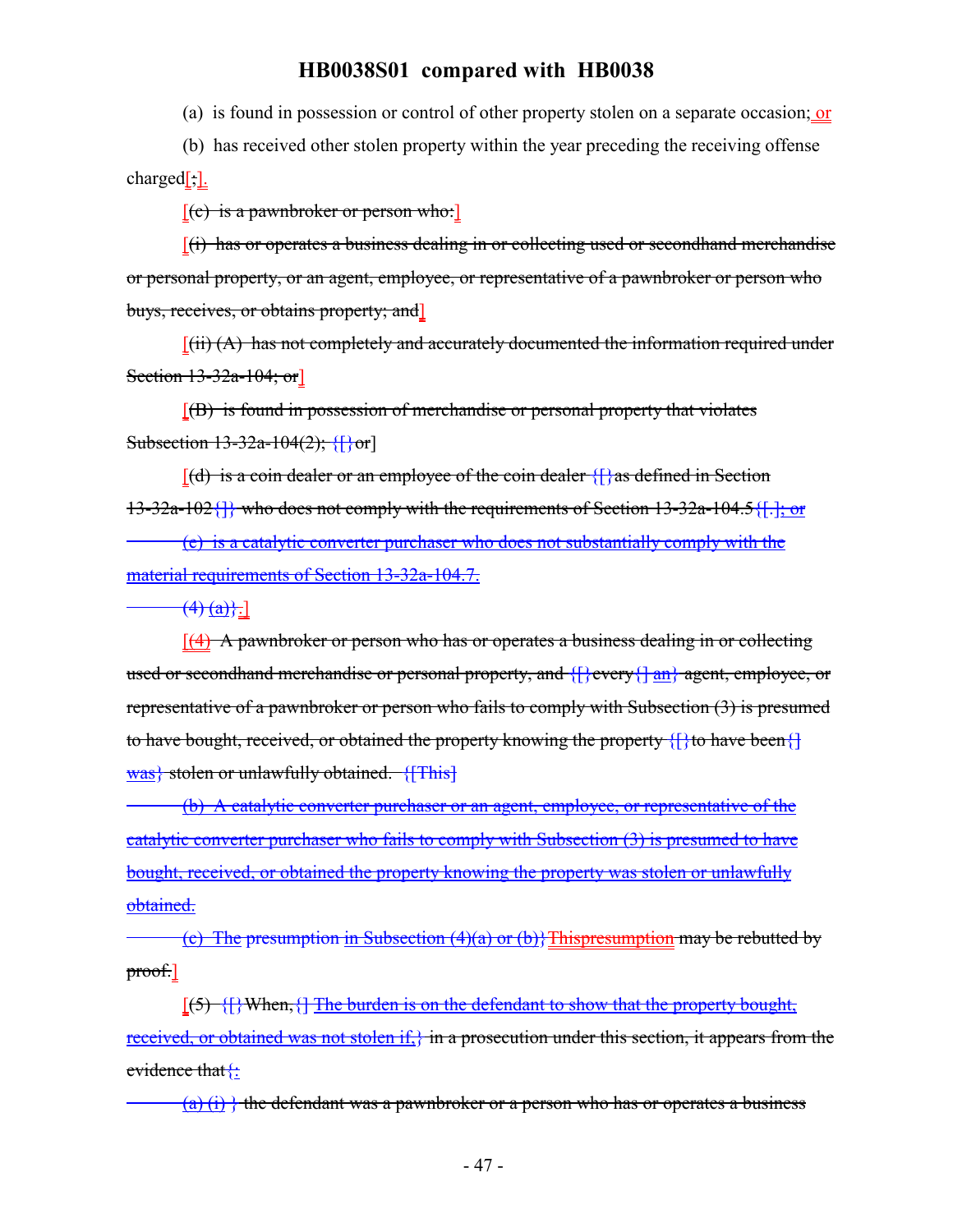dealing in or collecting used or secondhand merchandise or personal property, or was an agent, employee, or representative of a pawnbroker or person $\{\}$ , that  $\}$ , and

(ii) } the defendant bought, received, concealed, or withheld the property without obtaining the information required in Subsection  $(3)(c)$  or  $(d)$  { $\}$ }, then the burden shall be upon the defendant to show that the property bought, received, or obtained was not stolen.]{; or

(b) (i) the defendant was a catalytic converter purchaser or was an agent, employee, or representative of a catalytic converter purchaser; and

(ii) the defendant bought, received, concealed, or withheld the property without obtaining substantially all the information required in Subsection (3)(e).

(6) Unless acting as a catalytic converter purchaser,}

 $[(6)$  Subsections  $(3)(c)$ ,  $\{(3)(e),\}$   $(4)$ , and  $(5)$  do not apply to scrap metal processors {[}as defined in Section 76-6-1402.]

(4) (a) The knowledge or belief required under Subsection (2) may only be presumed of a secondhand actor if the secondhand actor does not substantially comply with the material requirements of Section 13-32a-104.

(b) The knowledge or belief required under Subsection (2) may only be presumed of a coin dealer or an employee of a coin dealer if the coin dealer or the employee of the coin dealer does not substantially comply with the requirements of Section 13-32a-104.5.

(c) The knowledge or belief required under Subsection (2) may only be presumed of a catalytic converter purchaser if the catalytic converter purchaser does not substantially comply with the material requirements of Section 13-32a-104.7.

(5) Unless acting as a catalytic converter purchaser, Subsection (4)(c) does not apply to a scrap metal processor.

(6) This section does not preclude the admission of evidence in accordance with the Utah Rules of Evidence.

Section 27. Section **76-6-412** is amended to read:

### **76-6-412. Theft -- Classification of offenses -- Action for treble damages.**

- (1) Theft of property and services as provided in this chapter is punishable:
- (a) as a second degree felony if the:
- (i) value of the property or services is or exceeds \$5,000;
- (ii) property stolen is a firearm or an operable motor vehicle; or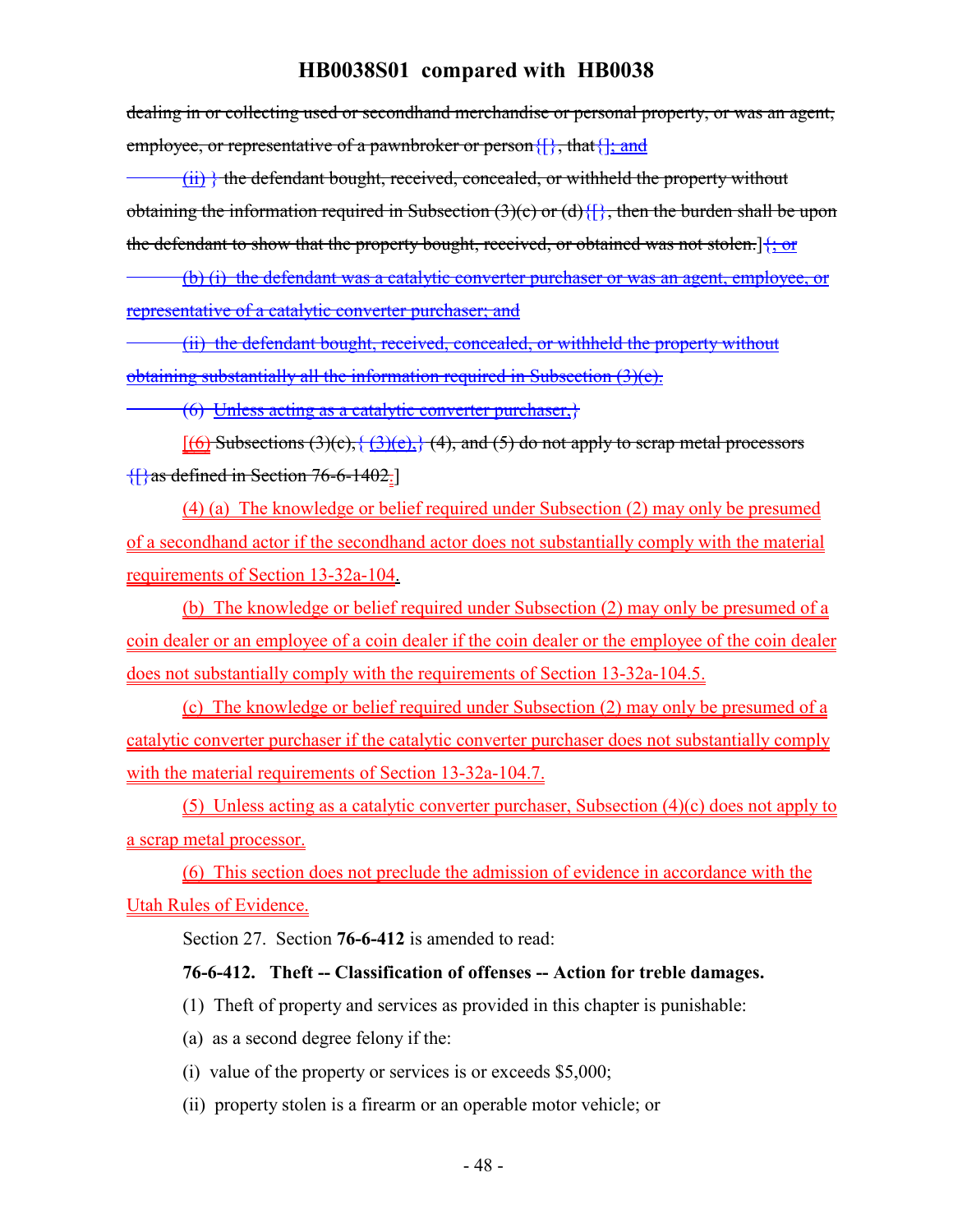(iii) property is stolen from the person of another;

(b) as a third degree felony if:

(i) the value of the property or services is or exceeds  $$1,500$  but is less than  $$5,000$ ;

(ii) the property is a catalytic converter as defined under Section 76-6-1402;

 $[\overrightarrow{tii}]$  (iii) the value of the property or services is or exceeds \$500 and the actor has been twice before convicted of any of the following offenses, if each prior offense was committed within 10 years before the date of the current conviction or the date of the offense upon which the current conviction is based and at least one of those convictions is for a class A misdemeanor:

(A) any theft, any robbery, or any burglary with intent to commit theft;

(B) any offense under Title 76, Chapter 6, Part 5, Fraud; or

(C) any attempt to commit any offense under Subsection  $(1)(b)[\overrightarrow{(ii)}](ii)(A)$  or  $(B)$ ;

 $[\overline{\text{(iii)}}]$  (iv) (A) the value of property or services is or exceeds \$500 but is less than \$1,500;

(B) the theft occurs on a property where the offender has committed any theft within the past five years; and

(C) the offender has received written notice from the merchant prohibiting the offender from entering the property pursuant to Subsection 78B-3-108(4); or

 $[\overline{f(x)}]$  (v) the actor has been previously convicted of a felony violation of any of the offenses listed in Subsections  $(1)(b)[\overrightarrow{iii}](1i)(A)$  through  $(1)(b)[\overrightarrow{iii}](1i)(C)$ , if the prior offense was committed within 10 years before the date of the current conviction or the date of the offense upon which the current conviction is based;

(c) as a class A misdemeanor if:

(i) the value of the property stolen is or exceeds \$500 but is less than \$1,500;

(ii) (A) the value of property or services is less than \$500;

(B) the theft occurs on a property where the offender has committed any theft within the past five years; and

(C) the offender has received written notice from the merchant prohibiting the offender from entering the property pursuant to Subsection 78B-3-108(4); or

(iii) the actor has been twice before convicted of any of the offenses listed in Subsections  $(1)(b)[\overrightarrow{iii}](A)$  through  $(1)(b)[\overrightarrow{iii}](C)$ , if each prior offense was committed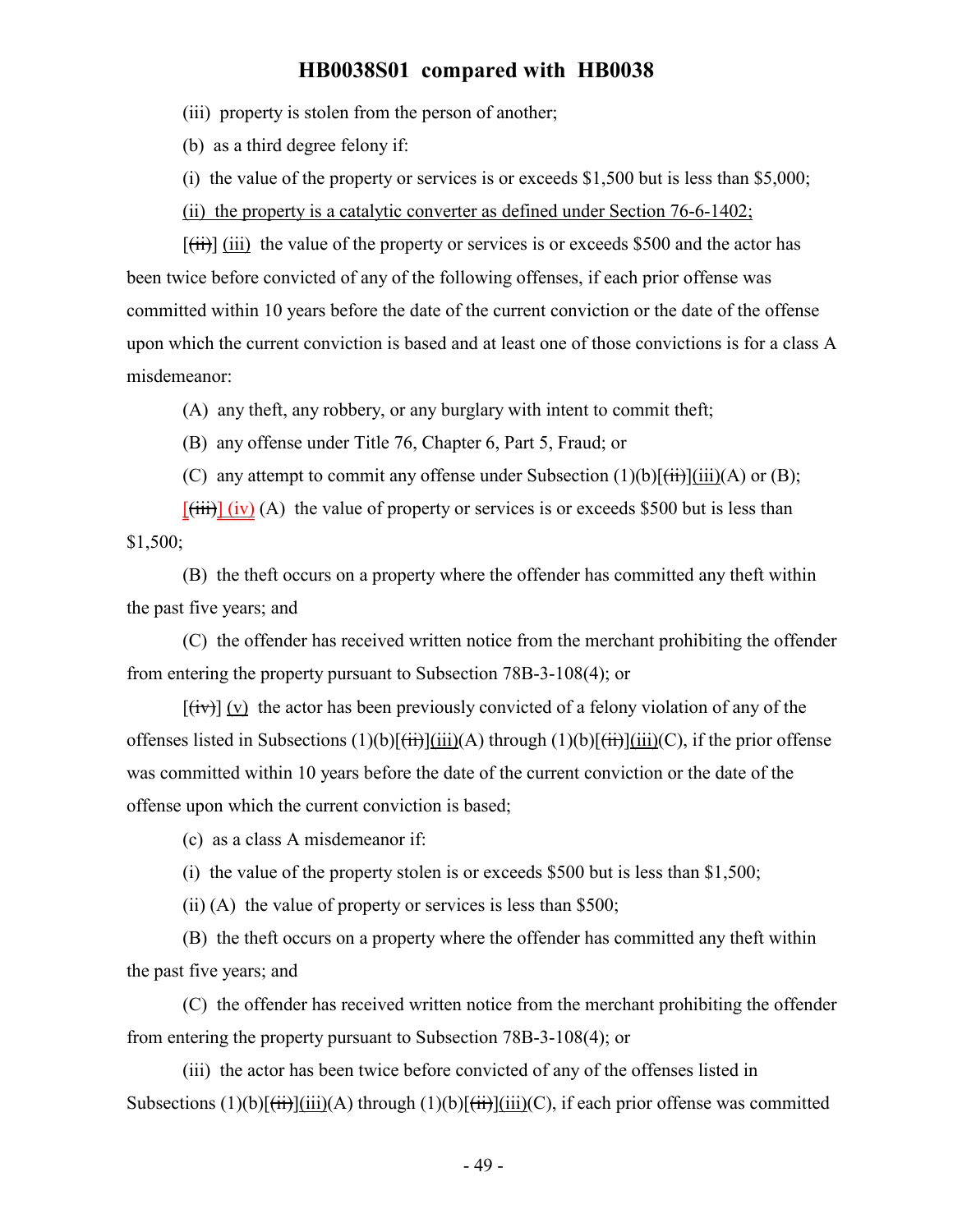within 10 years before the date of the current conviction or the date of the offense upon which the current conviction is based; or

(d) as a class B misdemeanor if the value of the property stolen is less than \$500 and the theft is not an offense under Subsection  $(1)(c)$ .

(2) Any individual who violates Subsection 76-6-408(2) or 76-6-413(1), or commits theft of a stallion, mare, colt, gelding, cow, heifer, steer, ox, bull, calf, sheep, goat, mule, jack, jenny, swine, poultry, or a fur-bearing animal raised for commercial purposes, or a livestock guardian dog, is civilly liable for three times the amount of actual damages, if any sustained by the plaintiff, and for costs of suit and reasonable attorney fees.

Section 28. Section **76-6-1406** is amended to read:

#### **76-6-1406. Restrictions on the purchase of regulated metal -- Exemption.**

(1) A dealer may conduct purchase transactions involving regulated metal only between the hours of 6 a.m. and 7 p.m.

(2) Except when the dealer pays a government entity by check for regulated metal, the dealer may not purchase any of the following regulated metal without obtaining and keeping on file reasonable documentation that the seller is an employee, agent, or contractor of a governmental entity who is authorized to sell the item of regulated metal property on behalf of the governmental entity:

(a) a manhole cover or sewer grate;

(b) an electric light pole; or

(c) a guard rail.

(3) (a) A dealer may not purchase suspect metal without obtaining the information under Subsection (3)(b) identifying the owner of the suspect metal.

(b) The owner of the suspect metal shall provide in writing:

(i) the owner's telephone number;

(ii) the owner's business or residential address, which may not be a post box;

(iii) a copy of the owner's driver license; and

(iv) a signed statement that the person is the lawful owner of the suspect metal and authorizes the seller, identified by name, to sell the suspect metal.

(c) The dealer shall keep the identifying information provided in Subsection (3)(b) on file for not less than one year.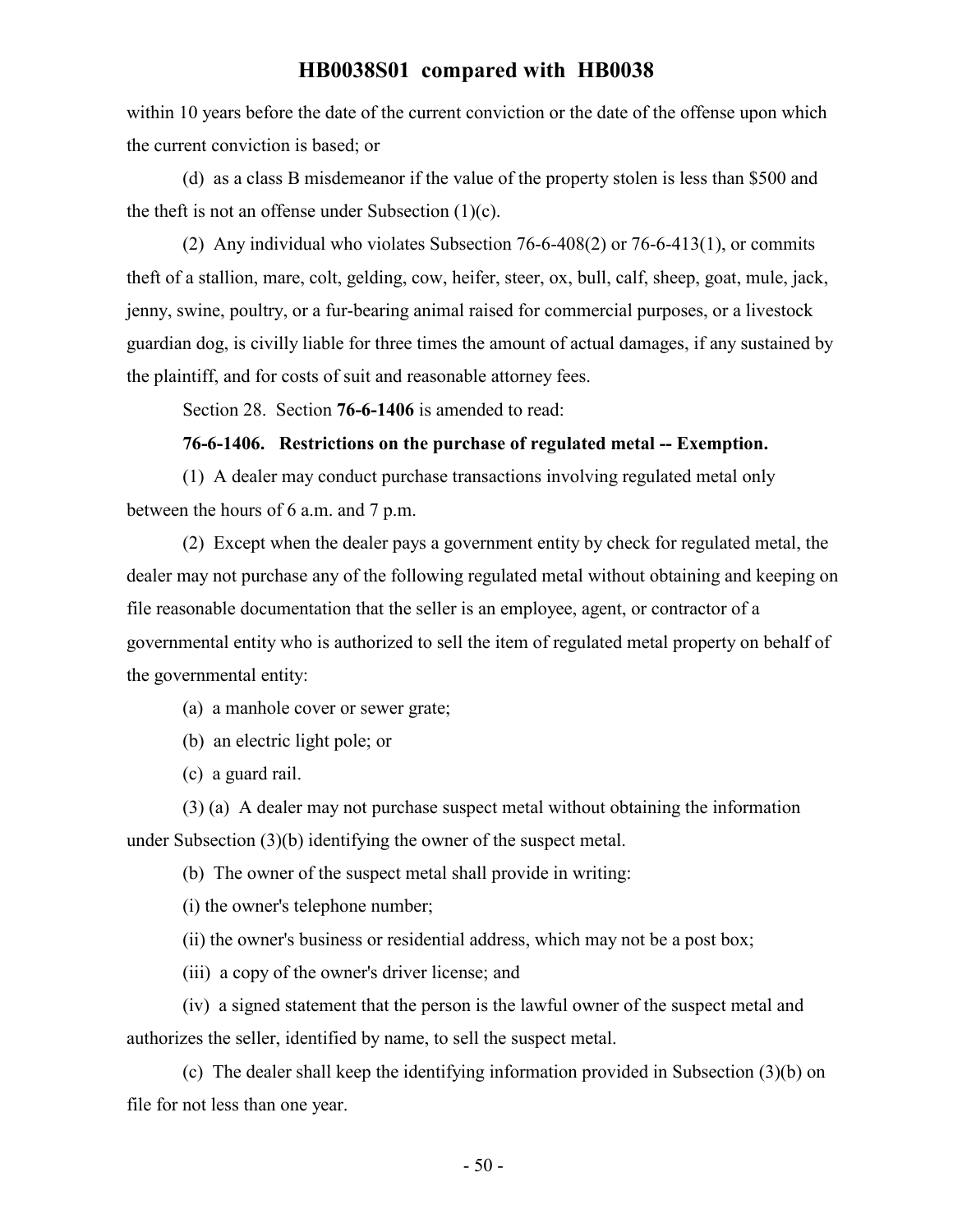(4) Transactions with businesses that have an established account with the dealer are exempt from the requirements of Subsections (2) and (3) if the business holds a valid business license, and:

(a) (i) the dealer has on file a statement from the business identifying those employees authorized to sell all metals to the dealer; and

(ii) the dealer conducts regulated metal transactions only with those identified employees of the business and records the name of the employee when recording the transaction;

(b) the dealer has on file reasonable documentation from the business that any person verified as representing the business as an employee, and whom the dealer has verified is an employee, may sell regulated metal; or

(c) the dealer makes payment for regulated metal purchased from a person by issuing a check to the business employing the seller.

(5) If a dealer is a catalytic converter purchaser as defined in Section 13-32a-102, the dealer shall comply with the requirements in Title 13, Chapter 32a, Pawnshop, Secondhand Merchandise, and Catalytic Converter Transaction Information Act.

Section 29. Section **78B-3-108** is amended to read:

**78B-3-108. Shoplifting -- Merchant's rights -- Civil liability for shoplifting by adult or minor -- Criminal conviction not a prerequisite for civil liability -- Written notice required for penalty demand.**

(1) As used in this section:

(a) "Merchandise" has the same meaning as provided in Section 76-6-601.

(b) "Merchant" has the same meaning as provided in Section 76-6-601.

(c) "Minor" has the same meaning as provided in Section 76-6-601.

(d) "Premises" has the same meaning as "retail mercantile establishment" found in Section 76-6-601.

(2) (a) A merchant may request an individual on the merchant's premises to place or keep in full view any merchandise the individual may have removed, or which the merchant has reason to believe the individual may have removed, from its place of display or elsewhere, whether for examination, purchase, or for any other reasonable purpose.

(b) The merchant may not be criminally or civilly liable for having made the request.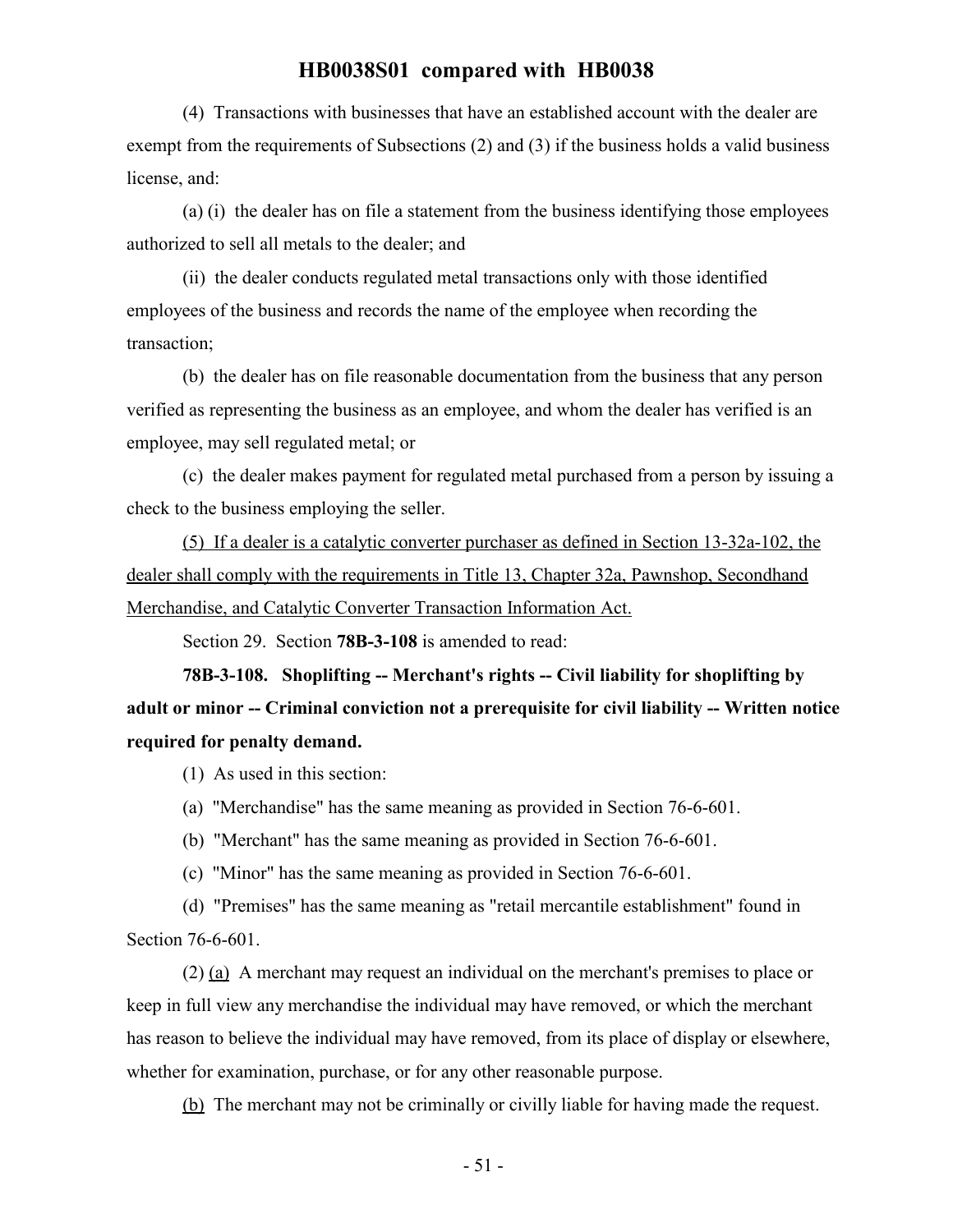(3) (a) A merchant who has reason to believe that an individual has committed any of the offenses listed in Subsection 76-6-412(1)(b) $\overrightarrow{f(i)}$  $\overrightarrow{f(i)}$  $\overrightarrow{f(i)}$  $\overrightarrow{A}$ , (B), or (C) and that the merchant can recover the merchandise by taking the individual into custody and detaining the individual may, for the purpose of attempting to recover the merchandise or for the purpose of informing a peace officer of the circumstances of the detention, take the individual into custody and detain the individual in a reasonable manner and for a reasonable length of time.

(b) Neither the merchant nor the merchant's employee may be criminally or civilly liable for false arrest, false imprisonment, slander, or unlawful detention or for any other type of claim or action unless the custody and detention are unreasonable under all the circumstances.

(4) (a) A merchant may prohibit an individual who has committed any of the offenses listed in Subsection 76-6-412(1)(b) $[\overrightarrow{t}$ iii) from reentering the premises on which the individual has committed the offense.

(b) The merchant shall give written notice of this prohibition to the individual under Subsection  $(4)(a)$ . The notice may be served by:

(i) delivering a copy to the individual personally;

(ii) sending a copy through registered or certified mail addressed to the individual at the individual's residence or usual place of business;

(iii) leaving a copy with an individual of suitable age and discretion at either location under Subsection (4)(b)(ii) and mailing a copy to the individual at the individual's residence or place of business if the individual is absent from the residence or usual place of business; or

(iv) affixing a copy in a conspicuous place at the individual's residence or place of business.

(c) The individual serving the notice may authenticate service with the individual's signature, the method of service, and legibly documenting the date and time of service.

(5) An adult who commits any of the offenses listed in Subsection 76-6-412(1)(b) $[\overrightarrow{tii}](\overrightarrow{ii})(A)$ , (B), or (C) is also liable in a civil action for:

(a) actual damages;

(b) a penalty to the merchant in the amount of the retail price of the merchandise not to exceed \$1,000; and

(c) an additional penalty as determined by the court of not less than \$100 nor more than